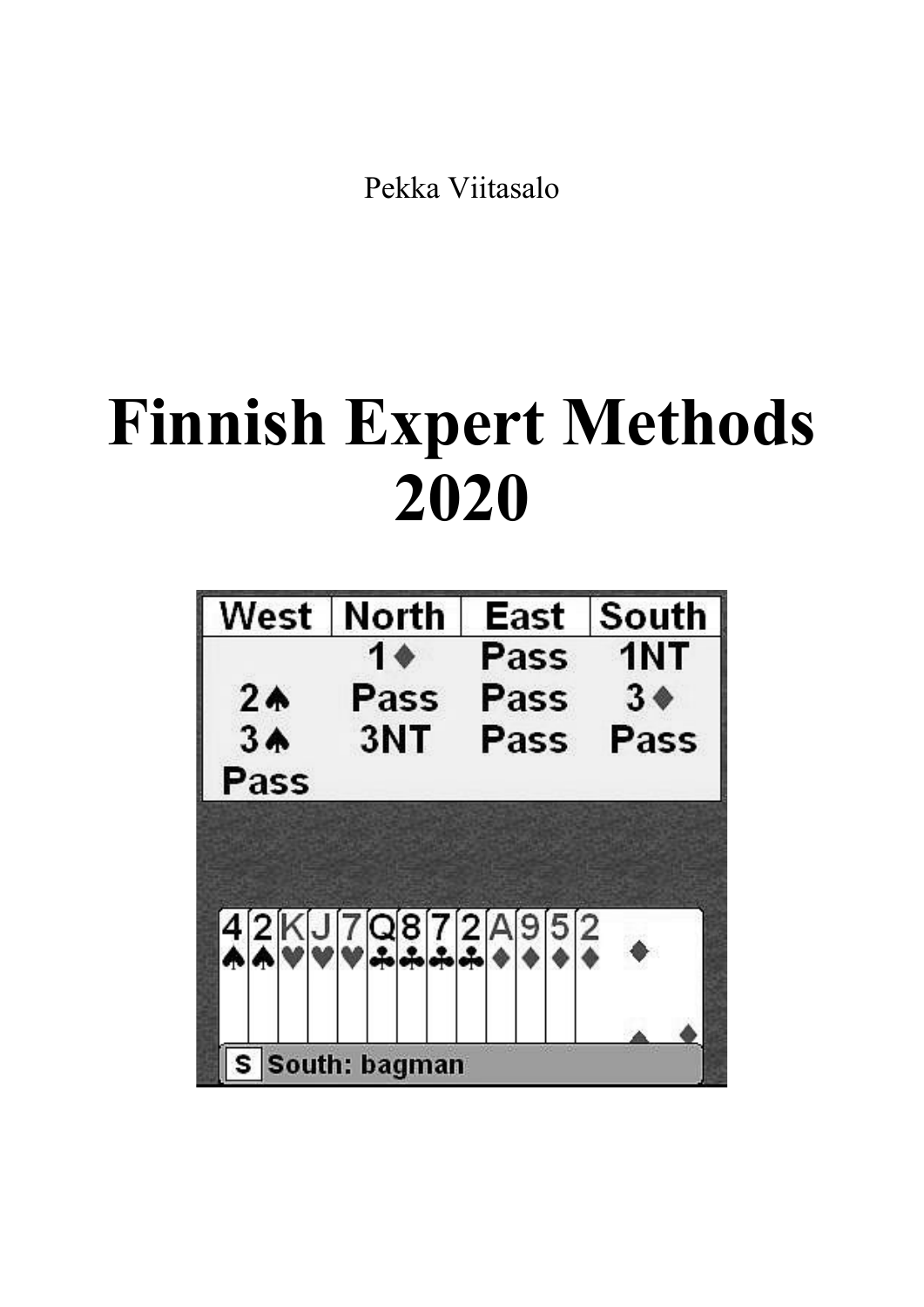| <b>Version</b> | <b>Date</b> | <b>Description</b>                                                                                                                                                                                                                                                                                                                                                                                                                                                                                                                                         |
|----------------|-------------|------------------------------------------------------------------------------------------------------------------------------------------------------------------------------------------------------------------------------------------------------------------------------------------------------------------------------------------------------------------------------------------------------------------------------------------------------------------------------------------------------------------------------------------------------------|
| 5.3            | 2021-05-12  | Changed 1M-1NT to semi-forcing (max 12 bad ill-fitting hcp).<br>Added 3M and above as responses to $2\clubsuit$ -opening<br>Clarified and added the Optional Minorwood sequences<br><b>Added Exlcusion Blackwood sequences</b><br>Added 4m/om autosplinters to 1m-1M-1NT<br>Clarified Ogust continuations<br>Changed jump in suit continuations to weak two openings<br>Clarified 2NT continuations after WTF (Lissabon minor)<br>Clarified reverse sequences after 1NT response<br>Added option: Cappelletti as the only NT defence against all NT ranges |
| 5.2            | 2020-08-27  | Changed the continuations for the sequence $1NT-2\nightharpoonup-2\nightharpoonup-3\nightharpoonup$<br>Added clarifying sequences for 4m optional keycard                                                                                                                                                                                                                                                                                                                                                                                                  |
| 5.1            | 2020-03-27  | Layout improvements                                                                                                                                                                                                                                                                                                                                                                                                                                                                                                                                        |
| 5.0            | 2020-02-16  | Following improvements:<br>$1m-(1\blacktriangleright)$ - continuations (NB: $1\blacktriangle$ denies spade suit!)<br>keycard ask after preempts<br>optional minorwood                                                                                                                                                                                                                                                                                                                                                                                      |
| 4.4            | 2017-01-19  | Added strong club defence.                                                                                                                                                                                                                                                                                                                                                                                                                                                                                                                                 |
| 4.3            | 2017-01-14  | Copy/paste corrections. Changes suggested by Vesa Fagerlund and<br>Kauko Koistinen to 1m-1x-1NT-3M and 1NT-24-2V-3m<br>Changed (4 $\spadesuit$ )-X from X=T/O to card showing X                                                                                                                                                                                                                                                                                                                                                                            |
| 4.2            | 2017-01-12  | <b>Test run with Clas Nyberg:</b><br>Added passed hand 4 card Drury (after $X=T/O$ ); added 1m-2m-3NT<br>sequence for 18-19 BAL with 3 card m                                                                                                                                                                                                                                                                                                                                                                                                              |
| 4.1            | 2017-01-01  | Added 1m-1M-3NT as 4c support in BAL 18-19                                                                                                                                                                                                                                                                                                                                                                                                                                                                                                                 |
| 4.0            | 2016-12-15  | Major rewrite for Nordic Championships 2017: 5533 with transfers,<br>Muppet Stayman, Kokish Relay, Weak 2♦, and Revised DONT; most low<br>level doubles are for take-out                                                                                                                                                                                                                                                                                                                                                                                   |

Copyright © Pekka Viitasalo 2006-2021. Some Rights Reserved.

This work is licensed under the terms of

#### **Creative Commons Attribution-NonCommercial-NoDerivatives 4.0 International**

license available from https://creativecommons.org/licenses/by-nc-nd/4.0/

Accordingly, you are free to copy, distribute, display, and perform the work under the following conditions:

- 1. you must give the original author credit,
- 2. you may not use this work for commercial purposes, and
- 3. you may not alter, transform, or build upon this work.

Document location: http://www.kolumbus.fi/~w184490/piv/bridge/fem2017.pdf

In case you need a less restrictive license or an editable version (odt), please contact me:

Author contact information:<http://www.iki.fi/piv/>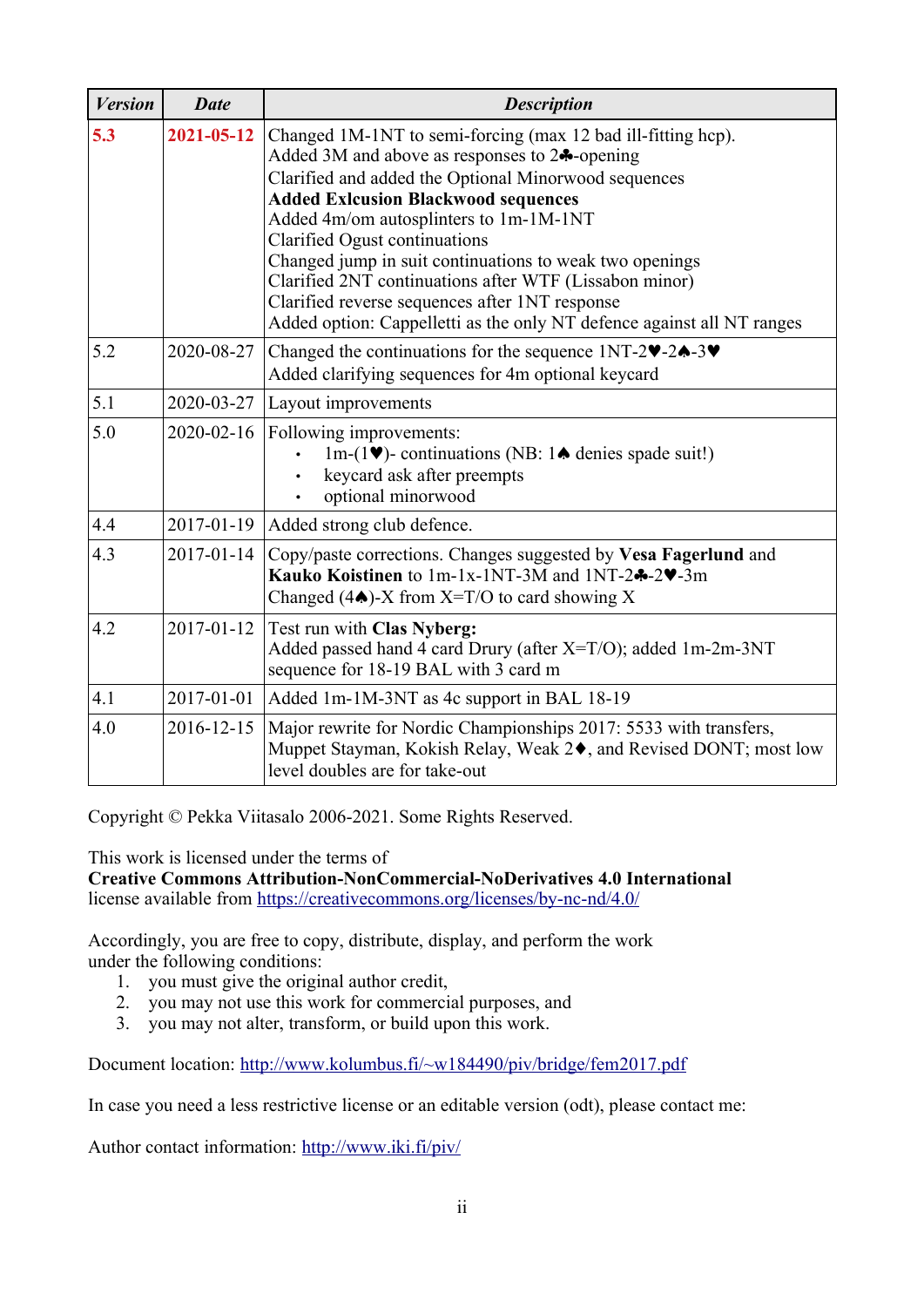### **Table of Contents**

| .24 |
|-----|
|     |
|     |
|     |
|     |
|     |
|     |
|     |
|     |
|     |
|     |
|     |
|     |
|     |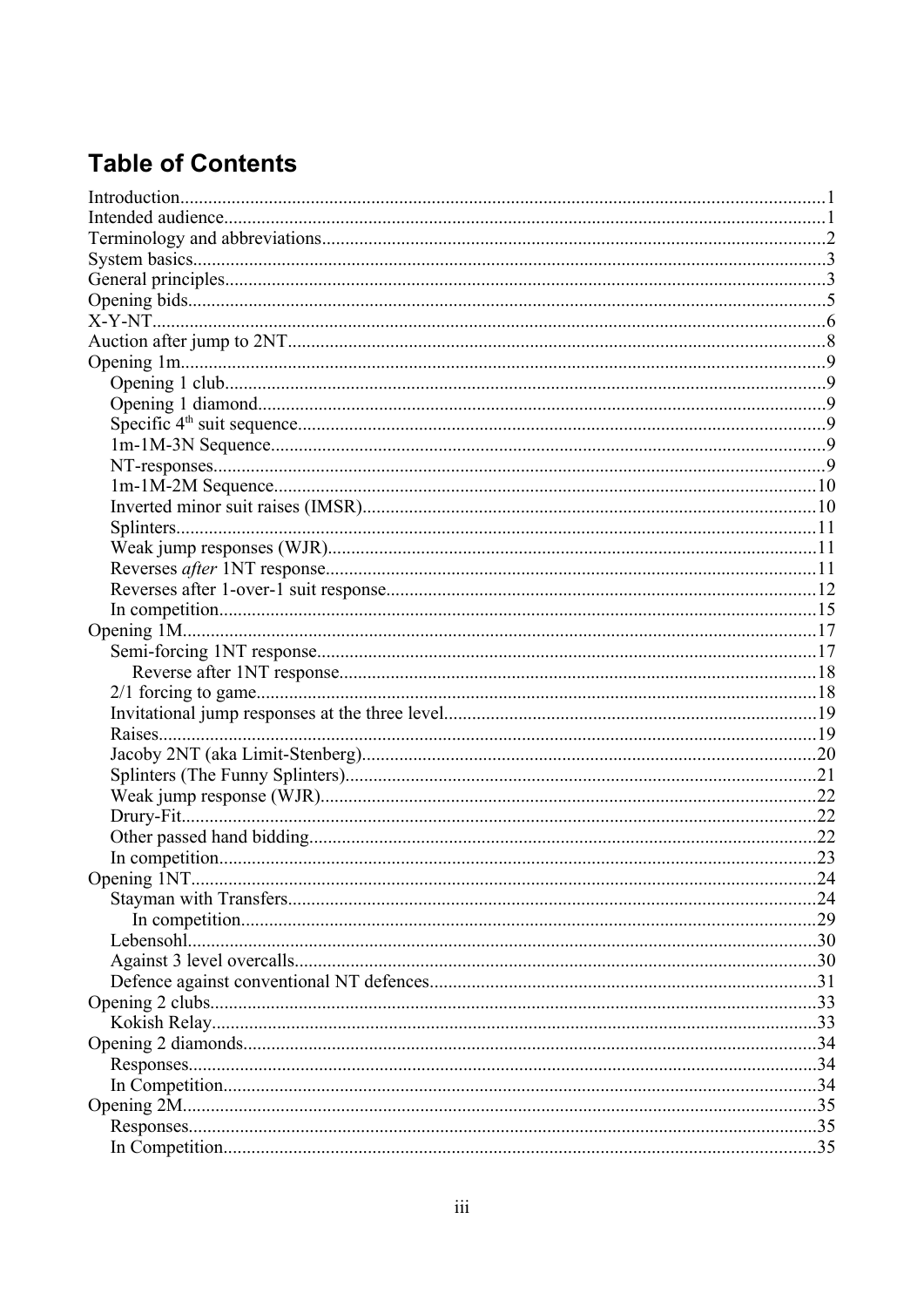| Defences against other natural preempts. | .50 |
|------------------------------------------|-----|
|                                          |     |
|                                          |     |
|                                          |     |
|                                          |     |
|                                          |     |
|                                          |     |
|                                          |     |
|                                          |     |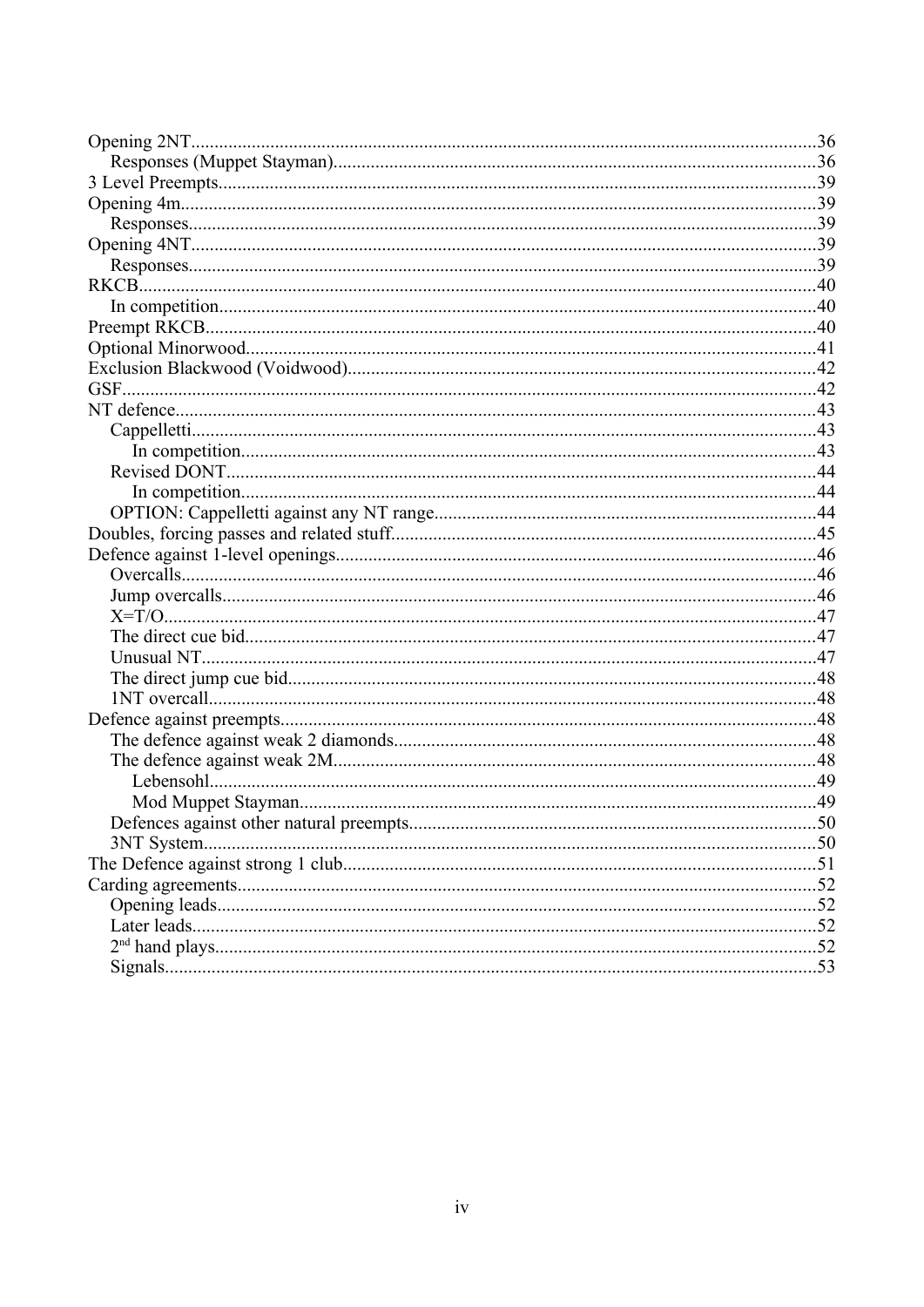# **Introduction**

This (version 5 onwards) is a major rewrite of FEM. The system is now based on 5 card majors, 2/1 forcing to game and transfer continuations to 1NT opening. The old version 3.4 will stay available for those willing to continue with 4 card majors.

Finnish Expert Methods (FEM) is intended for casual expert partnerships. It is optimized for the best results possible instead of the best possible results.

The need for this document became obvious during the league seasons, when I played with many different partners each time spending less than half an hour for system discussion. Each time the details of the system changed depending on partner, state of mind, phase of moon etc.

This document focuses on those issues that always seem to be forgotten in the short system discussion before the game time.

With this document I hope to unify the methods used in my casual partnerships as well as the methods used by those other Finnish casual expert partnerships made out of my casual partners.

The choice of language for this document is rational: this can be filed as a system description for potential emergency partnerships in international tournaments like European Championships or Nordic Championships.

# **Intended audience**

This document is addressed for experienced bridge players. No basic bidding sequences or calls are described.

From the version 3.0 onwards I have introduced some more bidding philosophy describing some basic bidding sequences to help people with less than expert status to understand why certain sequences have pretty clear meaning even though they are not discussed in details. The main reason for this addition is the fact that FEM was taken as the official system for the Finnish MSC equivalent.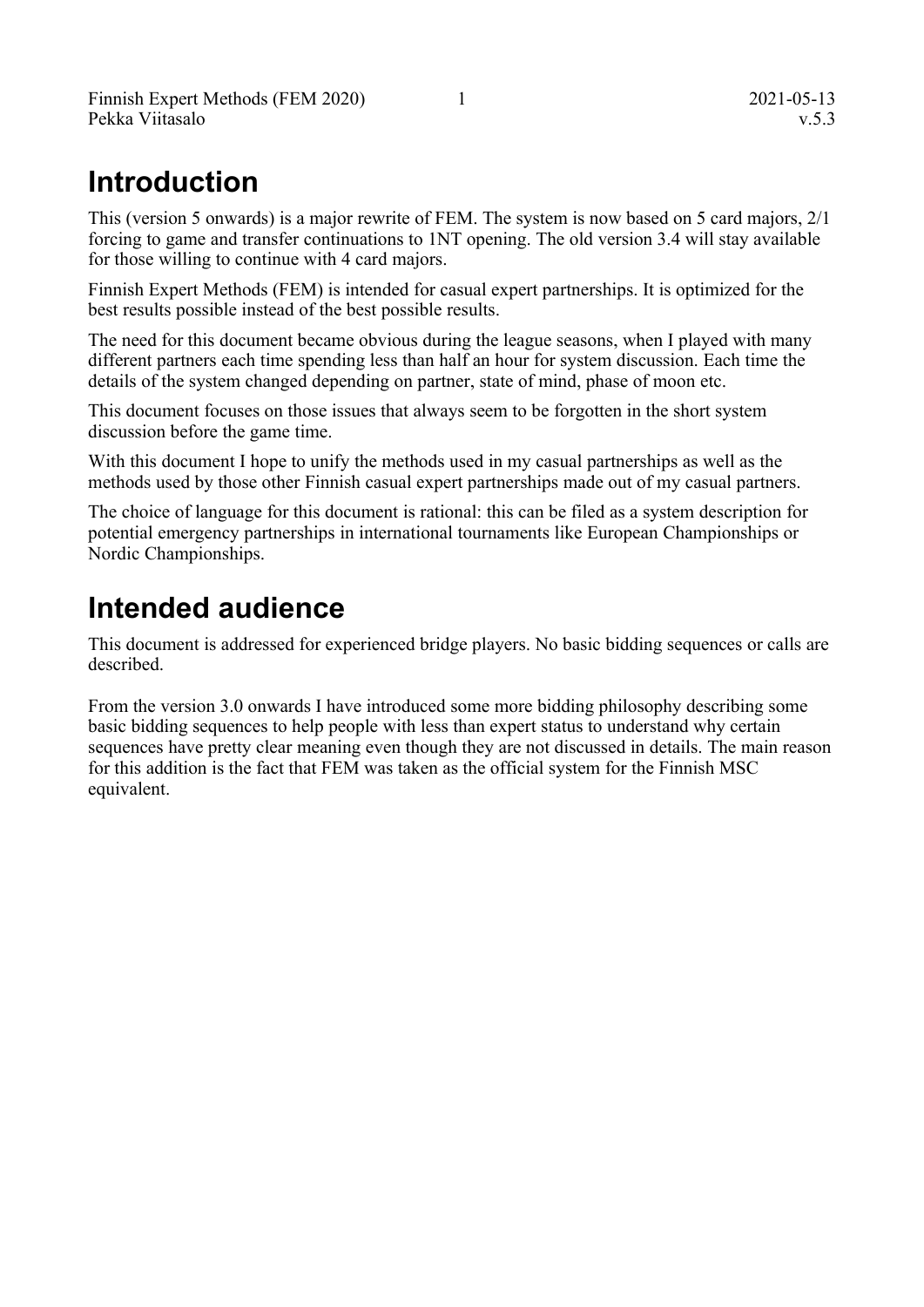Finnish Expert Methods (FEM 2020) 2 2021-05-13 Pekka Viitasalo v.5.3

Opener = Player who opens the bidding Responder = Opener's partner Aggressor = Player who enters the auction after opponent has opened Advancer = Aggressor's partner

 $NT = no$  trump  $X =$ double  $XX =$  redouble

 $m =$  minor suit, bid minor suit  $M$  = major suit, bid major suit  $om =$  the other minor  $OM =$  the other major

 $4333$  = any 4333 distribution  $4-3-3-3=4$  spades 3 in all other suits  $5m332 = 5$  card minor, 332 the rest of the suits  $\Rightarrow$  = In the subsequent auction

 $ART = artificial$  $BAL = balanced$  $COMP =$  competitive  $DEPO = X=even / pass=odd$  $DOPI = X =$  the 1<sup>st</sup> step, pass = 2<sup>nd</sup> step and lowest bid = the 3<sup>rd</sup> step etc.  $F =$  forcing, forcing situation FG = forcing to game and declares the ownership of the hand  $F1R =$  forcing for one round  $F\le n \le D$  = forcing to level  $\le n$  in denomination  $\le D$  F2NT = forcing to 2NT  $INV = individual (INV + = individual or better)$ Lissabon = bid in minor to agree major or bid in major to agree minor,  $\clubsuit \leq \searrow \bullet$  and  $\bullet \leq \searrow \bullet$ MOD = Maximum overcall double  $NF = not$  forcing  $NV = not$  vulnerable  $P/C$  = pass or correct  $PRE = pre-emptive$  $RESP =$  responsive ROPI =  $XX$  = the 1<sup>st</sup> step, pass = 2<sup>nd</sup> step and lowest bid = the 3<sup>rd</sup> step etc.  $SEMIBAL = semi\ balanced$  $SPL = splinter$ STM = Stayman  $SUPP = support$  $T/O =$  take out  $UNBAL = unbalanced$  $UPH =$ unpassed hand VUL = vulnerable  $X$ fer = transfer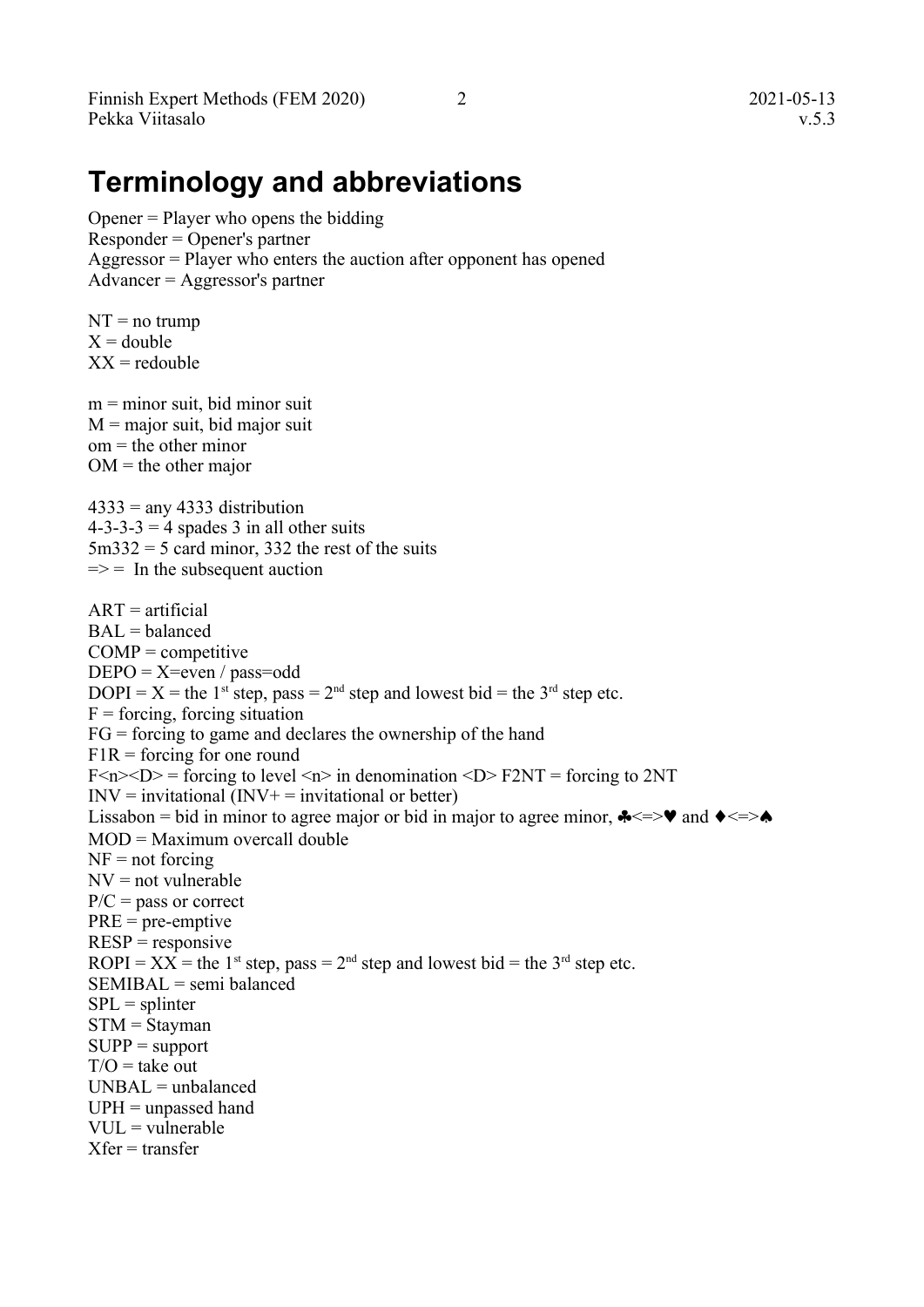# **System basics**

The FEM is based on modified Finnish 2000 Standard: five card majors, 15-17 NT and weak twos. The system employs pre-emptive raises, "Funny Splinters", invitational or better J2N etc. All these give better definition to the system than the old "2000 Standard" book.

# **General principles**

Single raise of partner's 1-over-1 (e.g.  $1 \blacklozenge -1 \blacktriangle - 2 \blacktriangle$ ) promises 4 card support. This is the practice used in SEF (the French standard) and WJ05 (the Polish Club) so I'm not completely alone in this thinking. With 5431 the opener sometimes (when 1NT is not appropriate) has to rebid the 5 carder; that's the penalty for being able to conduct a fast 1m-1M-2M-4M auction with 4-4 fit.

When holding 6 card major with a lower 4 card side suit, the opener sometimes needs to prepare for the 3rd round. The philosophy for preparation with 64 is to rebid the 6-carder with a weak minimum hand and bid the side suit with a strong minimum hand. Typical examples of these sequences are  $1\blacktriangleright$ -1 $\blacktriangle$ -2 $\blacktriangleright$ -2NT-3 $\blacktriangleright$ , where opener shows a bad 6-4 without accepting the invitation and 1 $\blacktriangleright$ -1 $\blacktriangle$ - $2\blacklozenge$ -2NT-3 $\blacktriangledown$ , which shows a 6-4 hand accepting the invitation. Note that this applies only to sequences where opener can bid either suit at the 2-level without showing extra strength.

Opener's jump in a new suit after 1-over-1 (or 1x-1NT), shows a game forcing hand with at least 5-4 (or in case of the BWDH<sup>[1](#page-6-0)</sup>, the  $2<sup>nd</sup>$  suit can be shorter). If the responder jumps to game in the opener's first suit, it shows a good 3 card support and working values totalling about 7-9 hcp (note that this is the total of the working values;  $4<sup>th</sup>$  suit lower honours are discounted heavily); the jump is a picture bid. The corollary is that the preference to 3 shows either a bad hand or a very good hand.

Opener's new suit at the 2 level after 1-over-1 shows at least 5-4 and less than a game forcing hand. The bid is very wide range and the responder must not pass with a reasonable 9-count or more. I recommend Gazzilli (or similar) for all regular partnerships playing unlimited openings. (I don't play Gazzilli myself, because I play limited openings in my regular partnership.)

Two over one is unconditionally forcing to game; this includes also  $1 \rightarrow -2 \rightarrow$ .

When there is no forcing raise available, unnecessary jump is not a splinter but a cue bid.

A positive reaction to a splinter indicates that there are either no wasted values in the splinter suit or there are compensating values for the wastage.

Positive reaction to a limited hand slam-try promises that there are sufficient values for slam. The limited hand is allowed to take control.

Bidding a small slam instead of stalling when facing an unlimited partner promises that a key card is missing.

Fourth suit is forcing to game. Fourth suit by a passed hand is artificial and promises a maximum pass with no clear direction.

Jump reverse in the 4<sup>th</sup> suit is a splinter in support of opener's  $2<sup>nd</sup>$  suit. Descending jump in  $4<sup>th</sup>$  suit is NF, INV, at least 5-5.

<span id="page-6-0"></span><sup>1</sup> The Bridge World Death Hand (BWDH) is a strong hand without a good forcing rebid; often 6322 with 3 cards in the responder's suit.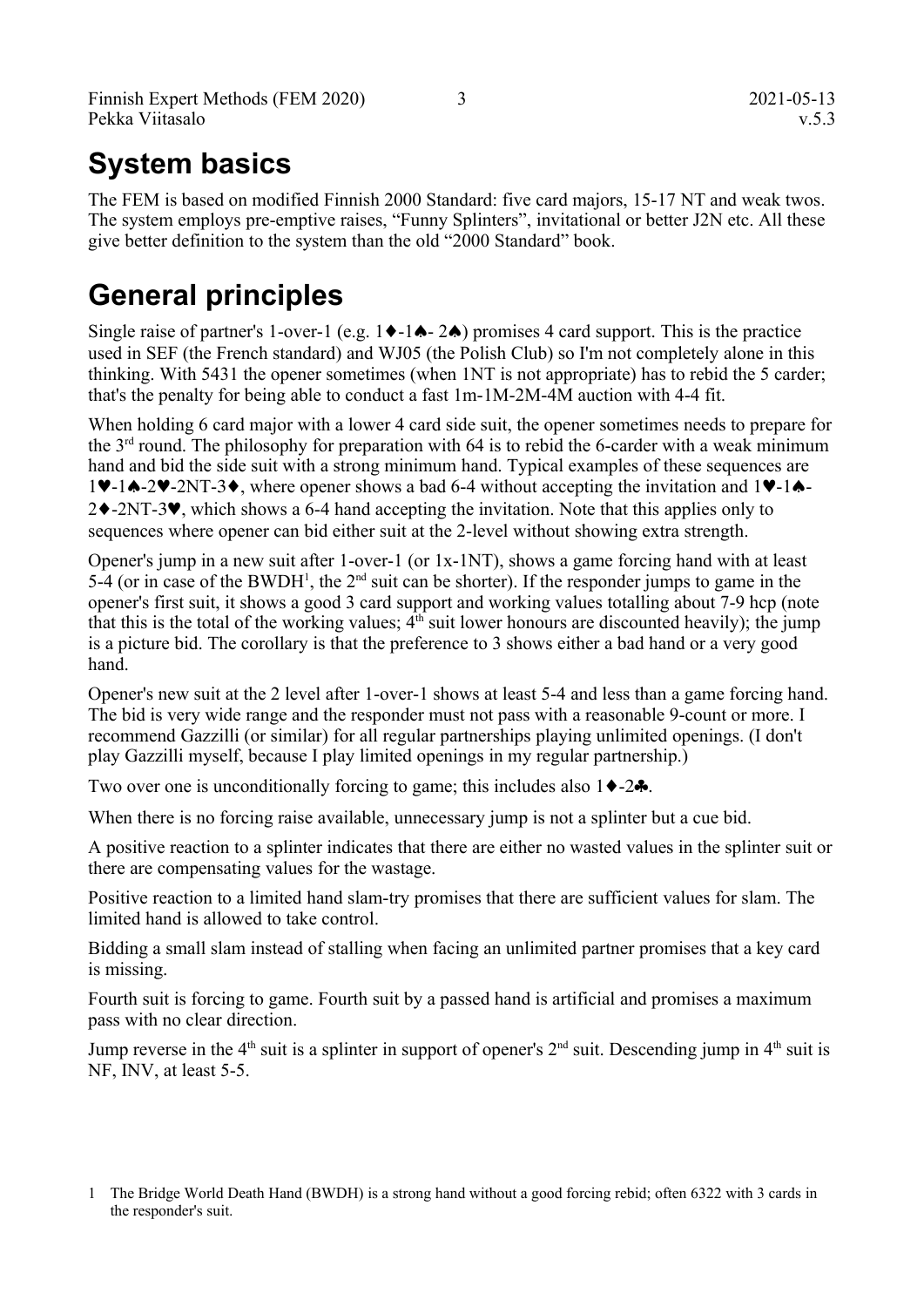When opponents have bid two suits and we are looking for stoppers:

- when both suits can be cued below 3NT, cue shows a stopper and asks stopper in the other
- when only one suit can be cued below 3NT, cue asks for a stopper

There are no slam tries below 3NT.

There are no cue bids below 3NT, except  $3\spadesuit$ , when hearts have been firmly agreed as trumps. If hearts are suggested as trumps but not agreed,  $3\spadesuit$  is not an advanced cue bid. As a corollary, 4m cuebid states nothing about the spade control.

3NT is always natural if our side has opened the bidding.

4NT is always RKCB, it that is a possible interpretation.

Note the changes after  $1m - (1\blacktriangledown)$  sequence. See page [15](#page-18-0)

Note the addition of Optional Minorwood! Supporting partner's minor at the 4 level or rebidding 4m with an unlimited hand is an optional ace ask. See page [41](#page-44-0)

Note the addition of RKCB for preempts! After a preempt of  $3\spadesuit$  or lower,  $4\clubsuit$  is a special key card ask. See page [40](#page-43-0)

Note the addition of Exclusion Blackwood (Voidwood). See page [42](#page-45-0)

If a bid is undiscussed and ambiguous, it shall be interpreted as natural and nonforcing. (Natural, because there is no reason to invent solo conventions and nonforcing, because there is nearly always a bid that is obviously forcing.) *Note: I have never declared a splinter but I have been dummy many times in such contracts. Beware!*

And here's the final warning known as the Rosenberg slam rule: "*Whenever you have the desire to make an undiscussed bid at the slam level, repress it - your partner will not be on the same wavelength. Even if you think the meaning is obvious, your partner will think it means something*   $\rho$ *lse*"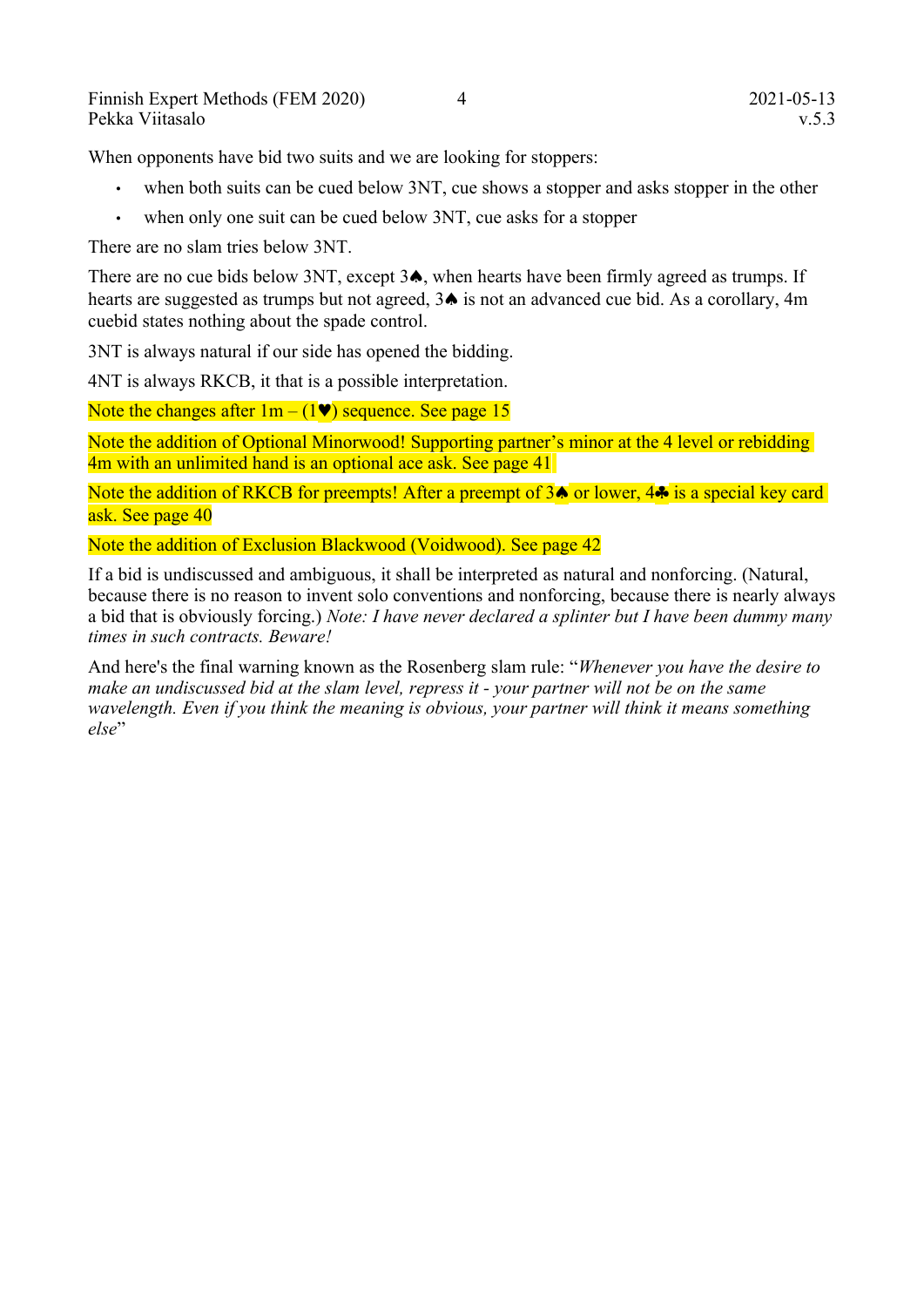# **Opening bids**

Balanced hands containing 12 or more hcp are opened. Unbalanced hands can be opened with less but responder can expect at least 1.5 quick tricks and 10 hcp.

With 4-4 in the minors, suggested opening is  $1 \blacklozenge$  but in case the clubs are significantly better it is possible to open 1... With 3-3 in the minors the proper opening is 1... making 1... promise at least 4 cards unless specifically 4-4-3-2.

With 6-5 with the longer lower ranking suit opener tries to bid the hand "correctly" but the hand can be treated as 5-5, if the hand is relatively weak. To reverse with a 6-5, a working 13 count with intermediates is enough.

#### *Opening Description*

| Pass                  | 0-11, all hands containing 12 or more hcp are opened                                                       |
|-----------------------|------------------------------------------------------------------------------------------------------------|
| $1 -$                 | 10+ UNBAL or 12+ BAL, at least 3 clubs                                                                     |
| $1\blacklozenge$      | 10+ UNBAL or 12+ BAL, at least 3 diamonds (4 diamonds unless 4-4-3-2)                                      |
| 17                    | 10+ UNBAL or 12+ BAL, at least 5 hearts                                                                    |
| $1 \spadesuit$        | 10+ UNBAL or 12+ BAL, at least 5 spades                                                                    |
| 1NT                   | 15-17 BAL or SEMIBAL, 5 card major, 6 card minor or 5m4M possible                                          |
| $2 -$                 | 22-24 BAL or any FG                                                                                        |
| $2\blacklozenge$      | 5-10, weak two                                                                                             |
| $2\blacktriangledown$ | 5-10, weak two                                                                                             |
| $2\spadesuit$         | 5-10, weak two                                                                                             |
| 2NT                   | 20-21 BAL, 5card major possible                                                                            |
| 3suit                 | Random pre-empt                                                                                            |
| 3NT                   | Gambling, no side A or K                                                                                   |
| 4m                    | Namyats, AKQ, AKJ10 or AQJ on top of the anchor suit. If the suit is not solid, a side<br>ace is required. |
| 4M                    | Pre-empt                                                                                                   |
| 4NT                   | Specific ace ask                                                                                           |
| 5m                    | Pre-empt                                                                                                   |
| 5M                    | Acol type top honour ask                                                                                   |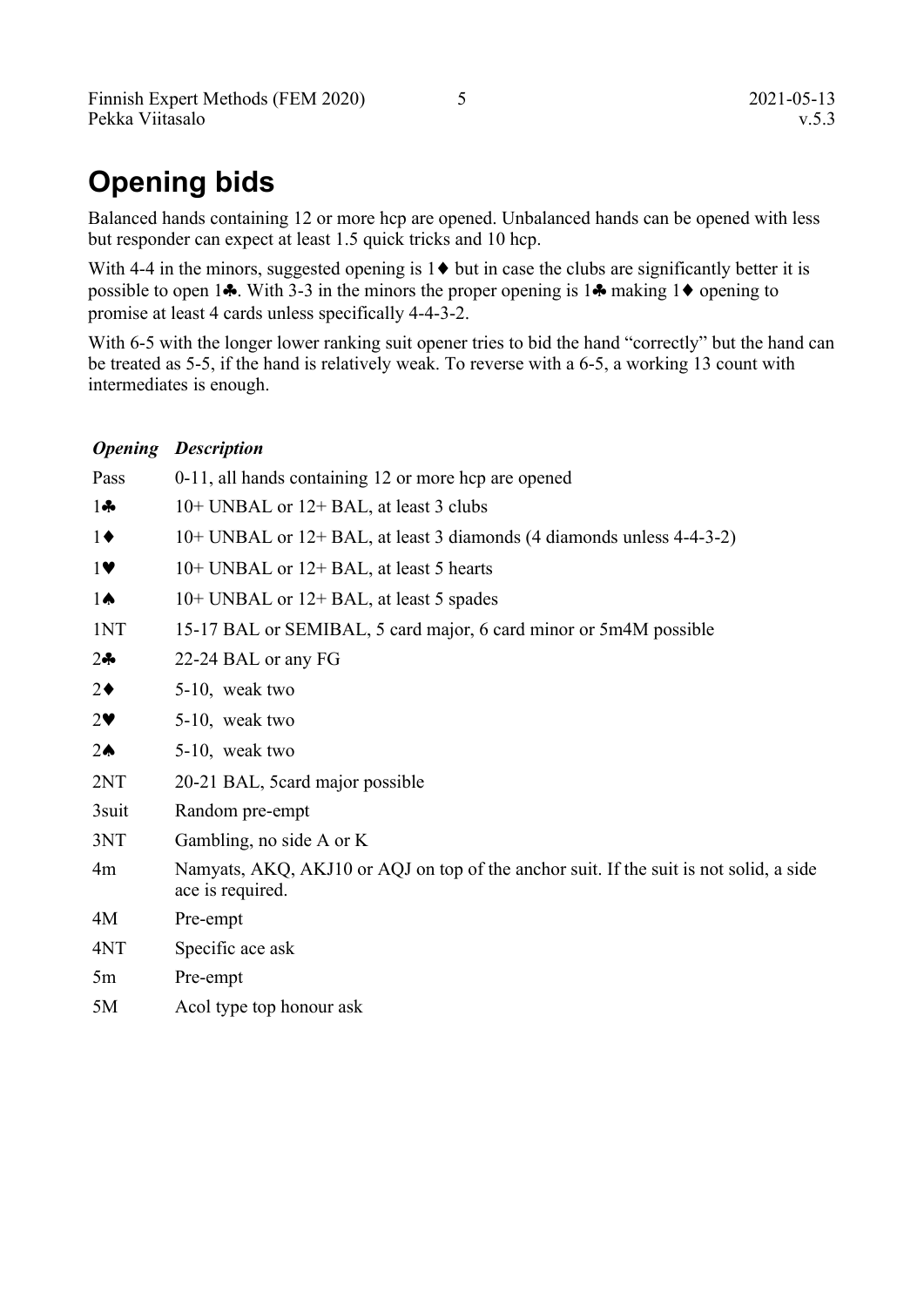Finnish Expert Methods (FEM 2020) 6 2021-05-13 Pekka Viitasalo v.5.3

# **X-Y-NT**

After 1x-1y-1NT two-way checkback (aka x-y-NT) is utilized:

After  $1 - 1$  - 1NT

- 2 $\clubsuit$  = puppet to 2 $\spadesuit$  (any invitational or to play 2 $\spadesuit$ ) =>
	- pass to play
	- $\cdot$  any other bid = descriptive, invitational and NF
- $\cdot$  2  $\bullet$  = ART FG =>
	- Natural picture bidding
- 2M = genuine reverse with strong suits,  $FG$
- $\cdot$  2NT = INV, typically not long and strong diamonds
- $\cdot$  3 $\bullet$  = to play
- $3\blacklozenge =$  strong 6+ card suit, FG
- $\cdot$  3M =  $\clubsuit$ -support, splinter

After  $1m - 1$  -  $1NT$ 

- 2 $\bullet$  = puppet to 2 $\bullet$  (any invitational or to play 2 $\bullet$ ) =>
	- pass to play
	- $2\Psi$  = weakest invitation with 5 card suit, looking for maximum and fit
	- $2NT =$  invitational with 5 card suit, good invitation
	- $\cdot$  any other bid = descriptive, invitational and NF
- $\cdot$  2  $\bullet$  = ART FG =>
	- Natural picture bidding
- 2 $\triangle$  = genuine reverse with strong suits, FG
- $2NT = INV$ , only 4 hearts
- $\cdot$  3 $\bullet$  = to play
- $3 \blacklozenge =$  at least 5-5, good suits, FG
- $3\blacktriangledown$  = strong 6+ card suit, FG
- $\cdot$  3 $\bullet$  = support to m opened; splinter
- **4m = Autosplinter with long strong heart suit (also opener's minor)**

#### **GENERIC NOTE FITTING TO THIS OTHERWISE EMPTY SPACE: YOU CANNOT AUTOSPLINTER IN THE OTHER MAJOR**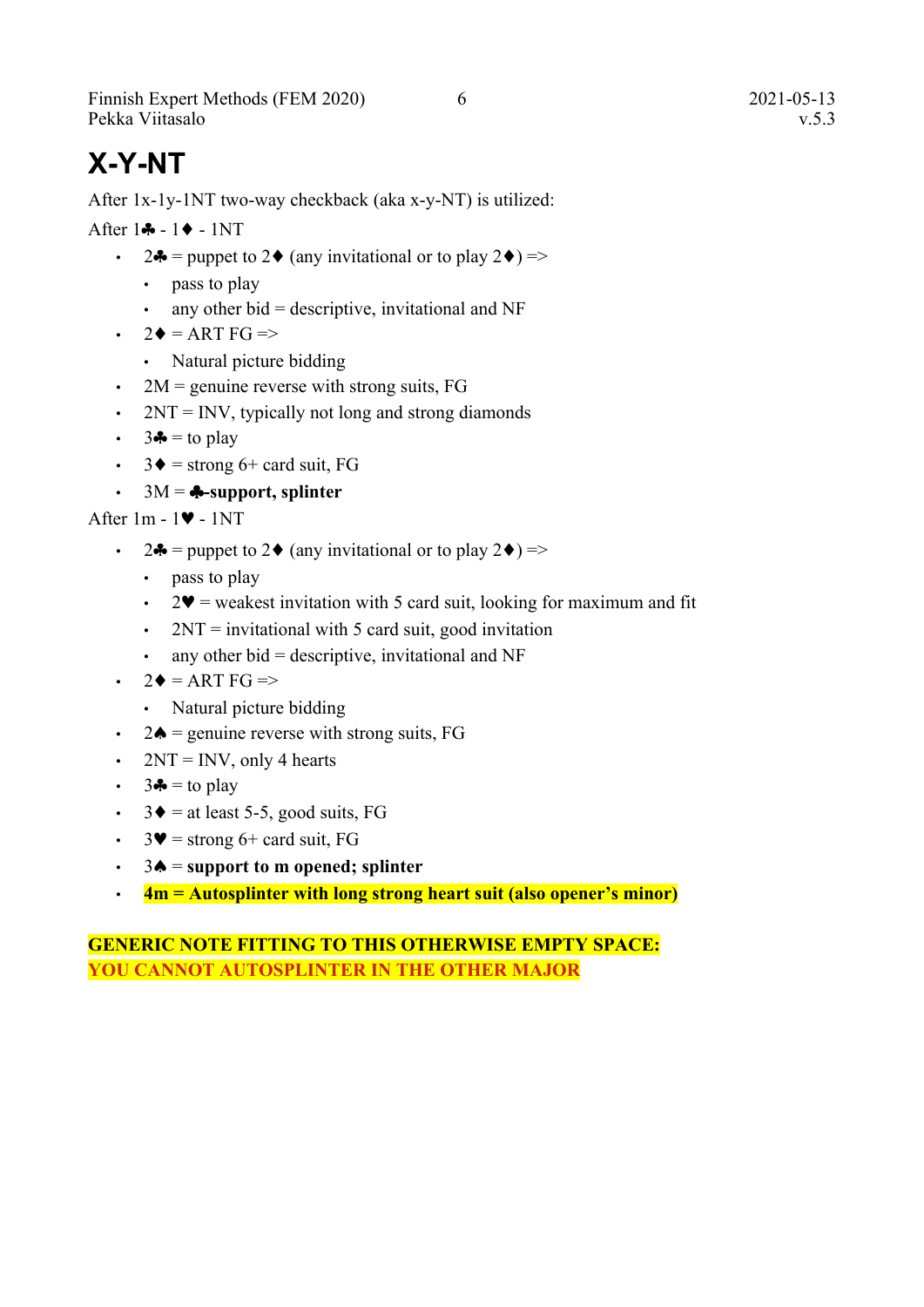Finnish Expert Methods (FEM 2020) 7 2021-05-13 Pekka Viitasalo v.5.3

After  $1m - 1$   $\triangle$  - 1NT

- 2 $\bullet$  = puppet to 2 $\bullet$  (any invitational or to play 2 $\bullet$ ) =>
	- pass to play
	- 2 $\triangle$  = weakest invitation with 5 card suit, looking for maximum and fit
	- $2NT =$  invitational with 5 card suit, good invitation
	- $\cdot$  any other bid = descriptive, invitational and NF
- $\cdot$  2  $\bullet$  = ART FG =>
	- Natural picture bidding
- $2\Psi$  = at least 5-4, weak
- $2NT = INV$ , only 4 spades
- $\cdot$  3 $\bullet$  = to play
- $3\blacklozenge/\blacktriangledown$  = at least 5-5, good suits, FG
- $3\spadesuit$  = strong 6+ card suit, FG
- $\cdot$  4m = Autosplinter with long strong spade suit (also opener's minor)
- $\cdot$  4  $\blacktriangledown$  = Both majors, choice of games (probably gambling)

#### After  $1 \blacktriangledown - 1 \blacktriangle - 1NT$

- 24 = puppet to 2 $\bullet$  (any invitational or to play 2 $\bullet$ ) =>
	- pass to play
	- 2 $\triangle$  = weakest invitation with 5 card suit, looking for maximum and fit
	- $2NT =$  invitational with 5 card suit, good invitation
	- any other bid  $=$  descriptive, invitational and NF
- $\cdot$  2  $\bullet$  = ART FG =>
	- Natural picture bidding
- $2\Psi = 3\Psi$ , at least 5 $\spadesuit$ , weak
- $2NT = INV$ , only 4 spades
- $\cdot$  3 $\bullet$  = to play
- $3\blacklozenge/\blacktriangledown$  = at least 5-5, good suits, FG
- $3 \triangle$  = strong 6+ card suit, FG
- $\cdot$  4m = Autosplinter with long strong spade suit
- $4\Psi$  = Natural, to-play (maybe this kind of a hand exists)

X-Y-NT is on after overcalls or X=T/O if and only if responder has made a one-over-one bid. X-Y-NT is off if responder is a passed hand.

#### **Note: We are not playing X-Y-Z; this applies only to 1x-1y-1NT.**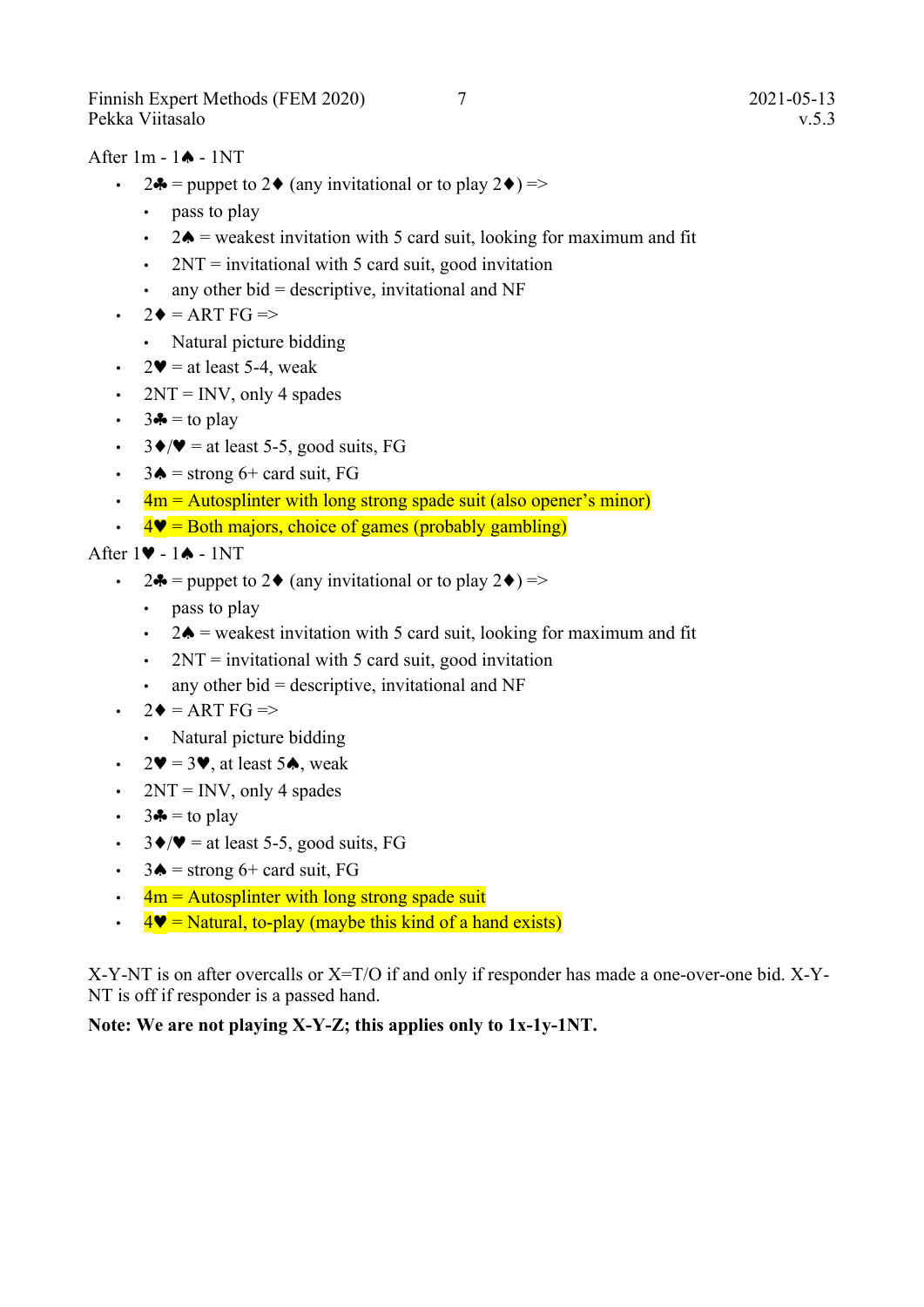# **Auction after jump to 2NT**

Opener may bypass a major suit when making a jump rebid of 2NT. As we play WJR, responder has no need to sign off to 3 of the responded suit. Thus, 2NT is either passed out or a game shall be reached. The system structure permits the use of natural bids instead of ART checkback.

In sequence  $1\clubsuit - 1\spadesuit - 2NT$  responder bids:

- $3\clubsuit = 4 + \text{card support},$  at least some slam interest
- $3\blacklozenge = 5 + \text{diamonds},$  at least some slam interest, may hold 4 card M =>
	- $\cdot$  3M = 4 cards
	- $3NT = no$  support or unsuitable for slam
- 3M = 4 cards, not willing to hear 4 level  $\bullet$ -support =>
	- $3\triangle = 4$  cards
	- $\cdot$  3NT = no support
	- $4M =$ support

In sequence  $1m - 1$  -  $2NT$  responder bids:

- $\cdot$  3m = 4+ card support, at least some slam interest
- 3om = NAT, at least some slam interest, at least  $5\blacktriangledown$
- $3\blacktriangleright$  = at least 5 cards =>
	- $\cdot$  3 $\bullet$  = 4 cards
	- $\cdot$  3NT = no support
	- $\cdot$  4m = cue
- $3\spadesuit = 4$  spades and 4 hearts  $\Rightarrow$ 
	- $\cdot$  3NT = no support
	- $\cdot$  4m = cue agreeing spades
	- $4\spadesuit = 4$  spades, unsuitable for slam

In sequence  $1m - 1 \spadesuit - 2NT$  responder bids:

- $3m = 4 +$  card support, at least some slam interest
- 3om = NAT, at least some slam interest, at least  $5\spadesuit$
- $3\blacktriangledown$  = at least 4 cards, at least 5 $\blacktriangle$  =>
	- $3\spadesuit = 3$  spades, 2-3 hearts, some slam suitability
	- $3NT = no$  support
	- $4m$  = cue agreeing hearts
	- $4\blacktriangledown = 4$  card support, unsuitable for slam
	- $4\spadesuit$  = support, unsuitable for slam
- $3\spadesuit$  = at least 5 cards =>
	- $\cdot$  3NT = no support
	- $4m = cue$
	- $4\spadesuit$  = support, unsuitable for slam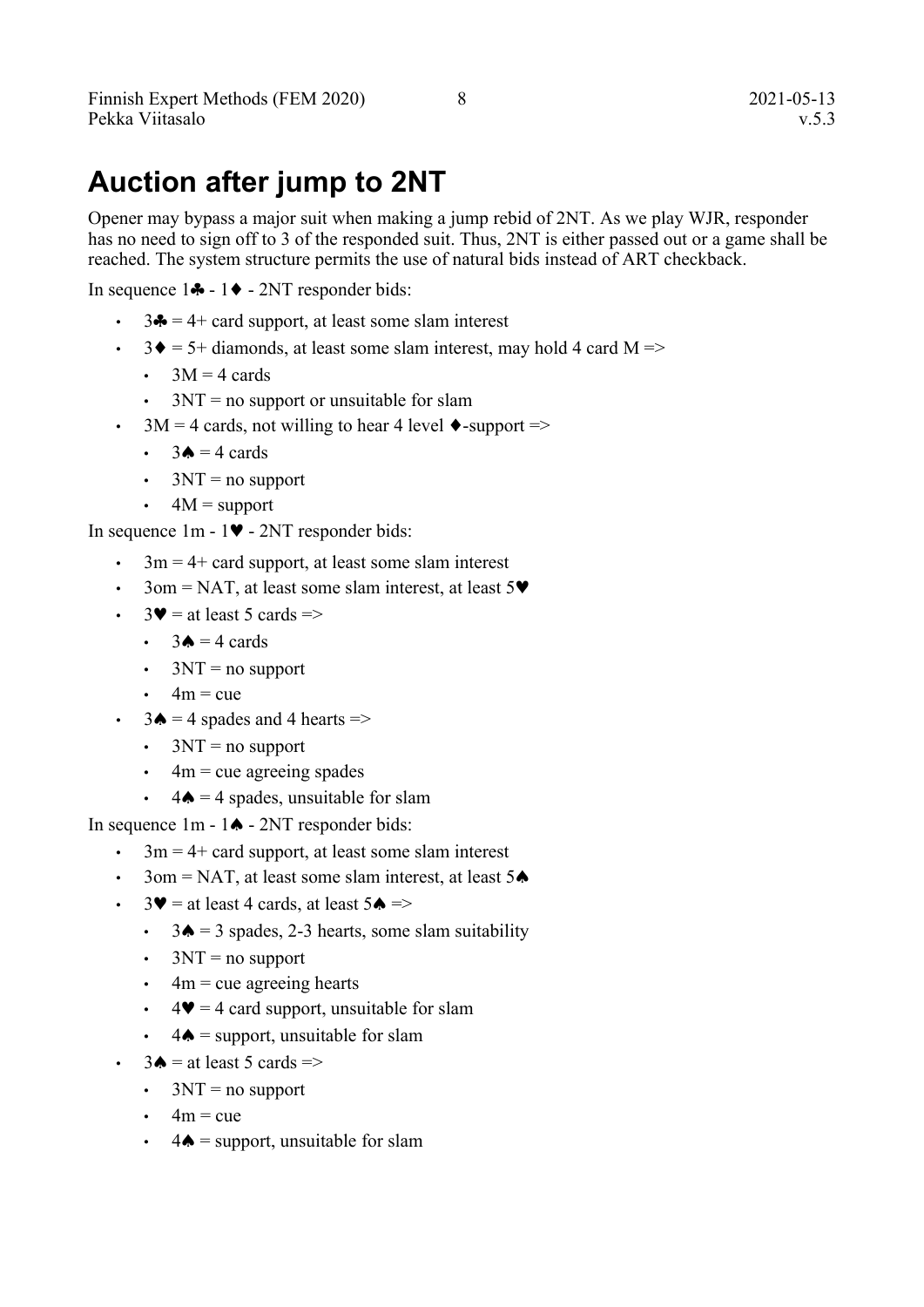# **Opening 1m**

### *Opening 1 club*

Opening  $1\clubsuit$  promises at least 12 hcp or a good unbalanced hand with at least 1.5 quick tricks and at least 10 hcp. If the hand contains less than 12 hcp in the  $1<sup>st</sup>$  or the  $2<sup>nd</sup>$  position, the general structure of the hand must be good. The club length can be three cards if the distribution is 4-3-3-3, 3-4-3-3 or  $4 - 4 - 2 - 3$ .

Responder may skip 4 card diamond suit to bid a four card major but Walsh style responses are not used; opener bids his major with only three clubs in sequence  $1 \cdot - 1 \cdot - 1$ .

### *Opening 1 diamond*

Opening  $1\blacklozenge$  promises at least 12 hcp or a good unbalanced hand with at least 1.5 quick tricks and at least 10 hcp. If the hand contains less than 12 hcp in the  $1<sup>st</sup>$  or the  $2<sup>nd</sup>$  position, the general structure of the hand must be good. The diamond length can be three cards only if the distribution is 4-4-3-2.

### *Specific 4th suit sequence*

Sequence  $1\clubsuit - 1\blacktriangleright - 1\blacktriangleright - 1\spadesuit$  shows  $4(+)$  spades in an unlimited hand. Opener's 3<sup>rd</sup> bid, excluding all diamond bids, which are natural and limited, is the same as bid after a direct  $1 \spadesuit$  response. If **opener's 3rd bid is 1NT, x-y-NT applies.**

Sequence  $1 \cdot - 1 \cdot - 1 \cdot - 2 \cdot \text{denies 4 spades and is } 4^{\text{th}} \text{ suit FG.}$ 

### *1m-1M-3N Sequence*

The sequence 1m-1M-3NT shows a strong (18-19) balanced raise with 4 card support. The corollary of this is that 1m-1M-4M shows 5422.

If responder has passed 1m-1M-4M has no definition: it can be made with various kind of hands as an Irish game try.

### *NT-responses*

1m - 1NT shows 6-10 without a 4 card major; due to IMSR there are no side inferences.

1m - 2NT shows 11-12 BAL without a 4 card major. In the subsequent auction:

- Opener's 3m is to play
- **Opener's 4NT is RKCB** (Responder has 2 point range and opener cannot have a suitable balanced hand (21hcp) for a quantitative raise)

1m - 3NT shows 13-16 BAL without a 4 card major. In the subsequent auction:

• Opener's 4NT is quantitative 18-19 BAL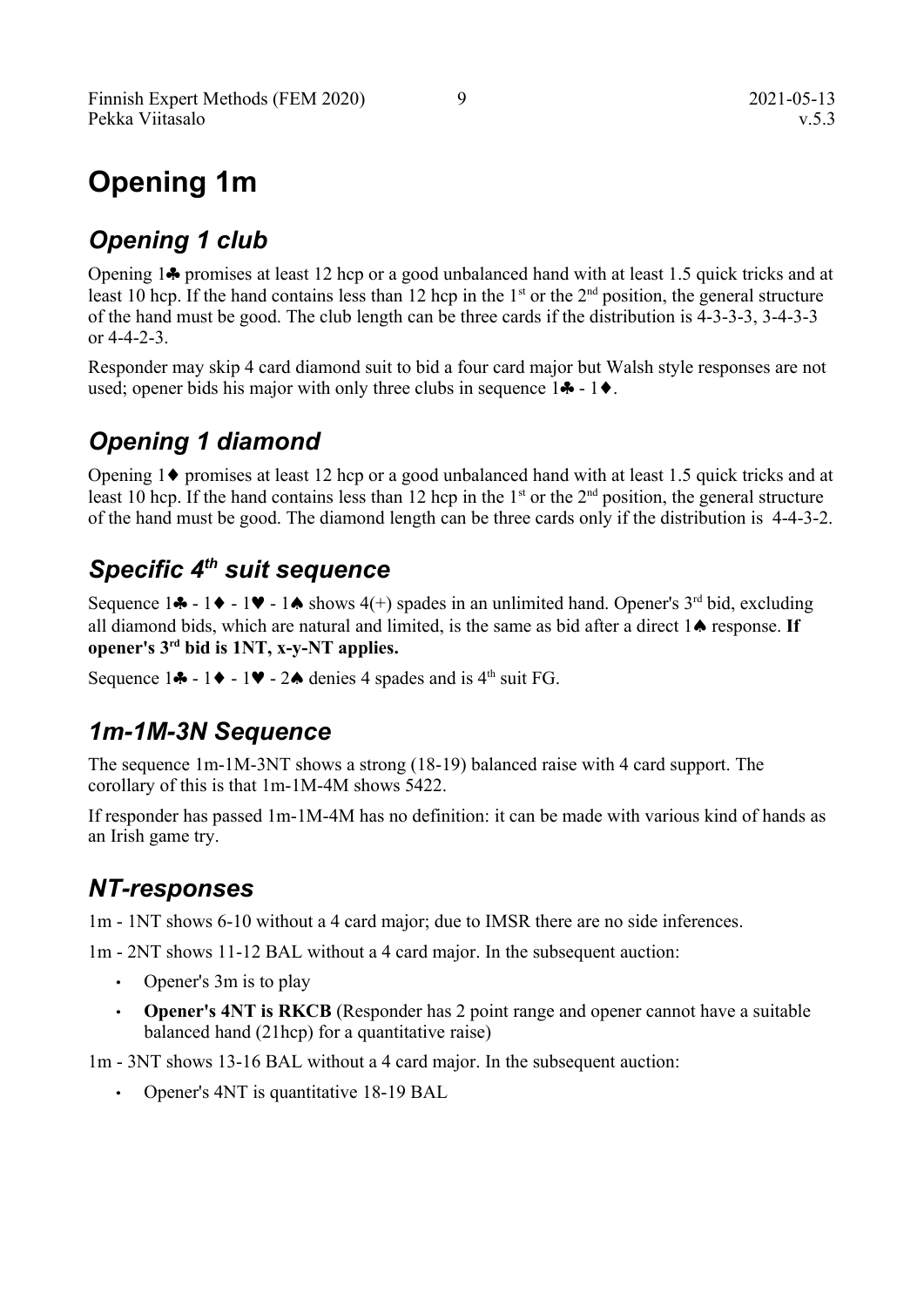#### *1m-1M-2M Sequence*

1m-1M-2M promises 4 card support. Always. Responder may relay with 2NT:

 $1m-1M-2M-2NT =$ relay, FG

- $3\clubsuit = 5-4 \text{ m}\&\text{M}$ 
	- 3 = Relay
		- $\bullet$  3 $\bullet$  = no shortness
		- $\bullet$  3 $\bullet$  = lower shortness
		- $\blacksquare$  3NT = higher shortness
- $3 \blacklozenge = 4441$ 
	- $\circ$  3 $\blacktriangleright$  = Relay
		- $\bullet$  3 $\bullet$  = lower shortness
		- $\blacksquare$  3NT = higher shortness
- $3\blacktriangledown = 4m4M32$
- $3 \triangle = 44$  majors, 3 card m
- $3NT = 4M333$
- $4m =$  Lissabon splinter with 6m-4M (4 $\clubsuit$  = low shortness, 4 $\spadesuit$  = high shortness)

#### *Inverted minor suit raises (IMSR)*

1m - 3m is PRE promising such values that opener shall bid 3NT with 18-19 BAL.

1m - 2m is inverted promising at least invitational values. In the subsequent auction:

- Opener bids 2NT with minimum BAL and 3m with minimum UNBAL. Responder can pass or correct 2NT to 3m to play
- Opener bids  $2\blacklozenge/2M$  with FG values and stopper.
- Opener bids 3NT to show 18-19 BAL with 3 cards in the minor opened
- Opener bids  $3\bullet$  after  $1\bullet 2\bullet$  to show FG values and a real minor two-suiter where showing length is more important than showing a shortness
- Opener bids splinter 3M with FG values
- Opener bids splinter  $3 \bullet$  after  $1 \bullet 2 \bullet$  with FG values
- Opener bids splinter  $4\clubsuit$  after  $1\blacklozenge 2\blacklozenge$  with substantial extra values; with FG values but not much extras opener starts with 2M
- Responder should bash 3NT after opener's 2NT with minimum FG values.
- **Responder's 3 new after opener's 2NT is splinter with substantial extra values.** (More than direct splinter after opening)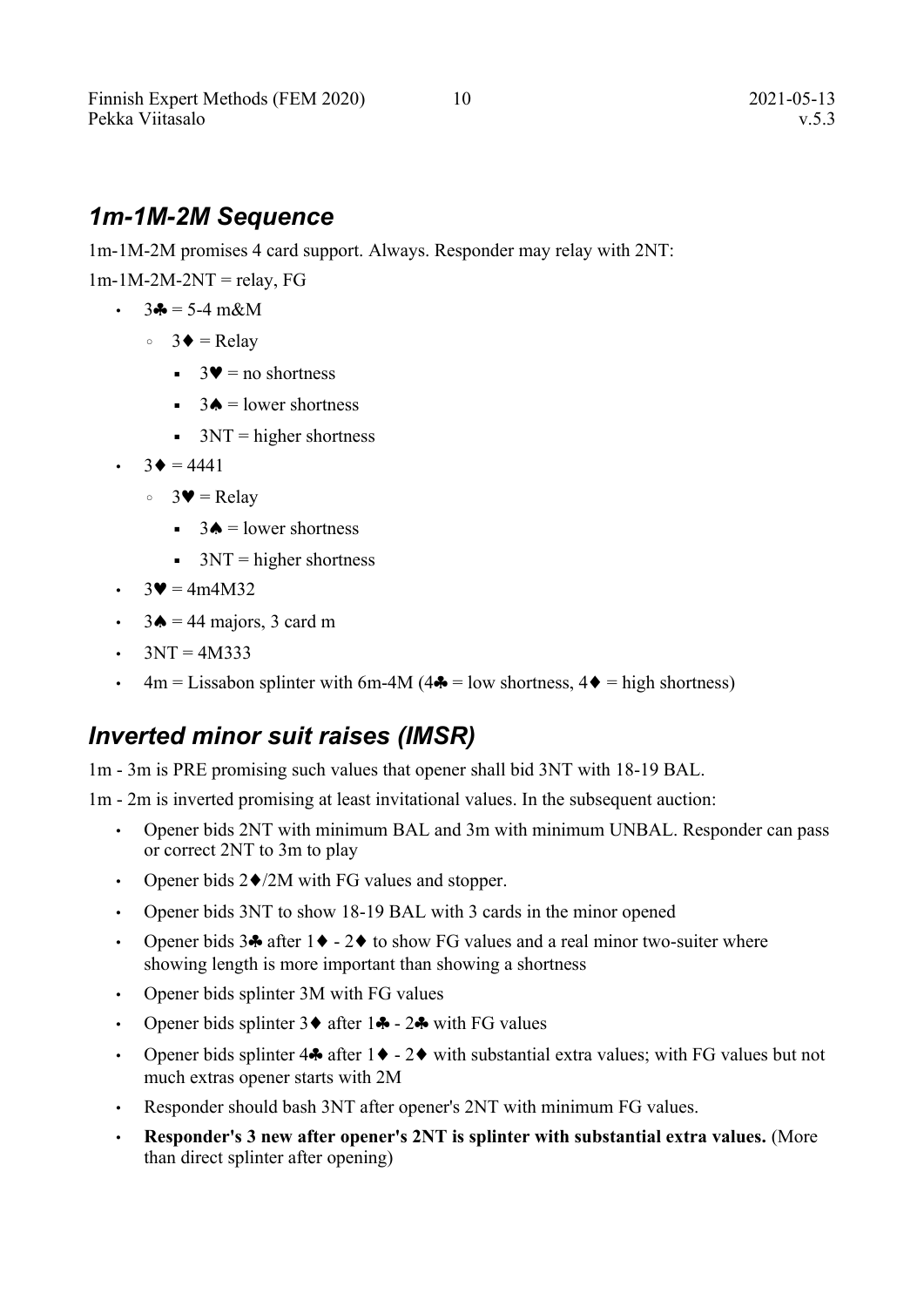#### *Sequence 1 diamond – 2 clubs*

The response  $2\clubsuit$  is forcing to game. The meanings of opener's rebids are similar to old-fashioned 2/1 sequence: reverse shows additional strength and splinter 3M shows a goodish hand. A minimum for a reverse is about xx AQJx AKJxx xx and for a splinter about xxx x AKxxx AQxx. Opener can raise with minimum values. Double jump in a major is Exclusion Blackwood

#### *Sequence 1 diamond – 3 clubs*

1  $\rightarrow$  - 3 $\clubsuit$  is an invitational jump response. It shows 6+ card decent/good suit and about 10-11 hcp.

Passed hand response of  $3\bullet$  is a weak jump response.

#### *Splinters*

Splinter responses to minor suit openings deny four card majors. Note that a splinter promising shortness in om implies at least six card support!

1m - 3M is a splinter promising 5+ support, a singleton or void and strength about 12-15 hcp.

- 14 3 $\bullet$  is a splinter promising a singleton or void and strength about 12-15 hcp.
- 1 $\blacklozenge$  4 $\clubsuit$  is a splinter promising a singleton or void and strength about 13-16 hcp.

#### *Weak jump responses (WJR)*

 $1m - 2M$  and  $1\clubsuit - 2\spadesuit$  are weak jump responses promising 6-7 card suit and 3-6 hcp. This has no effect to other sequences involving responder's limited one-suiters.

After 2-level WJR opener can make an Ogust 2NT ask. The responder adjusts the responses to context.

#### *Reverses after 1NT response*

If opener reverses after the 1NT response, the following applies  $(8 + hcp = FG)$ :

- $2M = FG$ , strong 3 card holding in the suit; typically looking for NT game with at most weak length in the remaining unbid suit
- $2NT = Lebensohl$ , shows weakness or unhappy 3NT call
	- $\circ$  3 $\bullet$  = the default, prepared to here a pass from partner's
		- With weak hand responder passes or corrects to opener's diamonds
		- $\blacksquare$  3NT = unhappy 3NT (= I wish I had a better bid, but haven't)
			- $\cdot$  4m (suit opened) = NAT NF (cancels the FG)
		- $\bullet$  3M = undefined, leads to problems
	- 3♦ after 1♦-opening = short clubs and long diamonds, NF
	- $\circ$  other = descriptive FG
- 34 after 1 $\blacklozenge$ -opening and 2M reverse = FG, long clubs and no real support
- 3 $\bullet$  after 1 $\bullet$ -opening and 2M reverse = FG, strong 3-4 card holding with weakness in OM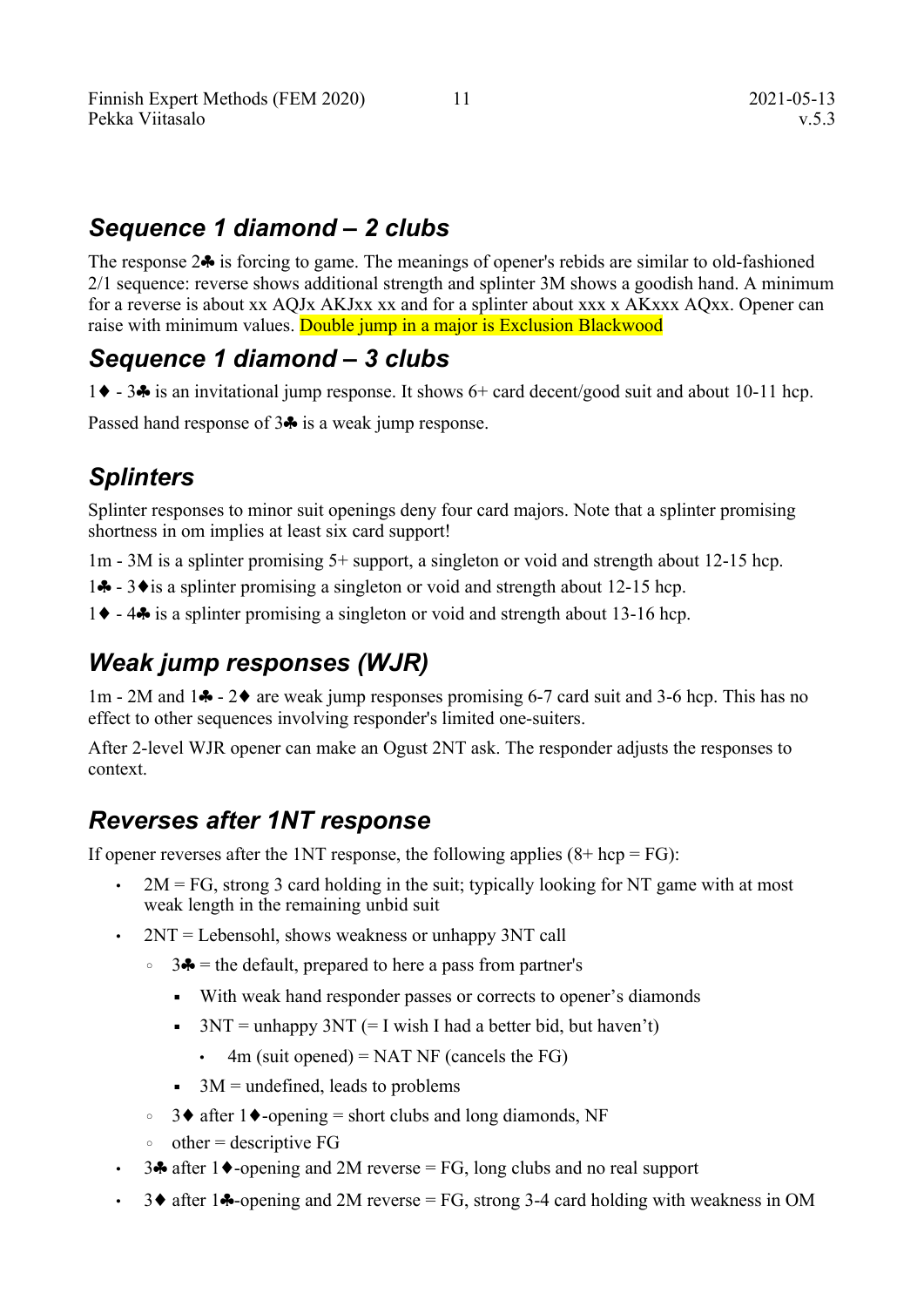Finnish Expert Methods (FEM 2020) 12 2021-05-13 Pekka Viitasalo v.5.3

- 3M as a raise = FG, 3 card support, at most 3 card support to opener's main suit, at most weak length in the unbid suits
- $\cdot$  3M as a jump = FG, splinter in support of opener's main suit
- $\cdot$  3NT = happy 3NT

#### *Reverses after 1-over-1 suit response*

Reverse is forcing for one round. Lebensohl is used after reverse.

After  $1 - 1$  - 2 +

- $2\Psi = 5 + \text{cards}, \text{F1R} = >$ 
	- $2\spadesuit = 4^{\text{th}}$  suit ART FG
	- $2NT = NAT$ , minimum reverse, NF
	- $3\clubsuit = \text{NAT}$ , minimum reverse, NF
	- $3\blacklozenge = 6-5$ , can be only good 13 hcp, NF
	- $3\Psi$  = NAT, minimum reverse, NF
	- $\cdot$  3  $\bullet$  = SPL
	- $3NT = NAT$ , about 19-21
- $2\spadesuit$  = ART, FG, no clear direction, denies 5+ hearts
- 2NT = LEBENSOHL, denies  $5+$  hearts, generally weak =>
	- $\cdot$  3 $\clubsuit$  = would have passed NF 3 $\clubsuit$  =>
		- $3\blacklozenge =$  to play
	- $3\blacklozenge = \text{NAT}(6-5)$ , FG
	- $3\blacktriangledown = 3$  cards, suggests 4-3 hearts, FG
	- $\cdot$  3 $\bullet$  = ART 4<sup>th</sup> suit, FG
	- $3NT = NAT$ , strong
- $\cdot$  3m = NAT, FG, looking for right game for the moment
- $3\Psi = 6 + \text{cards}, \text{FG}$
- $3\spadesuit$  = SPL,  $\blacklozenge$ -support (General principles)
- $\cdot$  3NT = to play
- $\cdot$  4m = NAT slam-try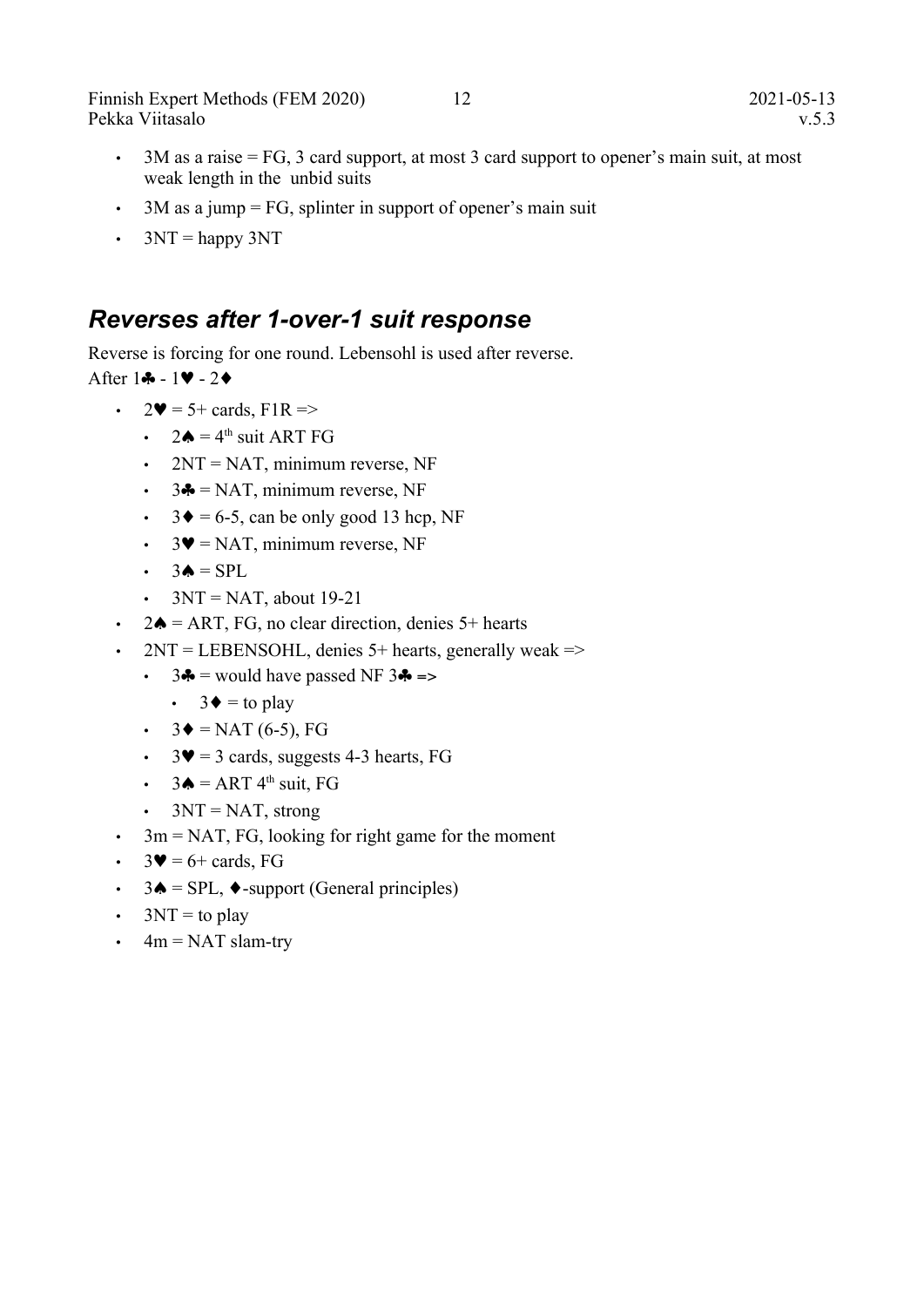Finnish Expert Methods (FEM 2020) 13 2021-05-13 Pekka Viitasalo v.5.3

#### After  $1 \cdot - 1 \cdot - 2 \cdot$

- 2 $\blacktriangleright$  = ART, FG, no clear direction, denies 5+ spades
- $\cdot$  24 is 5+ cards, F1R =>
	- $2NT = NAT$ , minimum reverse, NF
	- $3\clubsuit = \text{NAT}$ , minimum reverse, NF
	- $3\blacklozenge = 6-5$ , can be only good 13 hcp, NF
	- $3\blacktriangledown$  = 4<sup>th</sup> suit, ART FG
	- $3\spadesuit$  = NAT, minimum reverse, NF
	- $3NT = NAT$ , about 19-21
	- $\cdot$  4 $\blacktriangleright$  = SPL, about 19-21
- 2NT = LEBENSOHL, denies  $5+$  spades, generally weak =>
	- $\cdot$  3 $\clubsuit$  = would have passed NF 3 $\clubsuit$  =>
		- $3\blacklozenge =$  to play
	- $3\blacklozenge = \text{NAT}(6-5)$ , FG
	- $3\Psi = ART 4<sup>th</sup> suit. FG$
	- $3\spadesuit = 3$  cards, suggests 4-3 spades, FG
	- $3NT = NAT$ , strong
- $\cdot$  3m = NAT, FG, looking for right game for the moment
- $3\blacktriangledown =$  SPL,  $\blacklozenge$ -support (General principles)
- $3\spadesuit = 6 + \text{cards}, \text{FG}$
- $3NT =$  to play
- $\cdot$  4m = NAT slam-try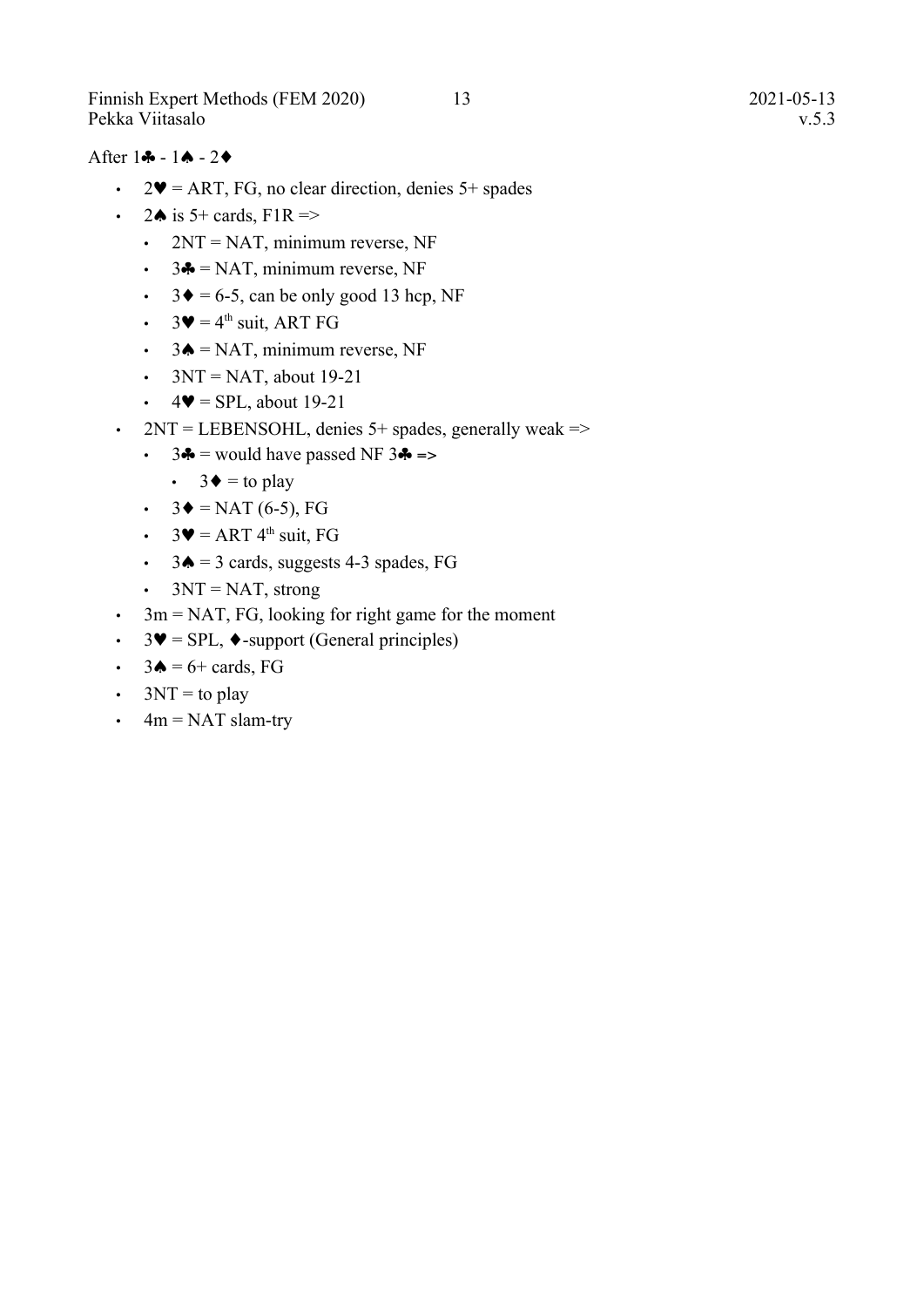Finnish Expert Methods (FEM 2020) 14 2021-05-13 Pekka Viitasalo v.5.3

#### After  $1 - 1 - 2$

- $\cdot$  24 is 5+ cards, F1R =>
	- $2NT = NAT$ , minimum reverse, NF
	- $3\clubsuit$  = NAT, minimum reverse, NF
	- $3\blacklozenge = 4^{\text{th}}$  suit, ART FG
	- $3\blacktriangledown = 6-5$ , can be only good 13 hcp, NF
	- $3 \triangle = \text{NAT}$ , minimum reverse, NF
	- $3NT = NAT$ , about 19-21
	- $\cdot$  4  $\bullet$  = SPL, about 19-21
- $2NT = LEBENSOHL$ , denies 5+ spades, generally weak =>
	- $\cdot$  3 $\clubsuit$  = would have passed NF 3 $\clubsuit$  =>
		- $3\blacktriangledown =$  to play
	- $3\blacklozenge = ART 4<sup>th</sup> suit, FG$
	- $3\Psi$  = NAT (6-5), FG
	- $3\spadesuit = 3$  cards, suggests 4-3 spades, FG
	- $3NT = NAT$ , strong
- $3\clubsuit$  = NAT, FG, looking for right game for the moment
- $3\blacklozenge = 4^{\text{th}}$  suit, ART FG, denies 5+ spades
- $\cdot$  3 $\blacktriangledown$  = NAT, FG
- $\cdot$  3 $\bullet$  = 6+ cards, FG
- $3NT =$  to play
- $\cdot$  4 $\clubsuit$  = NAT slam-try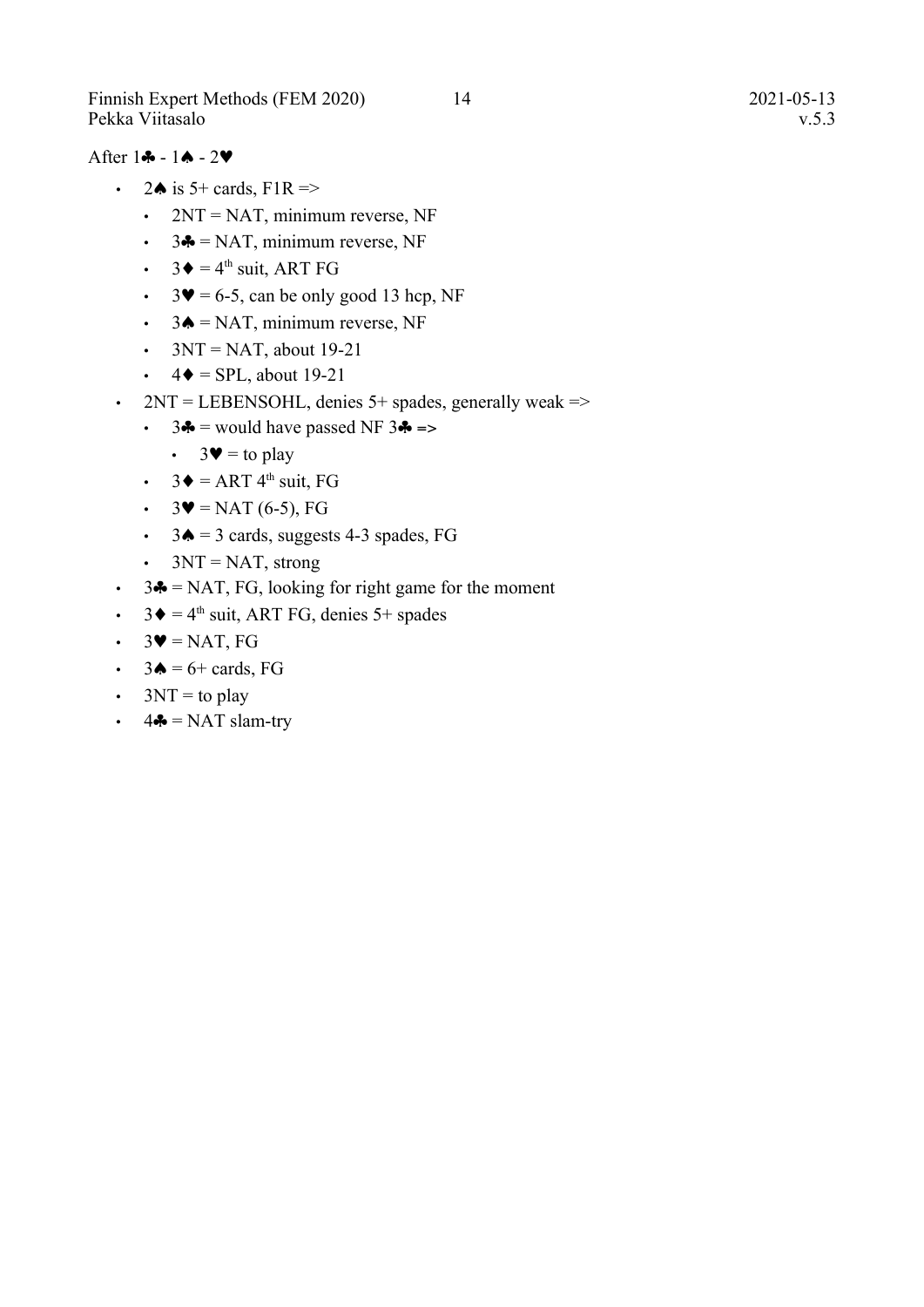Finnish Expert Methods (FEM 2020) 15 2021-05-13 Pekka Viitasalo v.5.3

#### <span id="page-18-0"></span>*In competition*

After X=T/O the following applies:

- $XX = 9+$ , penalty seeking
- $2NT = 5 +$  support, at least INV
- 2 over  $1 =$  nonforcing, good  $(5)6+$  card suit
- 1 over 1 as without X

After simple overcall the following applies:

- 1 $\clubsuit$  (1 $\spadesuit$ ) X = majors 44
- $\cdot$  1m (1 $\blacktriangledown$ ):
	- $X = 4$  or 5 spades
		- $\cdot$  1  $\spadesuit$  = 3 spades, NF
		- $1NT = 12-14$  BAL equivalent, 1-2 spades
		- 2 $\triangle$  = 4 spades, normal single raise
	- $\cdot$  1 $\bullet$  = 0-3 spades, either competive values or BAL FG or FG with support
		- $1NT = 12-14$  BAL, does not promise stopper
	- $2\Psi = 6$ + spades, either competitive, NF or FG values
		- $2NT = Ogust$  ask with response 3NT being initial FG hand and F1R
		- $\cdot$  new suit = F1 with cue showing initial FG hand
	- 2 $\triangle$  = 6+ spades, invitational
		- $\cdot$  new suit = FG
		- $2NT = NF$  (no fit but not minimum)
- $\cdot$  cue = support, INV+ **BUT NOTE 1m-(1** $\blacktriangledown$ **)** sequence
- 2 over 1 is forcing for one round  $\Rightarrow$  opener's new suits are forcing
- $\cdot$  Jump = WJR **BUT NOTE 1m-(1** $\blacktriangledown$ **)** 2 $\blacktriangle$  sequence
- Double jump  $=$  splinter
- $\cdot$  Jump raise = PRE

After 1NT overcall Cappelletti is utilized:

- 1m (1NT)  $X = PEN$
- 1m (1NT)  $2\clubsuit$  = Any one suiter or support
- 1m (1NT)  $2\blacklozenge$  = Both majors
- 1m (1NT) 2M = M + om
- 1m (1NT)  $2NT = ART FG$ , distributional, not suitable for X=PEN
- $1m (1NT) 3X = PRE$

Unusual over unusual:

- $1m (2NT) X =$  Penalty seeking, can double at least one of the suits
- 14 (2NT) 34 = Competitive up to weak INV
- $\cdot$  1. **4.**  $(2NT) 3$  = FG with support (INV can be upgraded)
- $\cdot$  14 (2NT) 3 $\blacktriangledown$  = F1R, 5+ spades => 3 $\blacktriangle$  = no support NF, 4 $\blacktriangledown$  = cue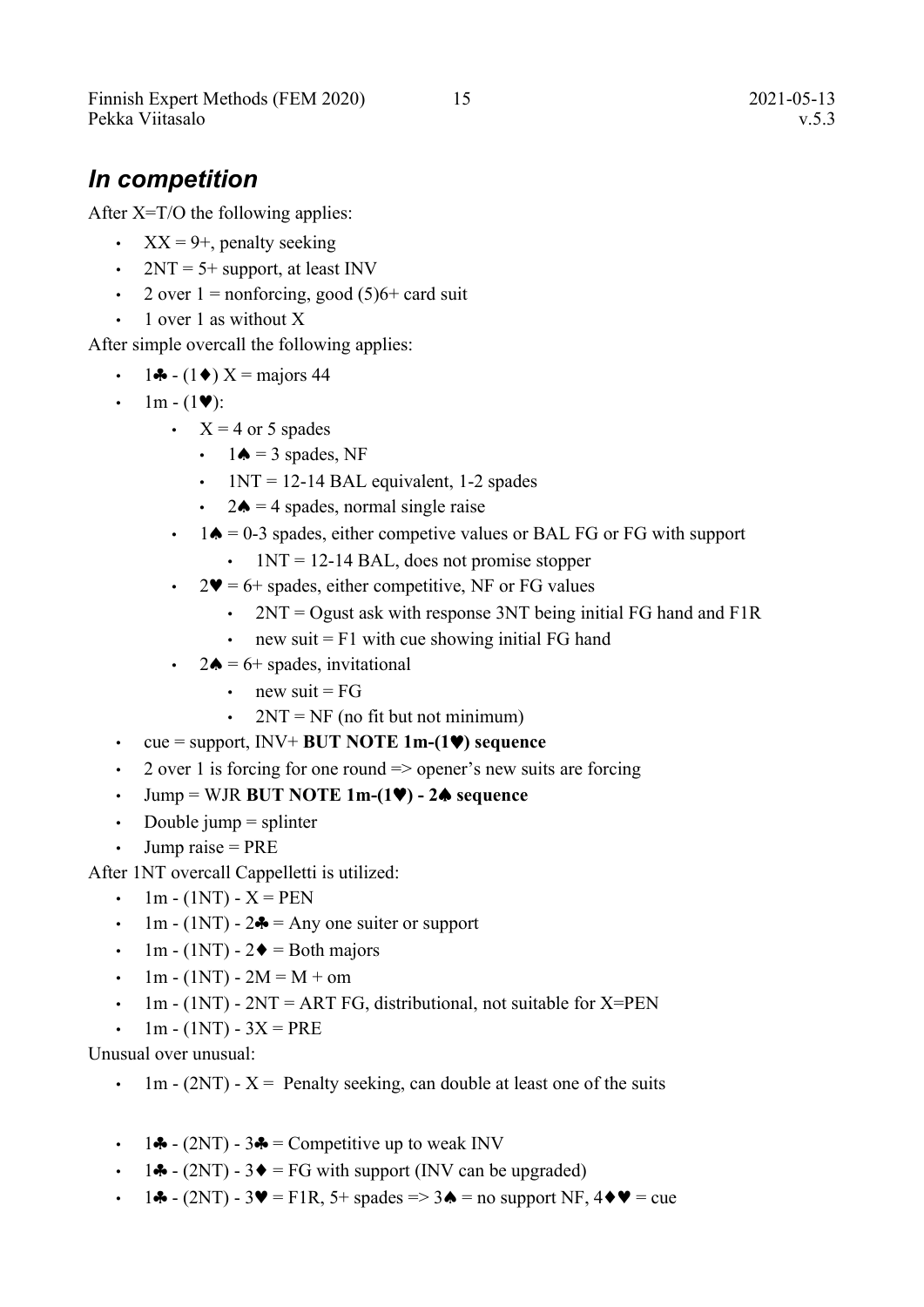Finnish Expert Methods (FEM 2020) 16 2021-05-13 Pekka Viitasalo v.5.3

- $\cdot$  14 (2NT) 34 = Competitive, 6+ cards, NF
- $1 \blacklozenge (2NT) 3 \blacklozenge = INV + with support \implies 3 \blacklozenge = minimum$
- 1  $\blacklozenge$  (2NT) 3  $\blacklozenge$  = Competitive raise
- $\cdot$  1  $\blacklozenge$  (2NT) 3 $\blacktriangledown$  = F1R, 5+ spades => 3 $\blacklozenge$  = no support NF, 4 $\blacklozenge$  = cue
- $\cdot$  1  $\bullet$  (2NT) 3  $\bullet$  = Competitive, 6+ cards, NF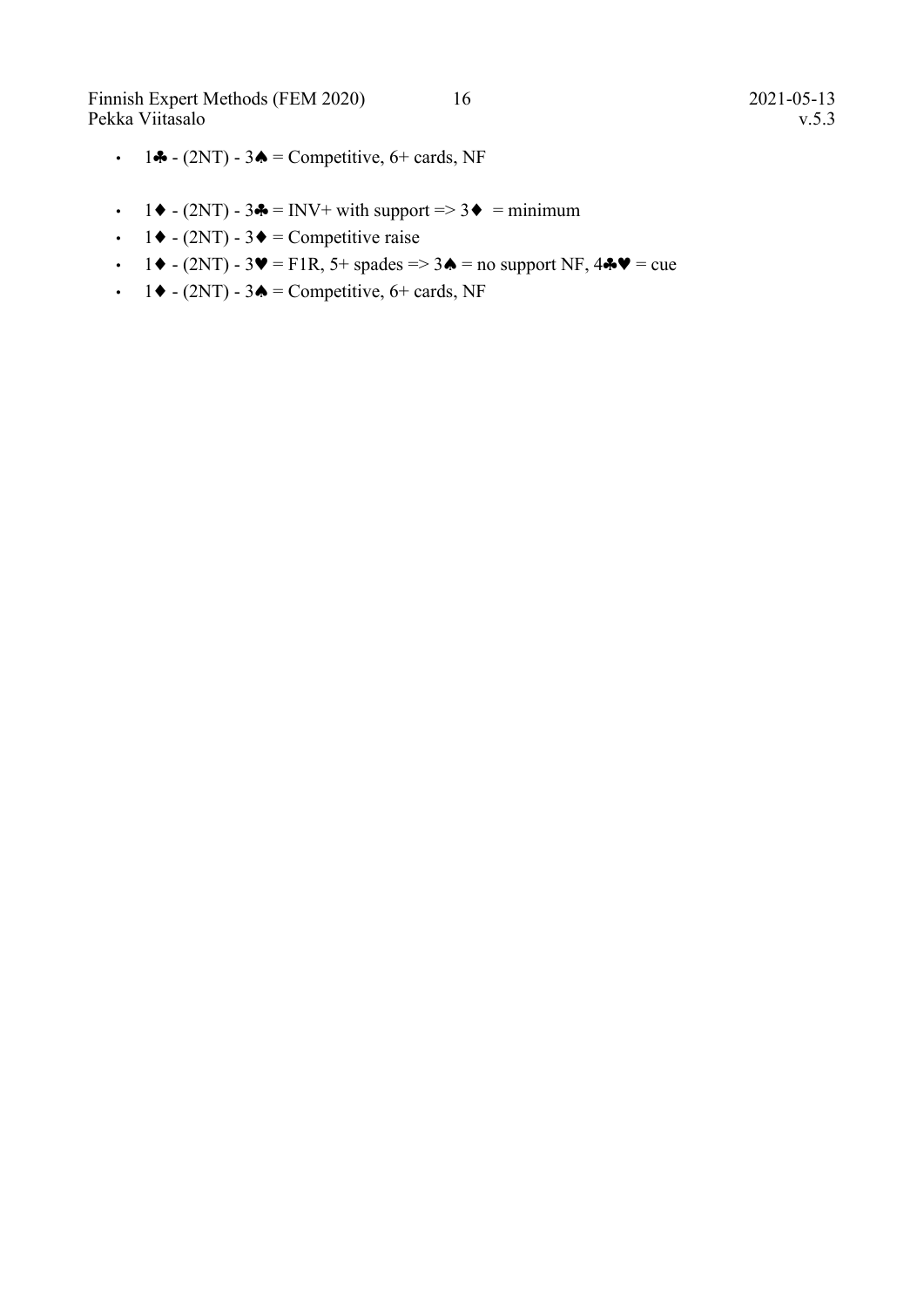# **Opening 1M**

The major suit openings promise in the  $1^{st}$ , the  $2^{nd}$  or the  $4^{th}$  position at least a five card suit. In  $3^{rd}$ position it is permitted to open with a four card suit for tactical reasons.

In the 1<sup>st</sup> or the 2<sup>nd</sup> position the opening promises at least 12 hcp or a good unbalanced hand with at least 1.5 quick tricks and at least 10 hcp. If the hand contains less than 12 hcp, the general structure of the hand must be very good.

The response structure summary is depicted below:

- Semi-forcing 1NT response
- $\bullet$  2/1 forcing to game
- Invitational jump responses at the 3 level
- Jacoby 2NT INV+ (aka Limit-Stenberg)
- Funny Splinters
- Drury-Fit by passed hand

#### *Semi-forcing 1NT response*

The semi-forcing 1NT response is a catch-all response for hands not suitable for other calls. At best it promises 12 ill-fitting bad hcp. The generic hand types for the forcing 1NT response are:

- unbalanced hand not good enough for 2/1 response
- $\bullet$  balanced weak (6-9) hand
- $\bullet$  balanced invitational hand  $(9-11)$
- three card limit raise
- weakish raise not suitable to PRE raise nor constructive raise

Opener may pass a balanced or  $4\spadesuit -5\clubsuit -2-2$  if the hand is very minimum (would not accept a game invitation). The worst case scenario is that the responder holds a three trump invitation played in 1NT.

Opener may rebid a 3 card minor, in case opener holds a hand worth accepting an invitation but no other suitable call; not all 14 hcp hands are NT upgrades. With good but not reversing 4-5-2-2, opener makes the best guess.

**Note:** The 13-15 balanced junk hands need to go via 2/1 since opener may pass 1NT.

Responder's  $2<sup>nd</sup>$  call discloses the hand type.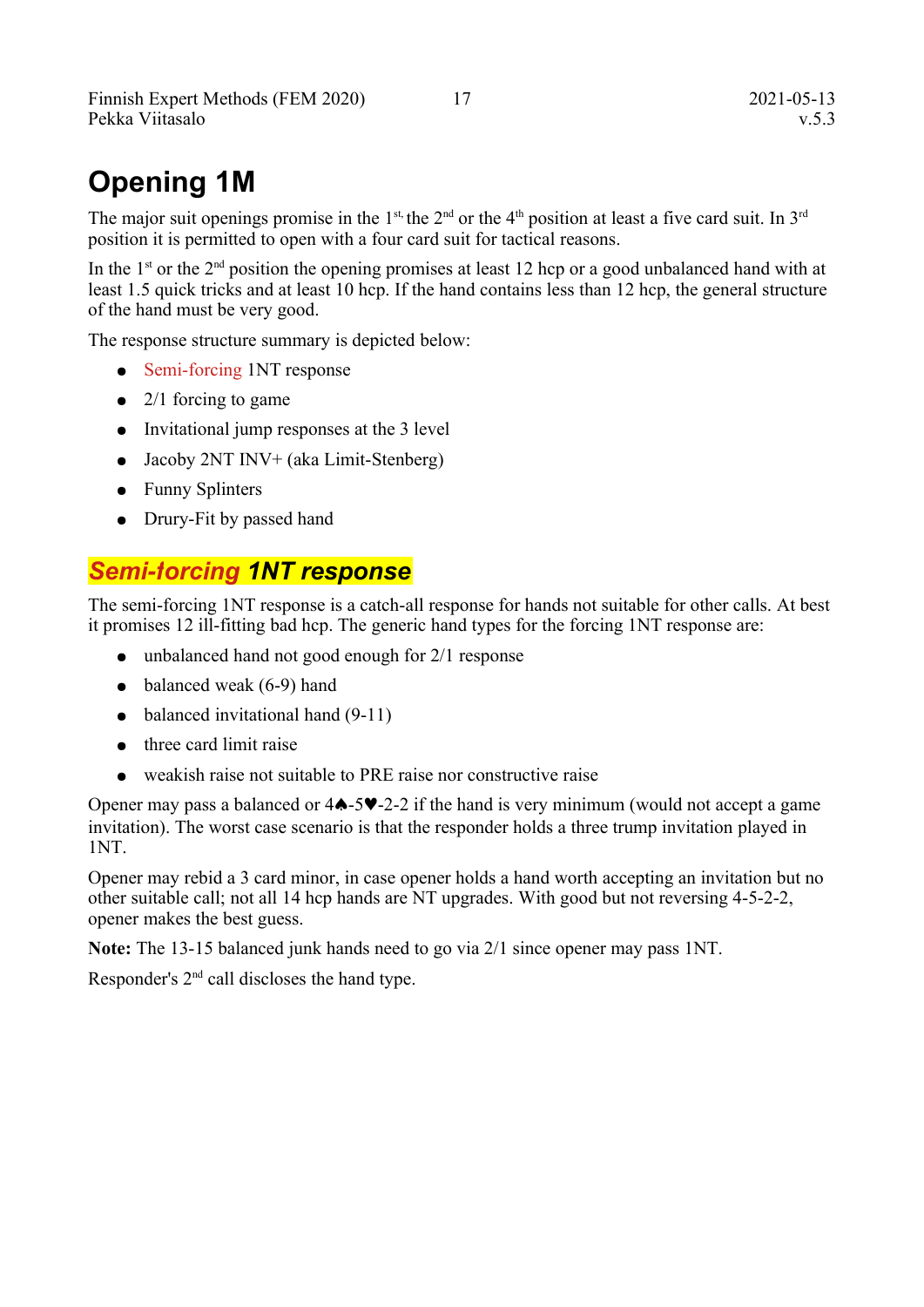#### **Reverse after 1NT response**

The following applies after this specific reverse sequence  $1\blacktriangledown$ -1NT-2 $\blacktriangle$  (8+ hcp = FG):

- $2NT = Lebensohl$ , shows weakness or unhappy  $3NT$  call
	- $\circ$  3 $\bullet$  = the default, prepared to here a pass from partner's
		- $\bullet$  With weak hand responder passes, corrects to diamonds, or bids  $3\blacktriangledown$  to show a bad hand and normally only 2 card support
		- $\bullet$  3 $\bullet$  = weak, most likely 3-1-(54)
		- $\blacksquare$  3NT = unhappy 3NT (= I wish I had a better bid, but haven't)
	- $\circ$  other = descriptive FG
- $\cdot$  3m = FG, 5+ cards and at most weak length in the om
- $3\Psi = FG$ , original 3 card limit raise
- $\cdot$  3 $\bullet$  = FG, 3 card strong support, most likely 3-1-(54) with weak length in the minors
- $3NT =$  happy 3NT (original NT invite or close to that)
- $\cdot$  4m = splinter with an original invitational 3 card raise
- $4\blacktriangledown$  = weak initial heart raise

#### *2/1 forcing to game*

Responder's 2/1 is unconditionally forcing to game requiring, in general, at least 12 hcp.

Opener tries to describe and limit his hand as convenient. The following applies:

- New suit lower than the suit opened shows 4+ cards and does not define the strength. Opener can be 55 with good suits; the jump in a new suit is a splinter.
- Rebid in the suit opened shows either any minimum or  $6+$  card suit (with a minimum hand opener selects the most descriptive bid from rebid of the suit opened and 2NT)
	- $\circ$  opener rebids the 6+ card suit later if possible
- 2NT shows a balanced or semibalanced minimum suitable for NT or 18-19 BAL (with a minimum hand opener selects the most descriptive bid from suit rebid and 2NT)
	- opener goes above game with 18-19 BAL
- Reverse or high reverse shows extra strength (a good looking 15 is enough)
- Jump rebid in the suit opened shows a good hand (a good looking 15 is enough) with a solid or semisolid 6+ card suit
- Raise of responder's minor suit promises four card support but does not specially limit the hand
- Raise of  $2\blacktriangledown$  to  $3\blacktriangledown$  shows  $3+$  support and does not limit the hand
- Raise of  $2\blacktriangledown$  to  $4\blacktriangledown$  shows 5422 with concentrated minimum values (picture bid)
- $\bullet$  Jump in a new suit is a splinter (a good looking 15 is enough)
- Double jump in a new suit is Exclusion Blackwood
- Jump to 3NT shows a bad looking 18-19 5332 with doubleton in the responder's suit.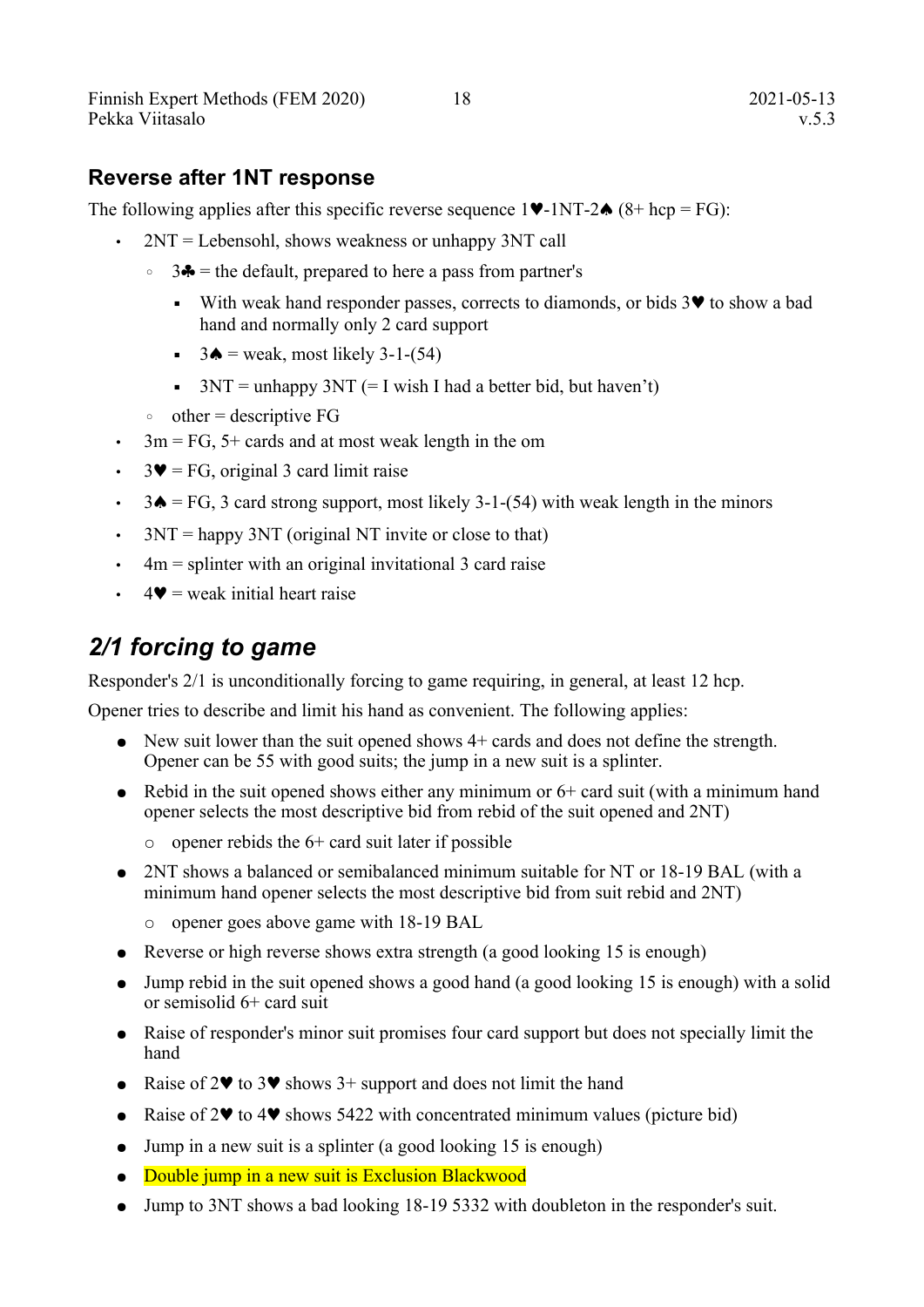Responder tries to describe and limit his hand as convenient with his 2<sup>nd</sup> call. The following applies:

- Jump to game shows a minimum and no interest to learn more about opener's hand
- 2NT is descriptive with stoppers. Opener makes a descriptive bid.
- $\bullet$  The 4<sup>th</sup> suit is artificial and shows doubt about strain
- Jump in the  $4<sup>th</sup>$  suit is splinter agreeing opener's  $2<sup>nd</sup>$  suit

#### *Invitational jump responses at the three level*

As 2/1 is unconditionally forcing to game responder needs a way to show an invitational hand with 6+ card suit. Thus, a single jump in a new suit to the three level shows about 10 hcp and a decent, at least six card suit. All opener's non game bids are forcing, including opener's single rebid of the suit opened.

#### *Raises*

1M - 2M is semi-constructive raise, equivalent of 8-10, at least 3 card support

1M - 3M is PRE with a hand you don't want to throw up if partner raises it to make.

1M - 4M is PRE with at least 5 card support and a shortness. With 5332 or 6322 some other bid should be invented.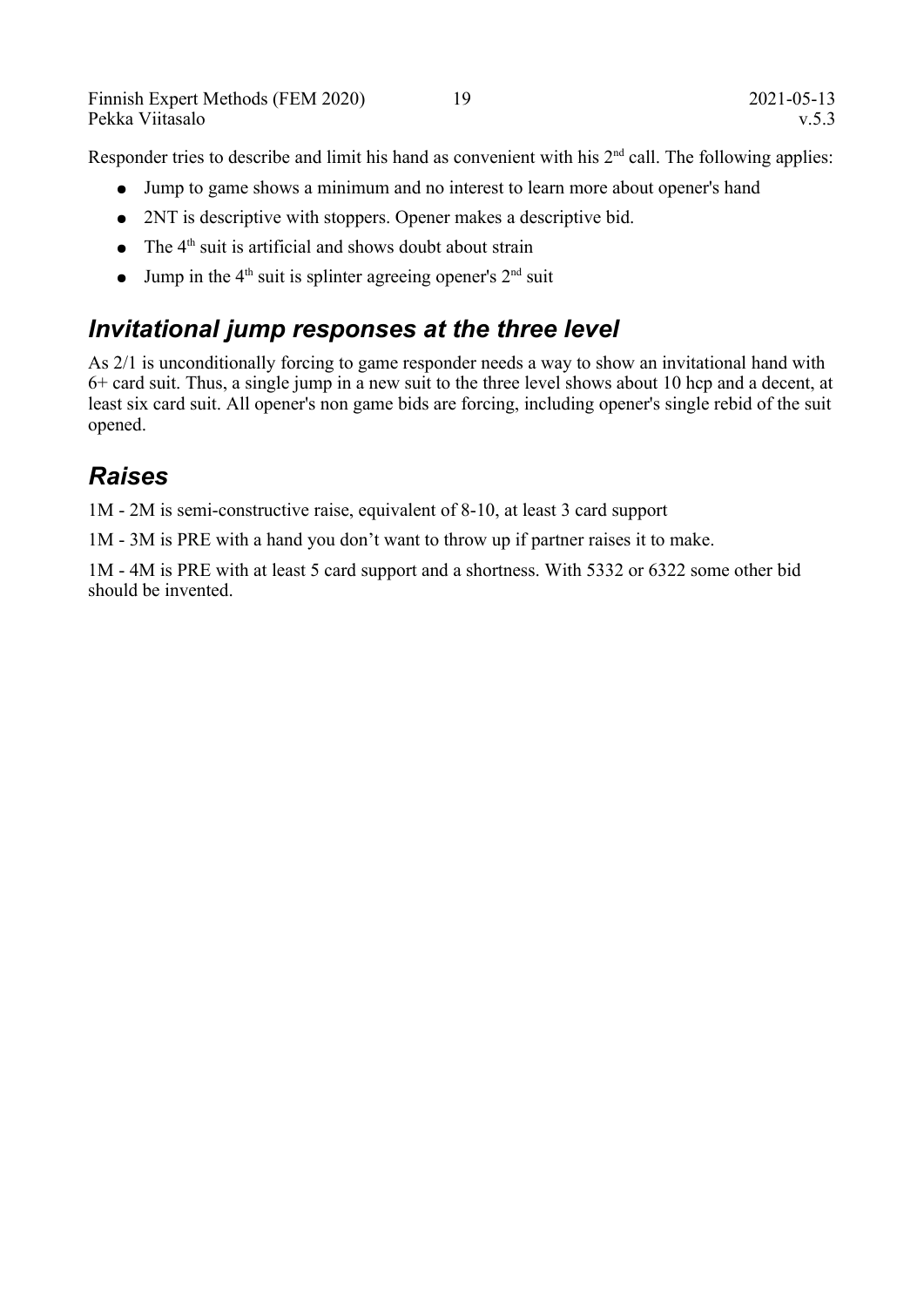### *Jacoby 2NT (aka Limit-Stenberg)*

1M - 2NT shows at least four card support and at least invitational values. The subsequent auction follows the guidelines below:

 $1\blacktriangleright$  -  $2NT \Rightarrow$ 

- $3\clubsuit$  = any minimum without void (less than 15 hcp) =>
	- $3\blacklozenge$  = ART, FG asks shortness =>
		- $3\Psi$  = no shortness, default
		- $3 \triangle / 4m =$  shortness
		- $\cdot$  3NT = no shortness, happy dummy in NT
	- $3\blacktriangledown$  = invitational, NF
	- 3 $\triangle$  / 4m = shortness, stronger than direct splinter
- $3\blacklozenge = 4 + \text{cards}, 15 + \text{hcp}$
- $3\blacktriangledown = 1$ -suiter or 4+ clubs,  $15+$  hcp
- $\cdot$  3 $\bullet$  = 4+ cards, 15+ hcp
- $3NT = 18-19 BAL$
- $\cdot$  4m = void, not subminimum (12+hcp)
- $4\Psi$  = spade void, not subminimum (12+hcp), NF
- $\cdot$  4  $\triangle$  = spade void, makes slam against a fitting invitational raise

#### $1 \triangle - 2NT \Rightarrow$

- $3\clubsuit$  = any minimum without void (less than 15 hcp) =>
	- $3\blacklozenge$  = ART, FG asks shortness =>
		- $3\blacktriangleright$  / 4m = shortness
		- $3 \triangle =$  no shortness, default
		- $\cdot$  3NT = no shortness, happy dummy in NT
	- $3 \spadesuit =$  invitational, NF
	- $3\blacktriangledown/4m$  = shortness, stronger than direct splinter
- $3\blacklozenge = 4 + \text{cards}, 15 + \text{hcp}$
- $3\Psi = 4 + \text{cards}, 15 + \text{hcp}$
- $3\spadesuit = 1$ -suiter or 4+ clubs,  $15+$  hcp
- $3NT = 18-19$  BAL
- $4m/\blacktriangledown = \text{void}, \text{ not subminimum } (12+\text{hop})$

If 1M - 2NT is doubled the following applies:

- XX shows interest to play for penalties
- pass shows a BAL minimum
- 3 $\bullet$  shows SEMIBAL/UNBAL minimum => system on
- system is on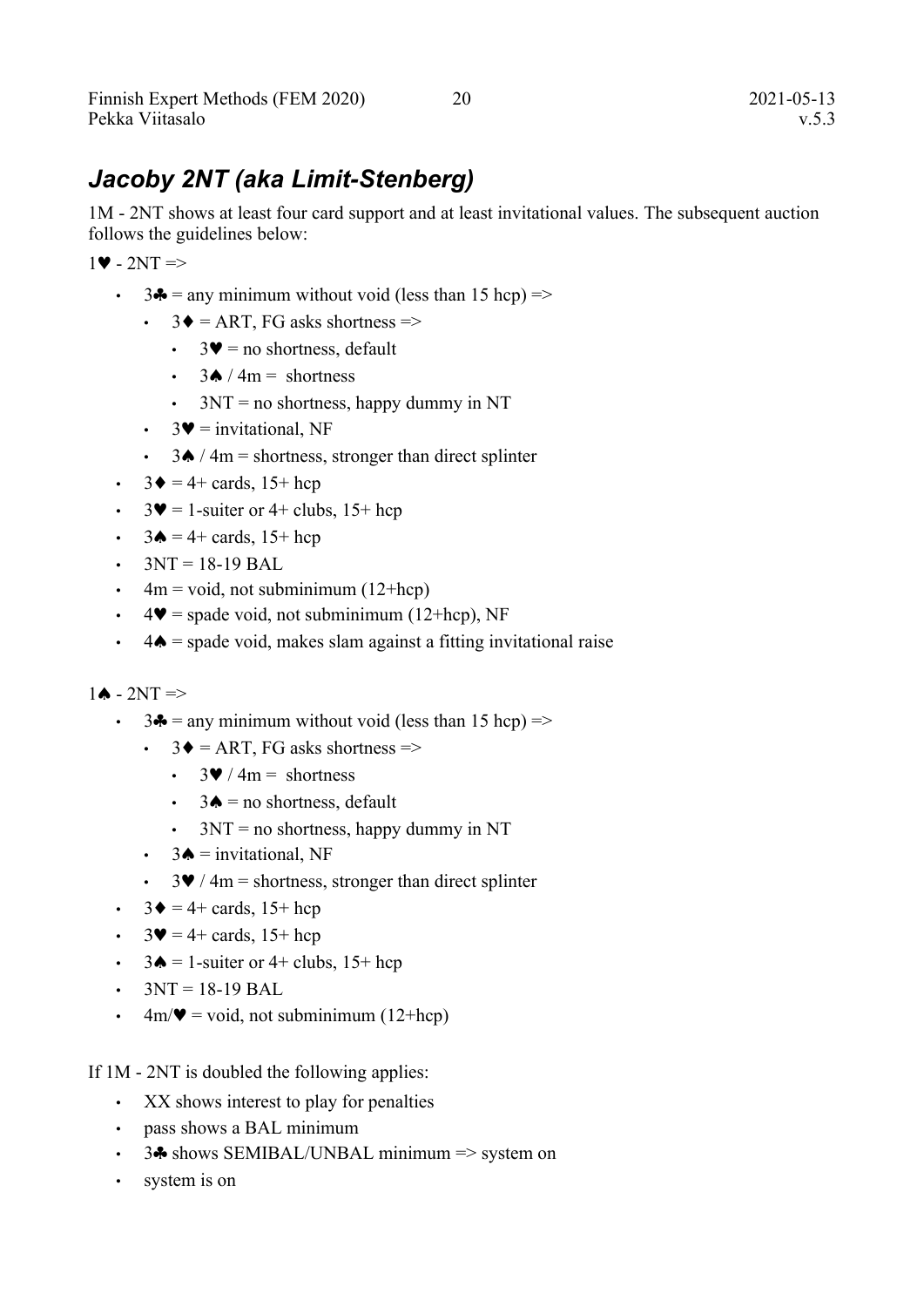If 1M - 2NT is overcalled below 3M the following applies:

- X is for penalties
- **2NT is forcing only to 3M**
- pass shows a minimum hand with at least two cards in the overcalled suit  $\Rightarrow$ 
	- 3M shows a limit raise (after adjusting values in the overcalled suit) and is NF
- 3M shows a minimum with singleton (or void) in the overcalled suit and is NF
- new suit is natural(ish) and shows FG values
- cue shows shortness in the overcalled suit and is FG
- 4M is just a stab at game. It does not create a forcing situation
- If 1M 2NT is overcalled above 3M the following applies:
	- X is for penalties
	- **pass shows minimum and is NF**
	- 4M is just a stab at game. It does not create a forcing situation
	- cue shows shortness in the overcalled suit and promises substantial extra values
	- new suit below 4M is naturalish FG

If 1M - 2NT is overcalled with 3M (Michaels type)

- X shows interest to play for penalties
- **pass shows minimum and is NF**
- 4M is just a stab at game. It does not create a forcing situation
- cue in the suit known to be held by opponents shows shortness and is FG
- new suit (non cue) below 4M is naturalish FG

# *Splinters (The Funny Splinters)*

Splinter structure a.k.a. *Funny Splinters* distinguishes singleton splinters and void splinters. A singleton splinter promises about 13-15 hcp. A void splinter promises about 12-14 hcp. The splinters work in the following manner:

 $1\blacktriangleright$  - 3 $\blacktriangle$  = any singleton splinter =>

- $\cdot$  3NT = Asks, slam interest against a right singleton
	- $\cdot$  4m = short
	- $4\blacktriangledown$  = short spades
- $4\blacktriangledown =$  No interest against any splinter

 $1 \blacktriangleright$  - 3NT =  $\blacktriangle$ -void

 $1\blacktriangleright$  - 4m = void

- $1 \spadesuit$  3NT = any singleton splinter =>
	- $\cdot$  4 $\clubsuit$  = Asks, slam interest against a right singleton
		- $\cdot$  4  $\blacklozenge$  /  $\blacktriangledown$  = short
		- $4\spadesuit$  = short clubs
	- $\cdot$  4  $\bullet$  = No interest against any splinter

 $1 \triangle - 4m/\Psi = \text{void}$ 

Funny Splinters are on after X=T/O and by passed hand (with hcp adjustment). **The Funny Splinters are off after an overcall.** After an overcall a double jump is an old-fashioned splinter i.e.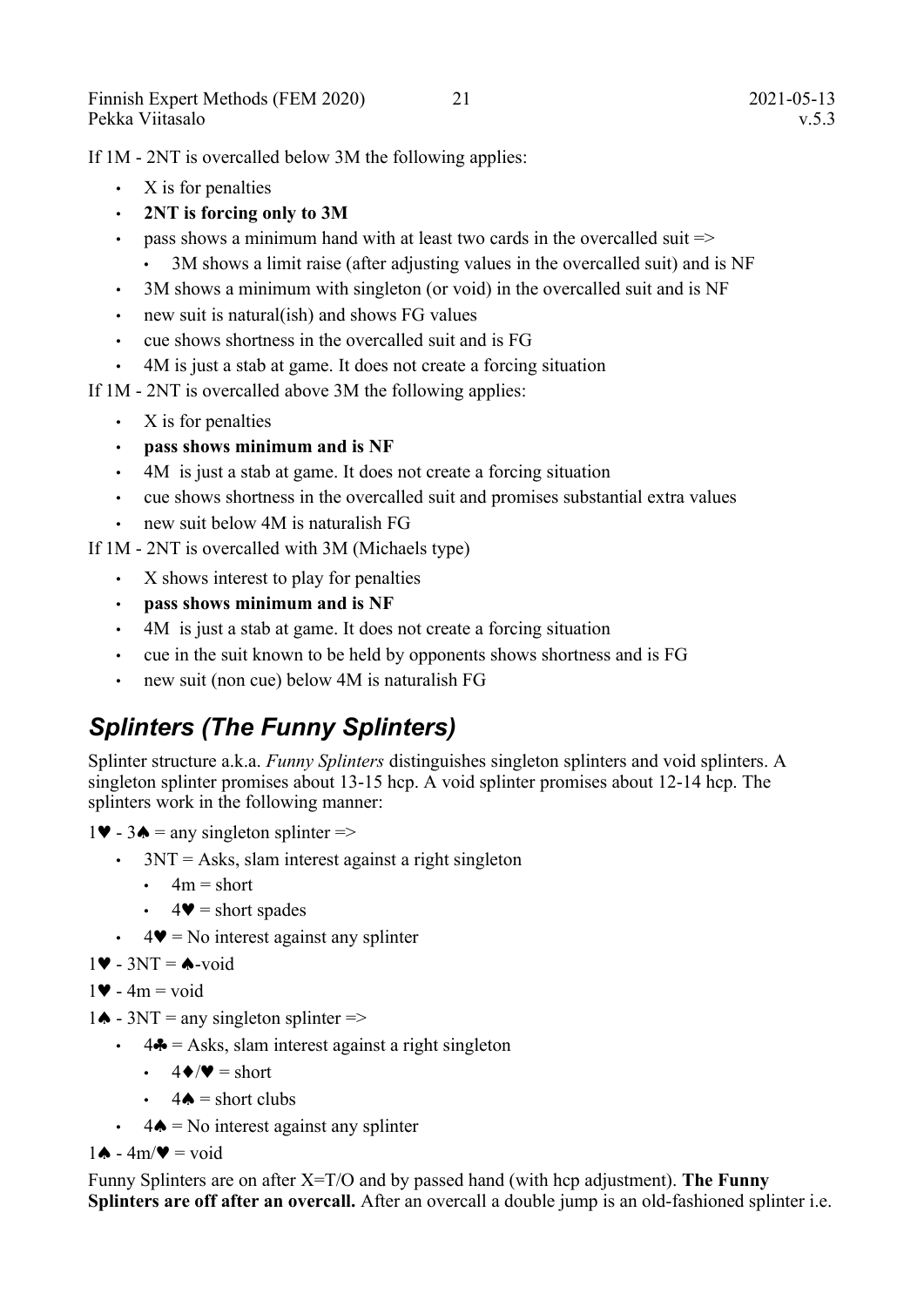Finnish Expert Methods (FEM 2020) 22 2021-05-13 Pekka Viitasalo v.5.3

either singleton or void.

#### *Weak jump response (WJR)*

1.  $\blacktriangleright$  - 2. is a weak jump response promising 6-7 card suit and 3-6 hcp. Opener can make an Ogust 2NT ask. The responder adjusts the responses to context.

#### *Drury-Fit*

Passed hand 2<sup>1</sup> is Drury-Fit promising at least 3 card trump support and game invitational values.

The following applies to opener's rebids:

- Rebid in the suit opened is weak and can be only 4 card suit. Responder shall pass.
- New suit without jump is a help suit game try. Responder may re-invite with a descriptive bid even though immediate decision is often the best.
- Jump in a new suit shows a side suit with slam-invitational values
- Double jump in a new suit is void with slam invitational values
- 2NT is a balanced invitation with about 14 hcp
- 3NT is a suggestion to play there, often with 18-19 BAL

As a corollary to Drury-Fit the following applies:

- Passed hand 2NT is an invitational hand with  $6+$  clubs (normal passed hand  $2\clubsuit$  response)
- Passed hand  $3\clubsuit$  is weak jump response

#### *Other passed hand bidding*

2/1 forcing to game is (naturally) off. Invitational jumps to three level are off. Forcing 1NT is off.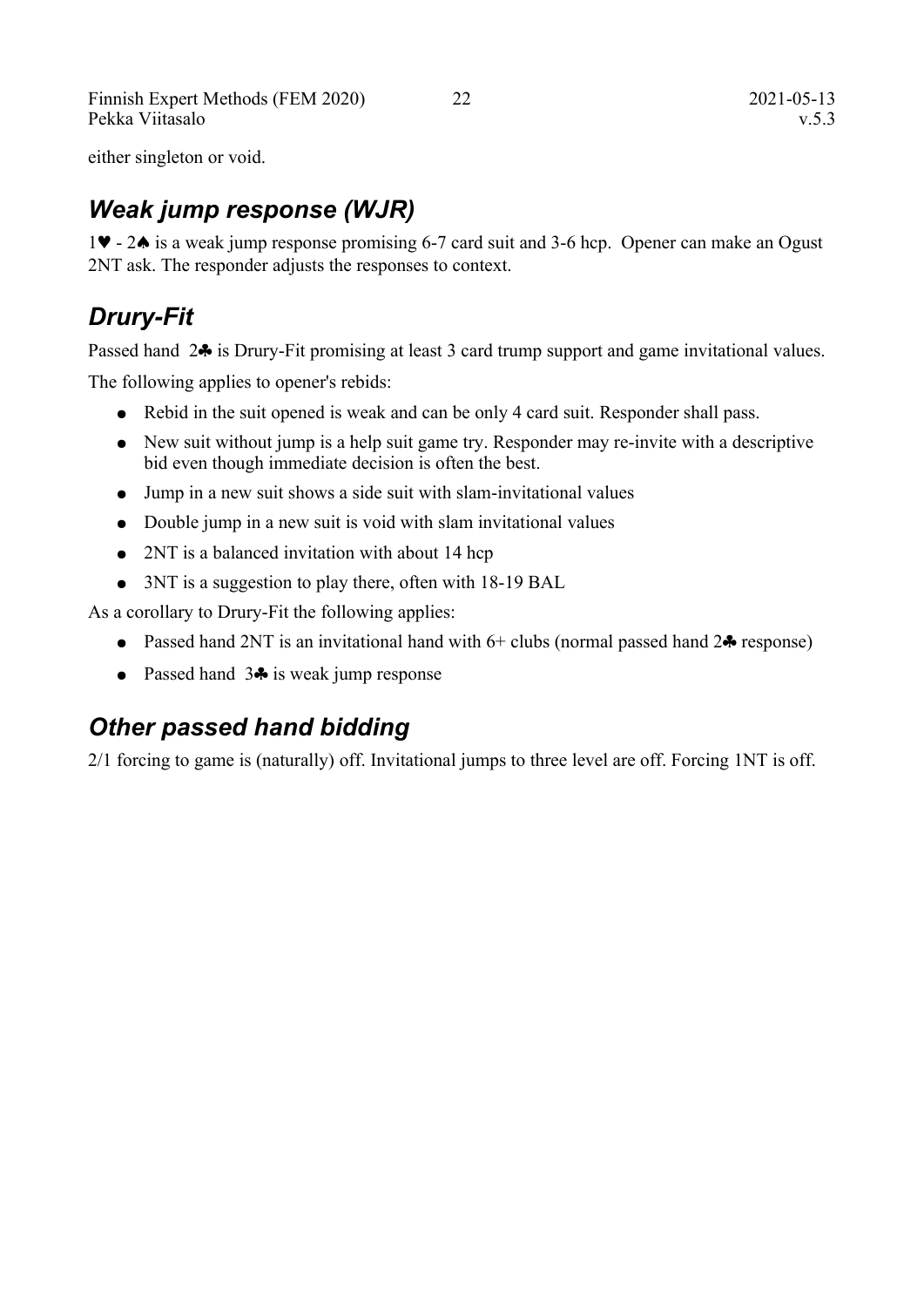Finnish Expert Methods (FEM 2020) 23 2021-05-13 Pekka Viitasalo v.5.3

*In competition*

After X=T/O the following applies:

- $XX = 9+$ , penalty seeking
- 2NT = 4+ support, at least INV,  $i2n$  system on
- 2 over  $1 =$  nonforcing, good  $(5)6+$  card suit
- 1 over 1 as without X
- other as without X

After  $3<sup>rd</sup>/4<sup>th</sup>$  hand M-opening and X=T/O:

- 2 $\triangle$  = max pass with 4 card support
- XX may contain 3 card support with max pass

After simple overcall the following applies:

- cue = support,  $\text{INV+}$
- $\cdot$  Jump = WJR
- Double jump  $=$  splinter
- Jump raise  $=$  PRE
- 2 over 1 is forcing for one round  $\Rightarrow$  opener's new suits are forcing

After 1NT overcall Cappelletti is utilized:

- $1M (1NT) X = PEN$
- 1M (1NT)  $2\clubsuit$  = Any one suiter
- 1M (1NT)  $2\blacklozenge = 3$ + card support and  $5$ + cards in OM with 2+ card disparity
- $1M (1NT) 2M = NAT$
- 1M (1NT) 2OM = 5+ cards with  $(4)5+$  side minor
- 1M (1NT)  $2NT = ART FG$ , distributional, not suitable for X=PEN
- $1M (1NT) 3X = PRE$

Unusual over unusual:

- 1M  $(2NT)$  X = Penalty seeking, can double at least one of the minors
- $\cdot$  1  $\blacktriangleright$  (2NT) 3  $\blacklozenge$  = INV+ with support => 3  $\blacktriangleright$  = minimum
- $\cdot$  1  $\blacktriangleright$  (2NT) 3  $\blacklozenge$  = F1R, 5+ spades => 3 $\blacktriangleright$  = NAT, 3  $\blacklozenge$  = no support NF, 4m = cue
- 1 $\blacktriangleright$  (2NT) 3 $\blacktriangleright$  = Competitive raise
- $1\blacktriangledown$  (2NT) 3 $\blacktriangle$  = Competitive, 6+ cards, NF
- 1 $\triangle$  (2NT) 3 $\triangle$  = F1R, 5+ hearts => 3 $\triangle$  = waiting, no support, 3 $\triangle$  = support, 3 $\triangle$  = NAT
- $\cdot$  1.  $\triangle$  (2NT) 3.  $\triangle$  = INV+ with support => 3. = minimum
- $\cdot$  1.  $\bullet$  (2NT) 3 $\bullet$  = Competitive, 6+ cards, NF
- $\cdot$  14 (2NT) 34 = Competitive raise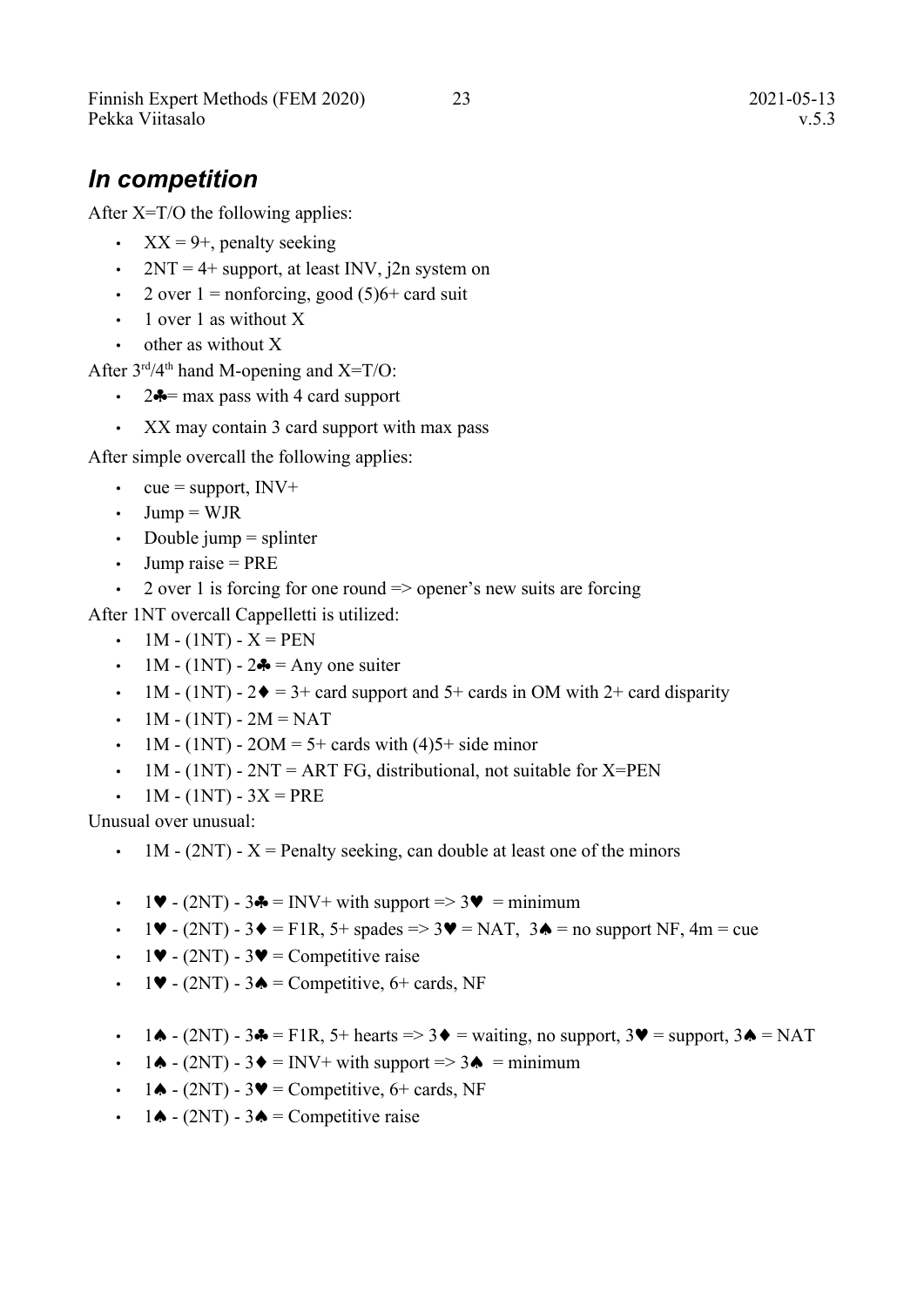# **Opening 1NT**

1NT opening promises 15-17 BAL or SEMIBAL. All these are possible: 5 card major, 6 card minor or 5m4M22.

#### *Stayman with Transfers*

The System described here is quite simple and based on Stayman, Smolen transfers and 4-suit transfers with natural 2NT. The system is very loosely based on WJ05 but contains multiple elements from other systems.

The responses to 1NT are

- $2\clubsuit$  = Stayman; 54/64 majors with INV+ strength start with Stayman
- $2\blacklozenge = 5$ + hearts, transfer (this contains 55M with invitational values)
- $2\Psi = 5$ + spades, transfer (this contains 55M with FG values)
- $2\spadesuit = 6 + \text{clubs}$ , transfer (no 4cM)
- $\cdot$  2NT = NAT INV
- $3\clubsuit$  = 6+ diamonds weak or FG, transfer (no 4cM)
- $3\blacklozenge = 6 + \text{diamond}, \text{INV} (\text{no } 4\text{cM})$
- $3\blacktriangledown$  = short, at least 54 (up to 76) in the minors
- $3\spadesuit$  = short, at least 54 (up to 66) in the minors
- $3NT = NAT$
- $\cdot$  4m = SA Texas (double transfer to M)
- $\cdot$  4M = NAT, to play
- $4NT = NAT$ , quantitative invitation to 6NT
- $5m = \text{NAT}$ , to play
- $5NT = F6NT$ , quantitative invitation to  $7NT$

Some notes about the responding structure:

- 1. There's no Gerber. To ask for key cards in a major, use SA Texas and then 4NT as a normal RKCB. To ask key cards in a minor, transfer to the minor and then use kickback to ask for key cards. Note that the kickback is only by the responder to cover the lack of Gerber.
- 2. There are no weak runaways with both majors. If you want to run, transfer to the 5 carder. The only runaway hand type is  $5\blacklozenge$  with 44 or 43 majors where one can pass any Stayman response. 1NT is a difficult contract to defend and a good declarer makes it more often than he should. Finding a "nice" 3-4 fit means easy time for the defence and minus (and sometimes the fit is 2-4 when opener has 2245 and responder runs with 44 majors).
- 3. I have described the system in more detail than WJ05; an experienced player should be able to understand the nuances. Some basic bidding sequences are omitted
- 4. There are fail-safes in the re-transfer structure. If you are building a partnership, remove them and use them to something more useful. In casual partnerships you learn to value failsafes.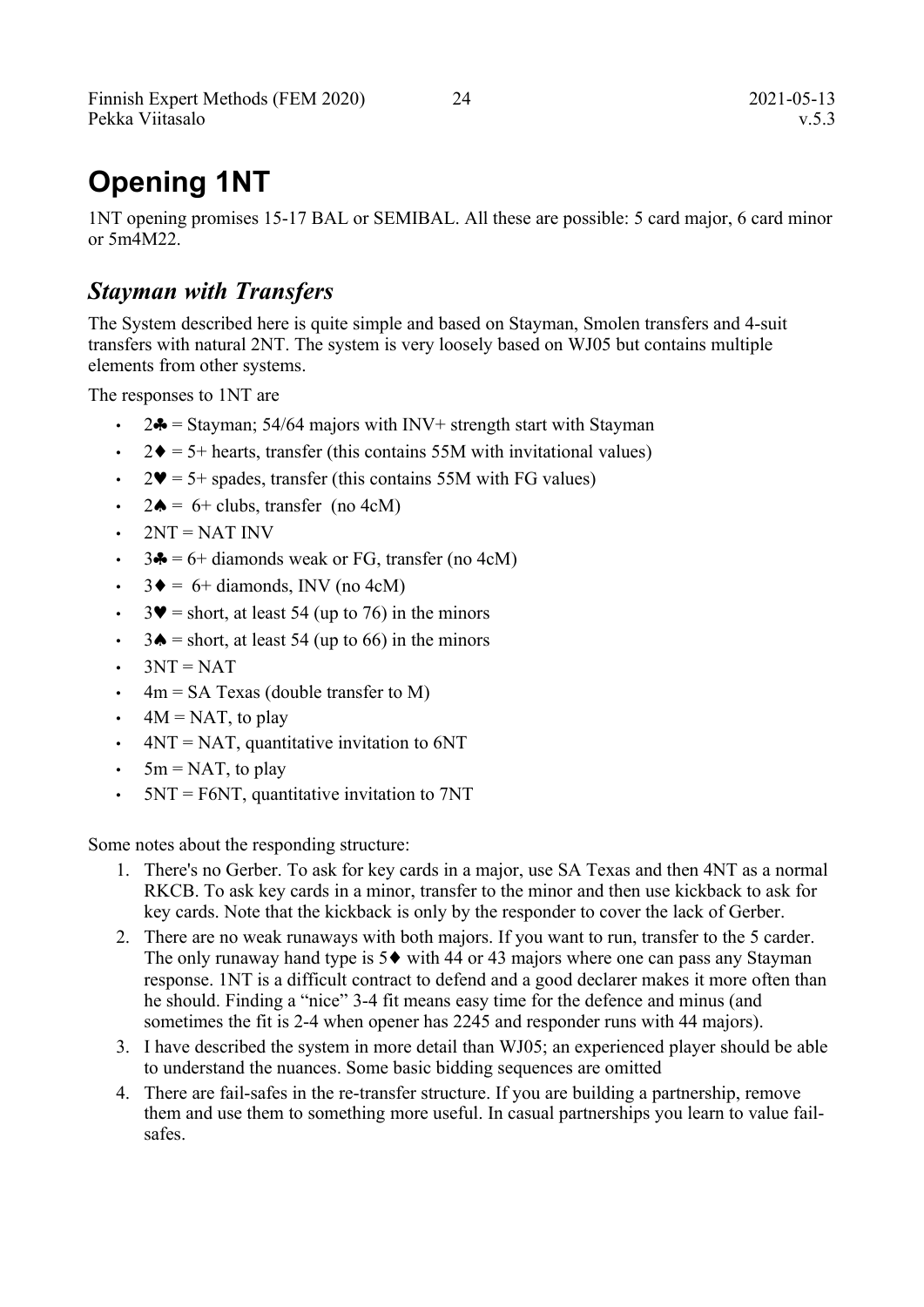After  $1NT - 2$  the continuations are

- $\cdot$  2  $\bullet$  = no majors
	- $2M = NF$  INV with 5+M & 4OM
	- $2NT = NAT$  INV (promises at least one major)
	- $\cdot$  3 $\clubsuit$  = NAT, 4+ cards, FG
		- $3\blacklozenge = 5 + \text{cards}, 2-3 \text{ clubs}$
		- $3M = 4 +$  clubs, stronger major, less than great for slam
		- $3NT = 3343$
		- $4\clubsuit = 4 +$  clubs, great hand for slam
	- $3\blacklozenge = \text{NAT}$ , 4+ cards, FG
		- $\cdot$  3M = 4+ diamonds, stronger major, less than great for slam
		- $\cdot$  3NT = 2-3 diamonds
		- $\cdot$  4  $\bullet$  = 4+ diamonds, control, great hand for slam
		- $\cdot$  4  $\bullet$  = 4+ diamonds, no club control, great hand for slam
	- $3M =$  Smolen transfer (5+OM & 4M)
		- $\cdot$  3NT = no fit
			- $\cdot$  4  $\bullet$  = transfer to the long M promising 6 cards
		- $\cdot$  4m = cue agreeing the 5 card M
- $2\Psi = 4-5$  hearts, can be 44M
	- $2\spadesuit = 4+$  heart support, FG, looking for slam or right game
		- $2NT =$  natural and suggests NT; some slam suitability
			- $3m/3 \triangle = 4 + \text{side suit, slam interest}$
			- $3NT/4$  = to play
		- $3m/3$   $\blacktriangle$  = 4+ side suit with values (potential source of tricks)
		- $\cdot$  3 $\bullet$  = no good side suit, some slam suitability
		- 3NT = 3433 good hand for NT, bad hand for slam
		- $\cdot$  4  $\bullet$  = no slam suitability.
	- $2NT = NAT$  INV with 4 spades
	- $3\clubsuit$  = NAT, 4+ cards, FG
		- $3\blacklozenge = 4$  cards, 2-3 clubs => opener can bid 4 $\blacklozenge$  with 2-4-4-3 (then 4NT=to play)
		- $3\blacktriangledown = 5$  cards, 2-3 clubs => opener can bid 4 $\clubsuit$  with 3 cards (then 4NT=to play)
		- $\cdot$  3 $\bullet$  = 4 cards, 2-3 clubs, sets spades as trumps **unless responder bids 3NT** 
			- $3NT = 5$  cards in  $\clubsuit$ s, 5332-type or 2-2-4-5 mild slam try (about 14-15 hcp)
		- $3NT = 3433$
		- $4\clubsuit = 4(5)$  cards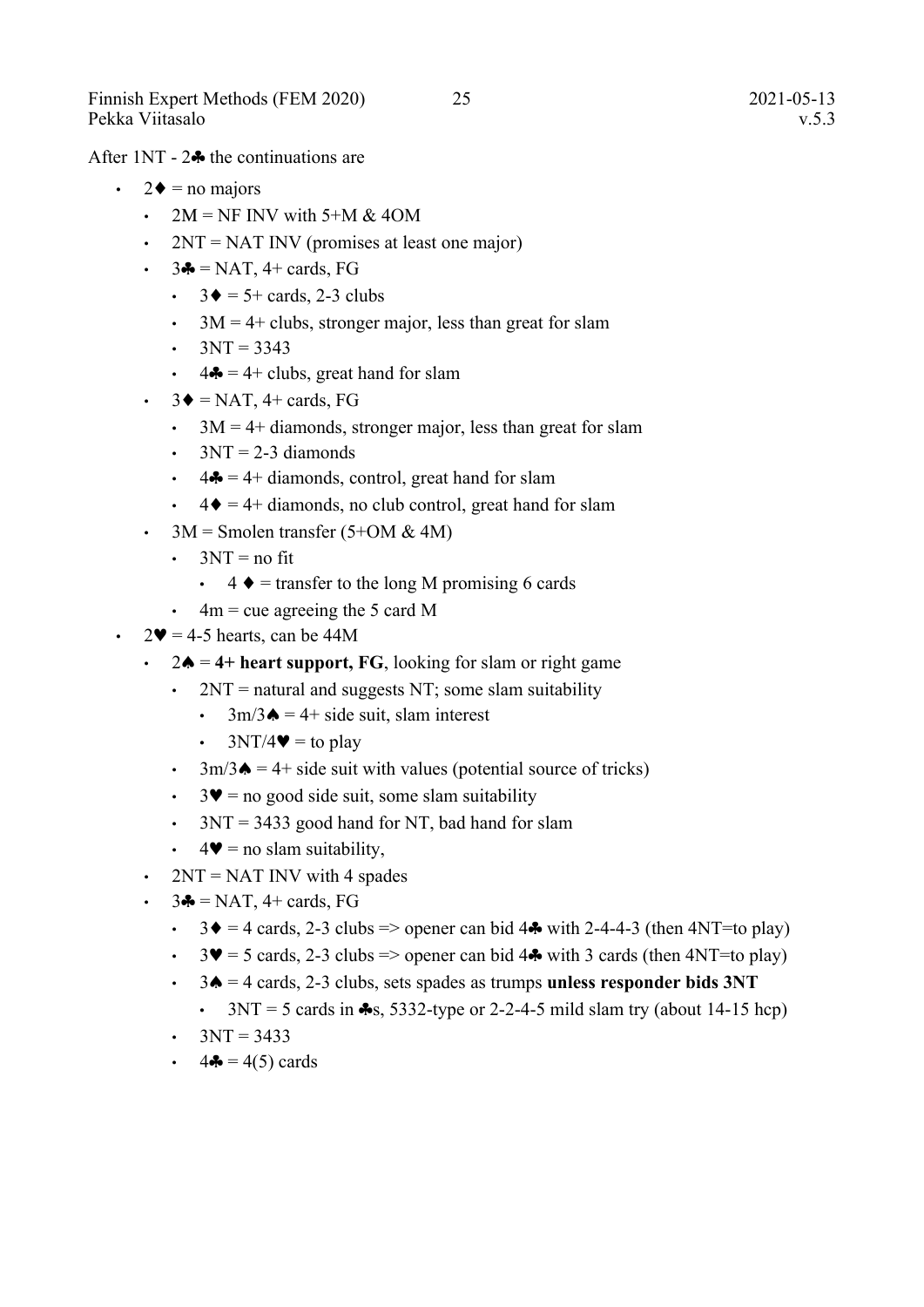#### $1NT - 2$  -  $2$  continued:

- $\cdot$  3  $\bullet$  = NAT, 4+ cards, FG
	- $3\blacktriangledown = 5$  cards, 2-3 diamonds => opener can bid 4 $\blacklozenge$  with 3 cards (then 4NT=to play)
	- $\cdot$  3 $\bullet$  = 4 cards, 2-3 diamonds, sets spades as trumps **unless responder bids 3NT** 
		- $3NT = 5$  cards in  $\bullet s$ , 5332-type or 2-2-5-4 mild slam try (about 14-15 hcp)
	- $3NT = 2-3$  diamonds
	- $\cdot$  4 $\clubsuit$  = 4(5) diamonds, control
	- $4\blacklozenge = 4(5)$  cards, no club control
- $\cdot$  3 $\triangle$ /4m = Splinter
- $3NT = NAT$ , promises 4 spades
- $\cdot$  4NT = quantitative, promises 4 spades
- 2 $\triangle$  = 4-5 spades, denies 4 hearts
	- $2NT = NAT$  INV with 4 hearts
	- $\cdot$  3 $\clubsuit$  = NAT, 4+ cards, FG
		- $3\blacklozenge = 4$  cards, 2-3 clubs => opener can bid 4 $\blacklozenge$  with 2-4-4-3 (then 4NT=to play)
		- $3\Psi = 4(5)$  clubs, not great hand for slam
		- $3 \triangle = 5$  cards, 2-3 clubs => opener can bid 4 $\triangle$  with 3 clubs (then 4NT=to play)
		- $3NT = 4333$
		- $4\clubsuit = 4(5)$  cards, great hand for slam
	- $3\blacklozenge = \text{NAT}$ , 4+ cards, FG
		- $3\Psi = 4(5)$  diamonds, not great hand for slam
		- $3\spadesuit = 5$  cards, 2-3 diamonds => opener can bid 4 $\spadesuit$  with 3 cards (then 4NT=to play)
		- $\cdot$  3NT = 2-3 diamonds
		- $\cdot$  4% = 4(5) diamonds, control, great hand for slam
		- $\cdot$  4  $\bullet$  = 4(5) cards, no club control, great hand for slam
	- $\cdot$  3 $\bullet$  = 4+ spade support, FG, looking for slam or right game
		- $\cdot$  3 $\bullet$  = no good side suit, strong slam suitability
		- $3NT = good$  hand for NT, bad hand for slam
		- $\cdot$  4m = 4+ side suit with values (potential source of tricks)
		- $\cdot$  4  $\bullet$  = no good side suit, some slam suitability
		- $\cdot$  4  $\triangle$  = no slam suitability
	- $\cdot$  4m/4 $\bullet$  = Splinter
	- $4NT =$  quantitative (promises 4 hearts, fwiw)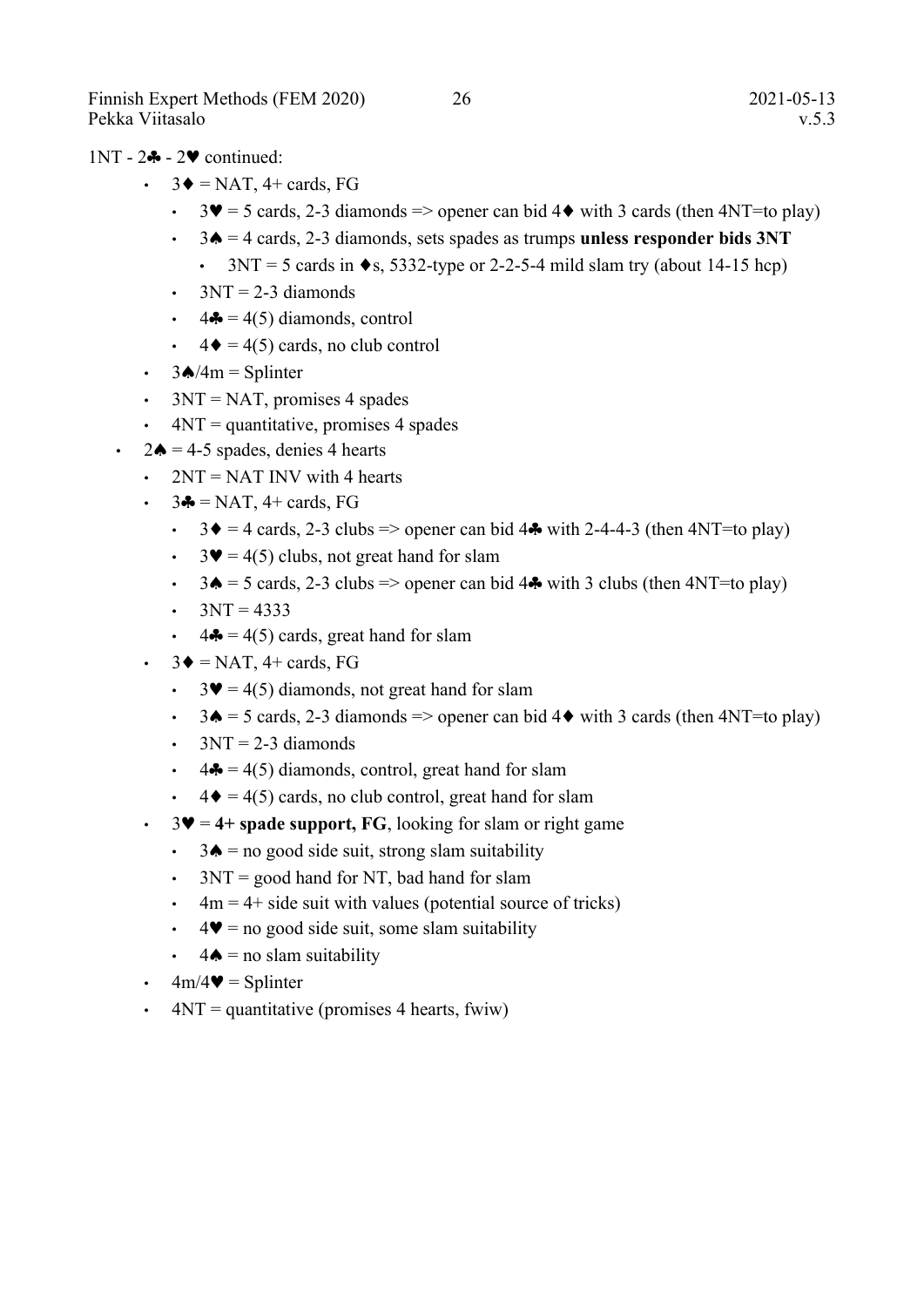After 1NT -  $2\blacklozenge$  the continuations are

- $\cdot$  2 $\bullet$  = default
	- $2\spadesuit = 55$  majors, invitational (NF)
	- $\cdot$  2NT = invitational, not necessarily balanced
	- $\cdot$  3m = NAT, 4+ cards, FG
	- $3\Psi$  = NAT invitational (often 6 cards, but 5 cards possible)
	- $3\triangle/4m$  = autosplinter; 6+ hearts, shortness, slam try
	- $\cdot$  3NT = choice of games; often 5332-type
	- $4\blacktriangledown = \text{slam}$  try without shortness (NF)
	- $4NT =$  quantitative, 5332-shape
- 2NT = good hand with good fit, suitable for NT
	- $3\clubsuit$  = natural or semi-natural slam try without low shortness
	- $\cdot$  3 $\bullet$  = re-transfer, but can be natural or semi-natural slam try without low shortness
		- $3\blacktriangledown$  = forced
			- $\cdot$  raise = to play
			- $\cdot$  new suit = cue and promises diamonds
			- 3NT = slam try and promises diamonds; no suitable cue bid
	- $3\blacktriangledown =$  to play (forgot the re-transfer)
	- $3NT =$  to play
	- $3\triangle/4m =$  splinter
	- $4\blacktriangledown =$  to play (forgot the re-transfer)
- $\cdot$  3 $\bullet$  = good hand with excellent fit; sets hearts as trumps
	- $\cdot$  3NT = slam try, no shortness
	- $3\triangle/4m =$  splinter

After 1NT -  $2\Psi$  the continuations are

- $2\spadesuit$  = default
	- $2NT =$  invitational, not necessarily balanced
	- $\cdot$  3m = NAT, 4+ cards, FG
	- $3\blacktriangledown$  = 55 majors, FG
		- $\cdot$  3  $\triangle$  = support and slam suitability
		- $\cdot$  3NT = no fit
		- $\cdot$  4m = cue agreeing hearts
		- $\cdot$  4M = bad hand for slam
	- $3\spadesuit$  = NAT invitational (often 6 cards, but 5 cards possible)
	- $3NT = choice of games; often 5332-type$
	- $4m/4$  = autosplinter, 6+ spades, shortness, slam try
	- $4\spadesuit$  = slam try without shortness (NF)
	- $4NT =$  quantitative, 5332-shape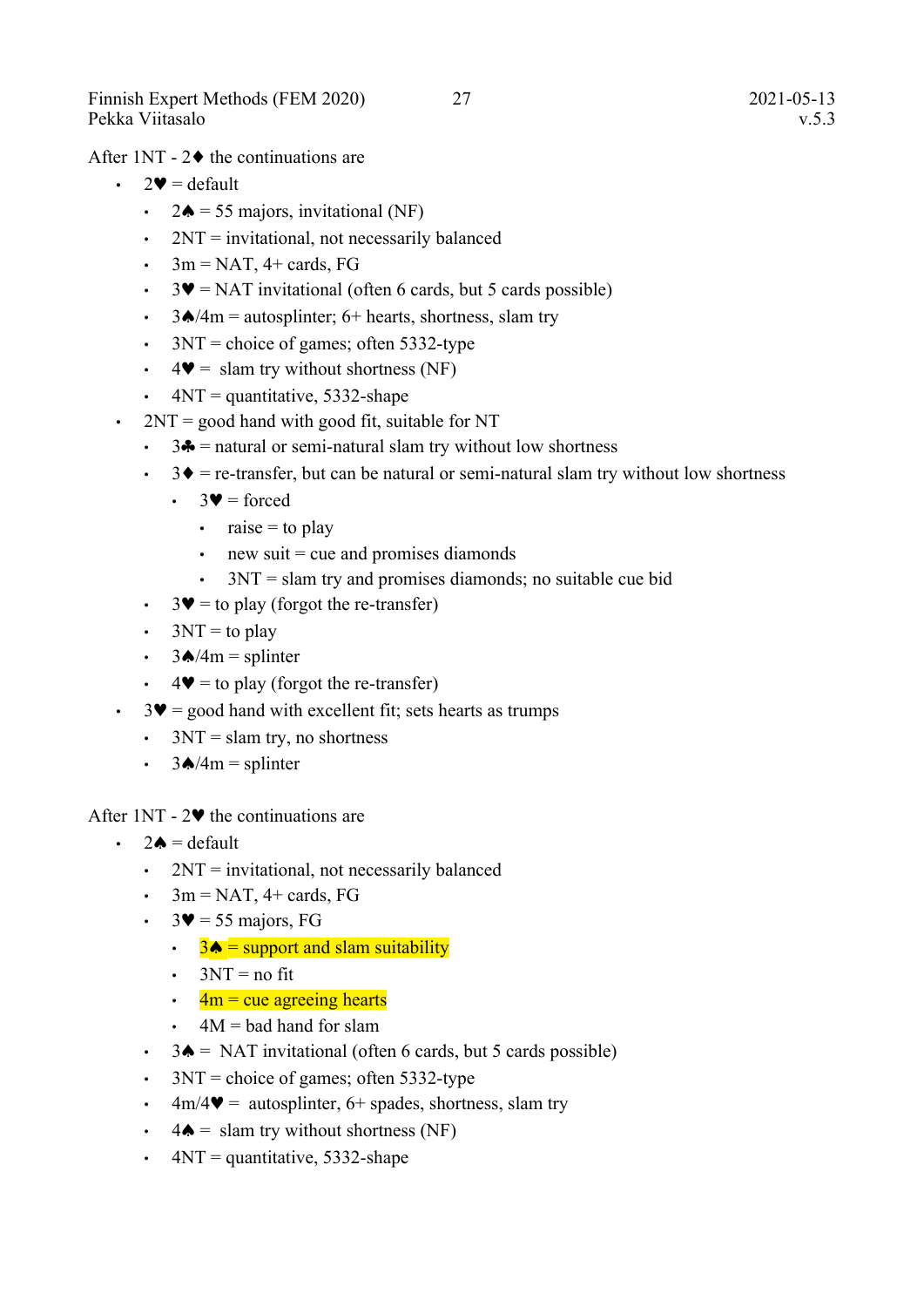- $2NT = good$  hand with good fit, suitable for NT
	- $\cdot$  3m = natural or semi-natural slam try without low shortness
	- $3\blacktriangledown$  = re-transfer or 55 majors and slam try
		- $\cdot$  3  $\bullet$  = forced
			- $\cdot$  4m = splinter with 55 majors
			- $\cdot$  raise = to play
	- $3\spadesuit$  = to play (forgot the re-transfer)
	- $3NT =$  to play
	- $4m/4$  = splinter
	- $4 \spadesuit =$  to play (forgot the re-transfer)
- $\cdot$  3 $\bullet$  = good hand with excellent fit; sets spades as trumps
	- $\cdot$  3NT = slam try, no shortness
	- $\cdot$  4m/4 $\bullet$  = splinter

After 1NT -  $2\spadesuit$  the continuations are

- $2NT = good$  hand with at least Hxx in clubs
	- $\cdot$  3 $\bullet$  = to play
	- $3\blacklozenge/3M$  = shortness, FG
	- 3NT = gambling, would have passed  $3\clubsuit$
	- $\cdot$  4.  $=$  slam try, no shortness (suit oriented)
		- $\cdot$  4NT = not slam suitable
	- $4\blacklozenge = RKC$  in clubs, (later relay asks for  $\clubsuit Q$  and  $5\blacklozenge$  for specific kings)
	- $4NT = NT$  oriented slam try (NF)
- $\cdot$  3 $\bullet$  = default
	- $3\blacklozenge/3M$  = shortness, FG
	- $3NT = mild original slam try in clubs; NF$
	- $\cdot$  4  $\bullet$  = slam try, no shortness (suit oriented)
		- $\cdot$  4NT = not slam suitable
	- $4\blacklozenge = \textbf{R} \textbf{K} \textbf{C}$  in clubs, (later relay asks for  $\blacklozenge$  and  $5\blacklozenge$  for specific kings)
	- $4NT = NT$  oriented slam try (NF)
- After  $1NT 3$  the continuations are
	- $\bullet$  3  $\bullet$  = forced
		- $3M =$ shortness, FG
		- $3NT = mild$  slam try in diamonds; NF
		- $\cdot$  4  $\bullet$  = shortness, serious slam try
			- $\cdot$  4NT = negative
		- $\cdot$  4  $\bullet$  = serious slam try, no shortness (suit oriented)
		- $\cdot$  4  $\blacktriangleright$  = RKC in diamonds, (later relay asks for  $\blacklozenge$  and 5 $\blacktriangleright$  for specific kings)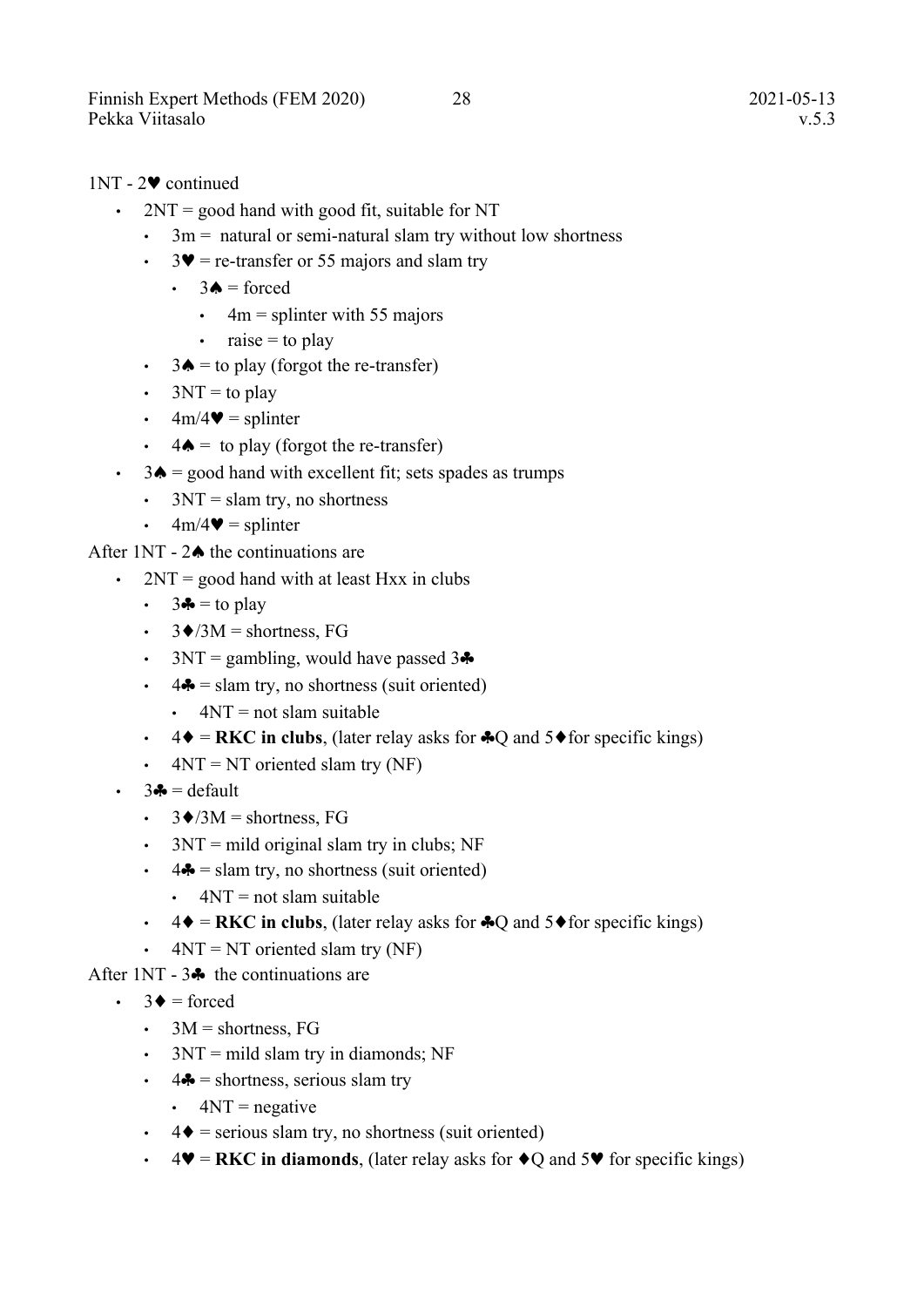After 1NT -  $3\blacktriangledown$  the continuations are

- $3\spadesuit$  = 4 good (or any 5) spades; suggests 7 card fit (bad hand for minors)
	- $\cdot$  4m = 6 cards, not suitable for spade play
	- $\cdot$  4 $\bullet$  = void, lots of minors, not suitable for spade play
	- $\cdot$  4NT = singleton heart, 55 minors
- $\cdot$  3NT = to play with good stoppers in hearts
- $\cdot$  4m = sets the suit
- $\cdot$  4  $\bullet$  = at least 44 minors, nothing in hearts
- $4NT = 33$  or 44 minors, not suitable hand for  $4\blacktriangledown$

After 1NT -  $3\spadesuit$  the continuations are

- $\cdot$  3NT = to play with good stoppers in spades
- $\cdot$  4m = sets the suit
- $\cdot$  4  $\blacktriangleright$  = 4 good (or any 5) hearts; suggests 7 card fit (bad hand for minors)
	- $\cdot$  4  $\triangle$  = void, lots of minors, not suitable for heart play
	- $\cdot$  4NT = singleton spade, 55 minors
	- $\cdot$  5m = 6 cards, not suitable for heart play
- $\cdot$  4  $\triangle$  = at least 44 minors, nothing in spades
- $4NT = 33$  or 44 minors, not suitable hand for  $4\spadesuit$

#### **In competition**

#### **If Stayman is doubled, the opener has the following options**:

Pass = stopper in clubs, no majors =>  $XX$  = to play,  $2\blacklozenge$  = to play, the rest as after  $2\blacklozenge$  -response  $XX =$  to play (4-5 good clubs) => 2 $\blacklozenge$  = to play, the rest as after 2 $\blacklozenge$  -response

 $2\blacklozenge$  = no majors, no stopper in clubs

 $2M =$  as without X

#### **If a transfer bid to a major is doubled, the opener has the following options:**

Pass = 2 cards in responder's suit =>  $XX$ = to play; completion = to play; the rest as after completion

 $XX =$  to play (4-5 good cards) => completion of transfer = to play; the rest as after completion

completion  $=$  3-4 cards, no super accept

 $2NT/3M$  = super accepts as without X

#### **If 2 is doubled, the opener has the following options:**

 $pass = no club fit \implies 2NT = invitational; 3\clubsuit = to play; the rest as after 3\clubsuit$ 

 $2NT = club$  fit, stopper  $\Rightarrow$  all bids as without competition

 $3\clubsuit$  = club fit, no stopper => all bids as without competition (NT promises solid spade stopper)

#### **If 3 is doubled, the opener has the following options:**

 $pass = stopper$ 

 $3\blacklozenge$  = no stopper

#### **If 3M is doubled, the opener has the following options:**

pass = bad stopper and no fit =>  $XX$  = good hand, make your system bid; 4m to play (cancel FG)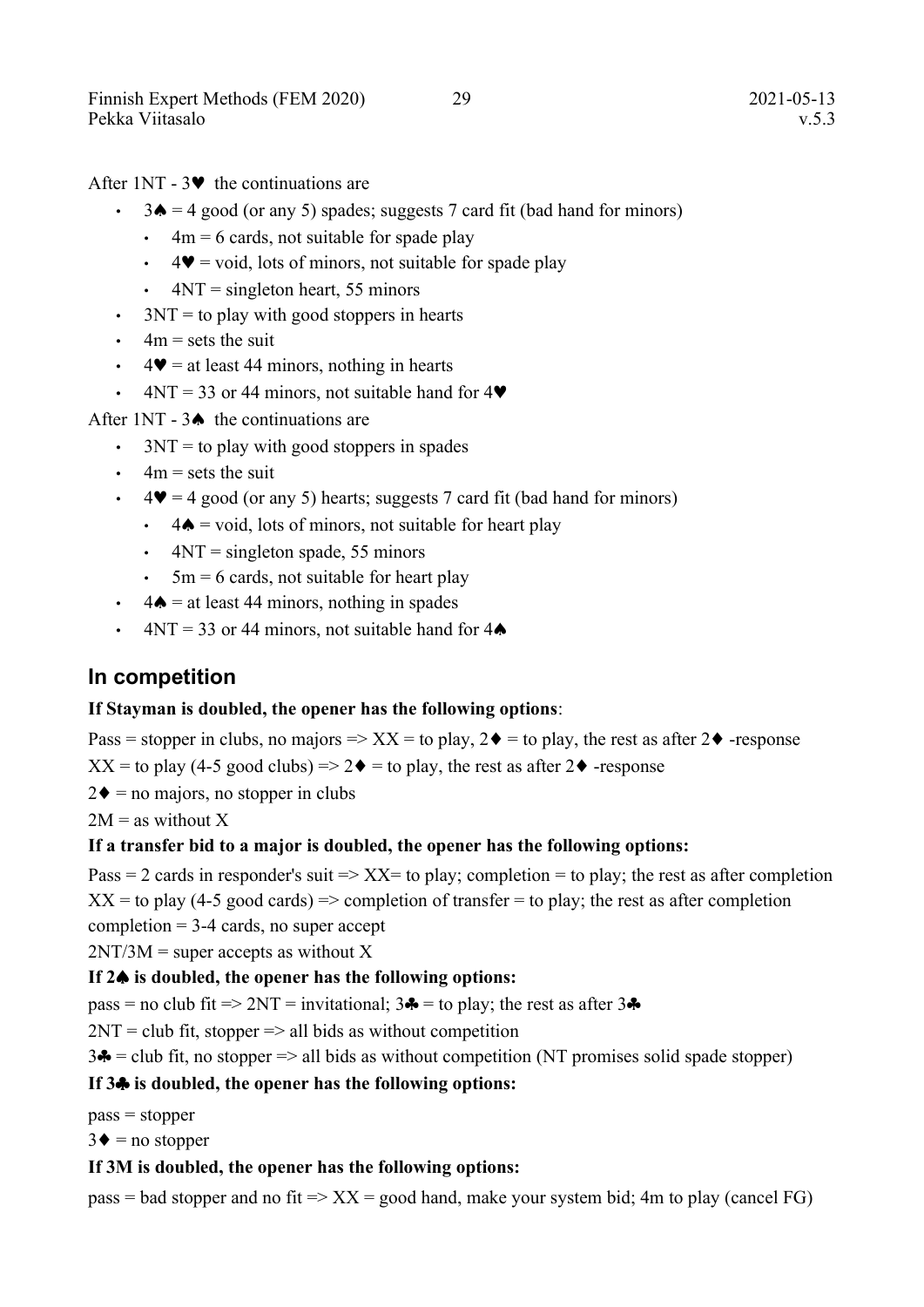Finnish Expert Methods (FEM 2020) 30 30 2021-05-13 Pekka Viitasalo v.5.3

#### *Lebensohl*

Over natural 2-level overcalls modified Lebensohl is played. The mechanism over  $2\clubsuit$  is a bit different than over other overcalls:

 $1NT(2\clubsuit)$  =>

- $X = T/O$ , typically 7+
- 2 $\bullet$  = to play
- $2M =$ to play
- $2NT =$  puppet to 3  $\clubsuit$  =>
	- $\cdot$  3 $\bullet$  = forced =>
		- $\cdot$  3  $\div$  / $\blacktriangledown$  / $\blacktriangle$  = NAT INV
		- $3NT =$  to play with stopper
- $\cdot$  3 $\bullet$  = ART ASK =>
	- $3\blacklozenge$  = no stopper => Majors are bid up the line until a fit is found. Opener bids 3NT without any more majors to bid. Responder takes care that 3NT is not played unless the suit is stopped.
	- $3M = 4-5$  cards and  $\clubsuit$  stopper => Responder bids spades, raises/cues or bids 3NT
	- $3NT = no major and$  Subseteurstand to stopper
- $\cdot$  3  $\blacklozenge$  / $\blacktriangledown$  / $\blacktriangle$  = NAT FG
- $3NT = NAT$ , no stopper
- $\cdot$  4m = SA Texas
- $\cdot$  4M = to play

 $1NT(2\blacklozenge/\blacktriangledown/\spadesuit)$  =>

- $X = T/O$ , typically 7+
- 2 any  $=$  COMP
- 2NT = puppet to  $3\clubsuit \Rightarrow$ 
	- $\cdot$  3 $\bullet$  = forced =>
		- $\cdot$  cue = Stayman with stopper
		- $3$ any = to play or INV if the suit was biddable at 2 level
		- $3NT =$  to play with stopper
	- $\cdot$  3new = NAT FG
	- $3NT = NAT$ , no stopper
	- $\cdot$  4m = SA Texas
	- $\cdot$  4M = to play

#### *Against 3 level overcalls*

Against 3 level overcalls X=T/O. 3NT tends to show a stopper or some length.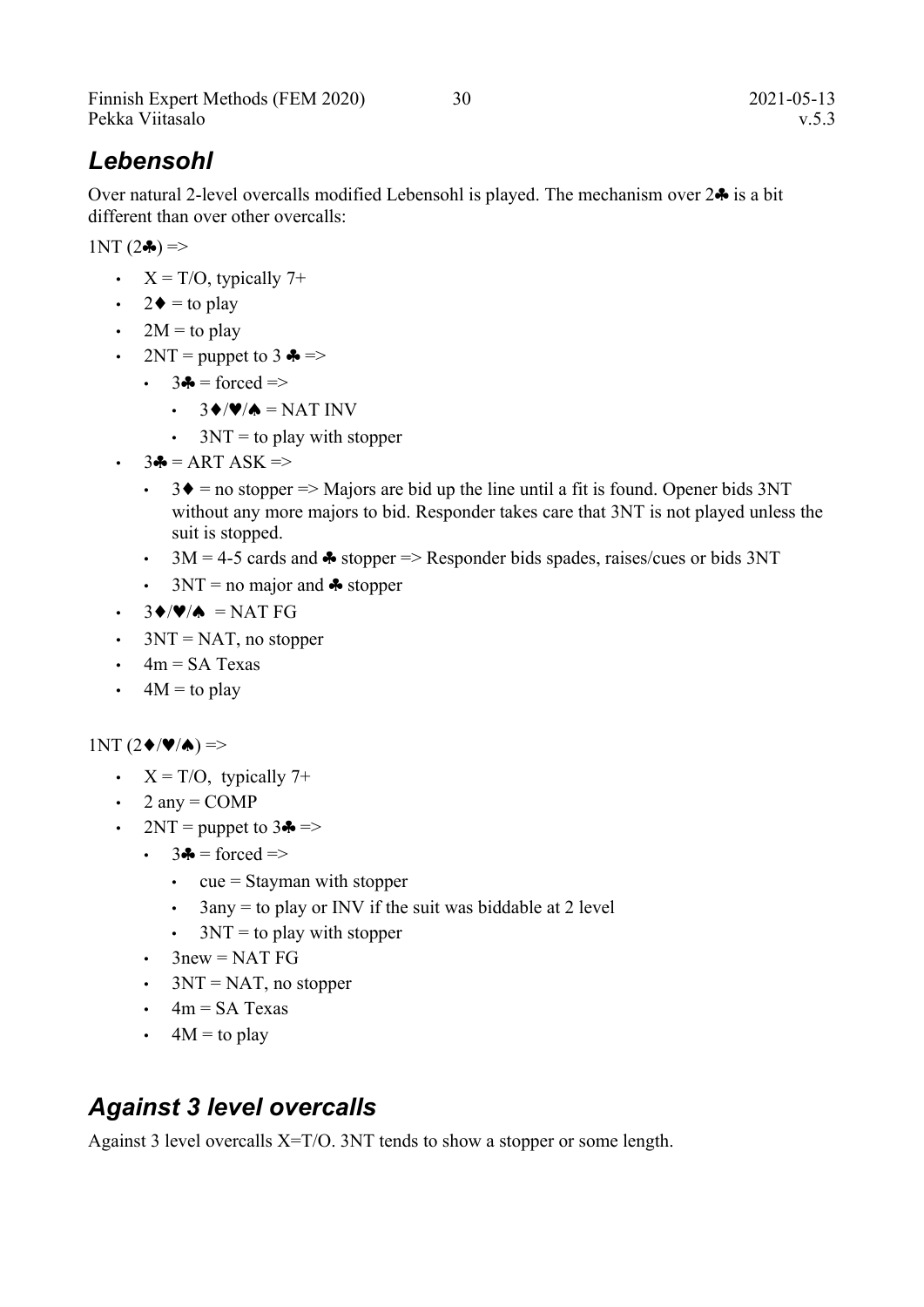#### *Defence against conventional NT defences*

Against X=conventional showing some shape or another:

- $XX =$  Interested to play for penalties (creates F at 2 level)
- System is on  $(2\clubsuit = \text{Stayman}, 2\spadesuit = \text{transfer}, \text{etc.})$

Against 2-level suit overcalls that show one known suit (also a two-suiter) Lebensohl is used; the stoppers are shown with reference to the anchor suit. This is applicable at least against the following defence families: As[pt]ro 2m, Cappelletti 2M, DONT 2m.

Against  $2\clubsuit$  = any 1-suiter (Cappelletti) (no known suit):

- $X = \text{Card showing}(7+)$
- 2 any  $=$  COMP
- $\cdot$  3 any = NAT FG
- $\cdot$  4m = SA Texas
- $\cdot$  4M = to play

Against  $2\clubsuit$  = both majors (Landy) (two known suits):

- $X = \text{Card showing}(7+)$
- $\cdot$  2  $\bullet$  / 3  $\bullet$  = COMP
- $2\Psi$  = Any INV hand (generally some minor suit length)
- $2\spadesuit$  = Any FG hand (generally some minor suit length)
- $2NT = both minors, COMP$
- $\cdot$  3  $\bullet$  = NAT INV
- $\cdot$  3M = SPL, both minors, FG
- $3NT =$  to play (short stoppers in majors)

Against  $2\blacklozenge =$  both majors (Cappelletti) (two known suits):

- $X = \text{Card showing}(7+)$
- $2\Psi$  = Any INV hand (generally some minor suit length)
- $2\spadesuit$  = Any FG hand (generally some minor suit length)
- $\cdot$  2NT = both minors, COMP
- $3\clubsuit / 3\spadesuit$  = competitive
- $\cdot$  3M = SPL, both minors, FG
- $3NT =$  to play (short stoppers in majors)

Against other 2-level bids that show two known suits like DONT 2 $\blacktriangledown$ , Brozel, Pinpoint Astro the following applies:

- $X = \text{Card showing}(7+)$
- $\cdot$  lowest bid in a free suit = COMP
- $2NT = a COMP 2-suiter in the free suits$
- jump in a free suit  $=$  NAT FG
- 3NT shows short stoppers both suits and is to play
- $\cdot$  cue = stopper in the suit bid, no stopper in the other, FG
- $jump cue = SPIL, both free suits, FG$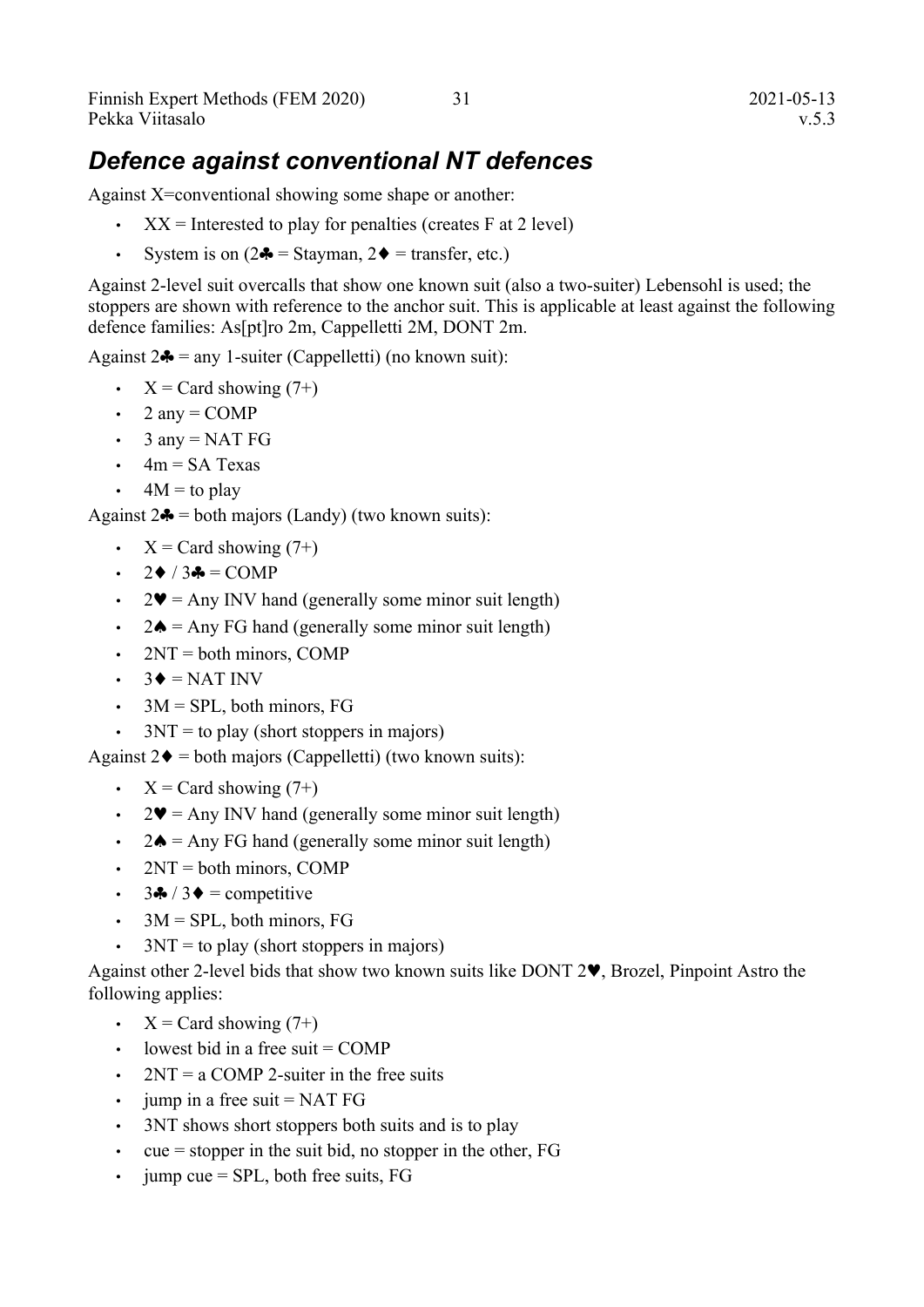Against 2-level overcalls without any known suit e.g. Suction, the following applies:

- $X = Card showing (7+)$
- 2 any = NAT, COMP
- 3 any = NAT, FG
- $\cdot$  4m = SA Texas
- $4M =$  to play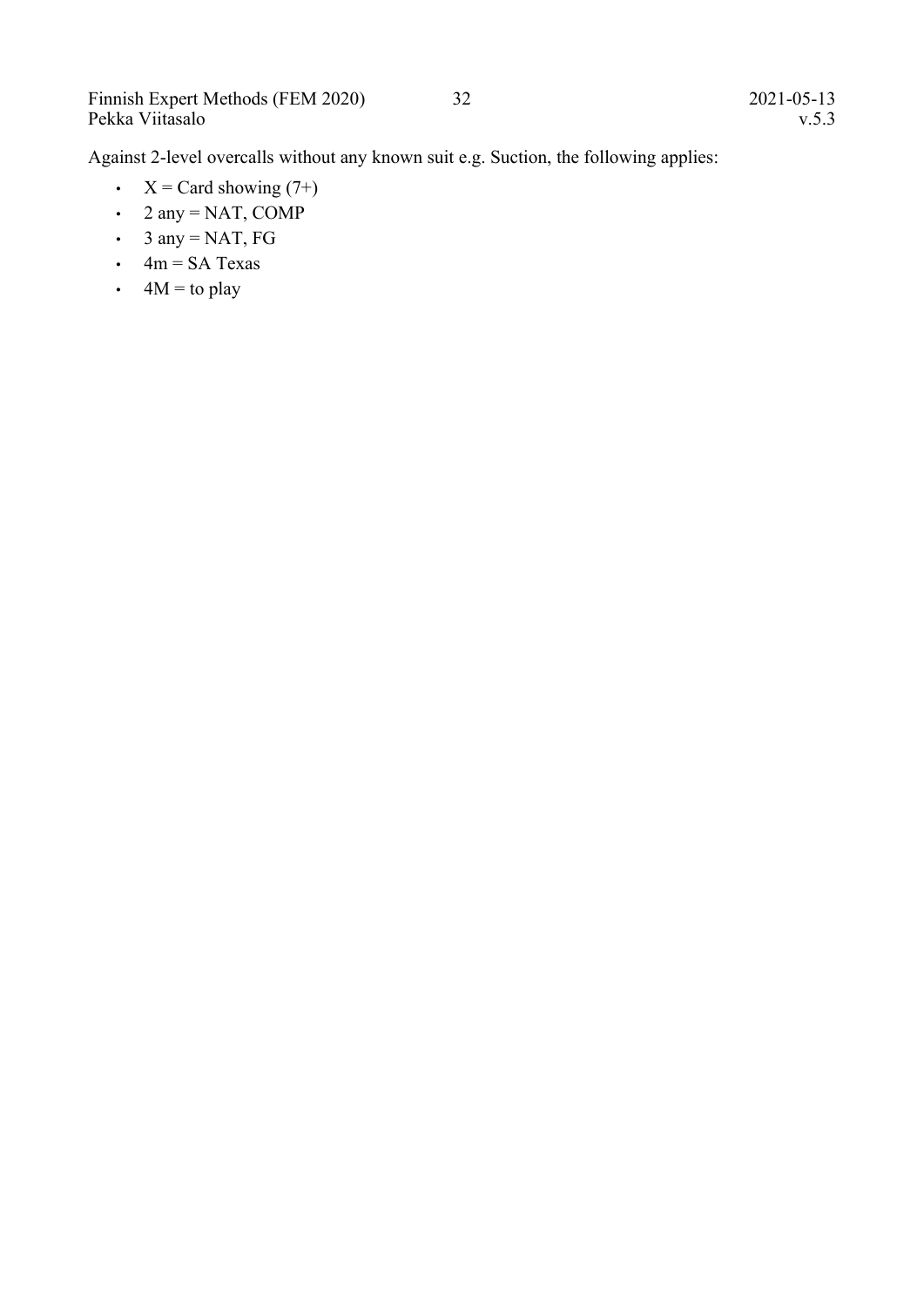Finnish Expert Methods (FEM 2020) 33 2021-05-13 Pekka Viitasalo v.5.3

# **Opening 2 clubs**

Opening 2<sup> $\clubsuit$ </sup> shows either 22-24 BAL or any FG. The responses are:

- $2\blacklozenge$  = negative or balanced positive
- 2M = natural positive with a decent  $5+$  card suit and some  $6+$  hcp
- 2NT = both minors at least 55 and some  $6+$  hcp
- $\cdot$  3m = natural positive with a decent 6+ card suit and some 6+ hcp
- $3M = 6+$  card suit with 2 of the 3 top honours; no side strength
- $3NT 4$  = transfer to solid 6+ card suit  $(AKOJxx / AKOxx)$  or better)

The only fancy thing is the Kokish Relay described below; no second negatives; obviously after opener's direct or delayed 2NT we play normal 2NT system.

If  $2\clubsuit$  is overcalled, responder's X=PEN, pass = negative or waiting and the rest is natural.

#### *Kokish Relay*

Kokish Relay is utilized after negative/waiting  $2\blacklozenge$ ; the purpose of the relay is to give definition to various NT calls.

After  $2\clubsuit$  -  $2\spadesuit$  the following applies:

- 2 $\blacktriangleright$  2 $\blacktriangleright$  = puppet to 2 $\blacktriangle$ ; it shows either natural heart bid or a strong balanced hand
	- $\circ$  2 $\spadesuit$  = obligatory
		- $\bullet$  2NT = 25-26 BAL,  $\Rightarrow$  2NT system is on
		- $\bullet$  3NT = 27-28 BAL
		- $4NT = 29-30 BAL$
		- $5NT = 31-32 BAL$
		- $-6NT = 33-34 BAL$
		- $\bullet$  other bid = natural bid promising primary hearts

As a corrollary of the Kokish relay, sequence  $2\clubsuit - 2\spadesuit - 3NT$  show an attempt to play there with a minor suit oriented 'gambling' hand.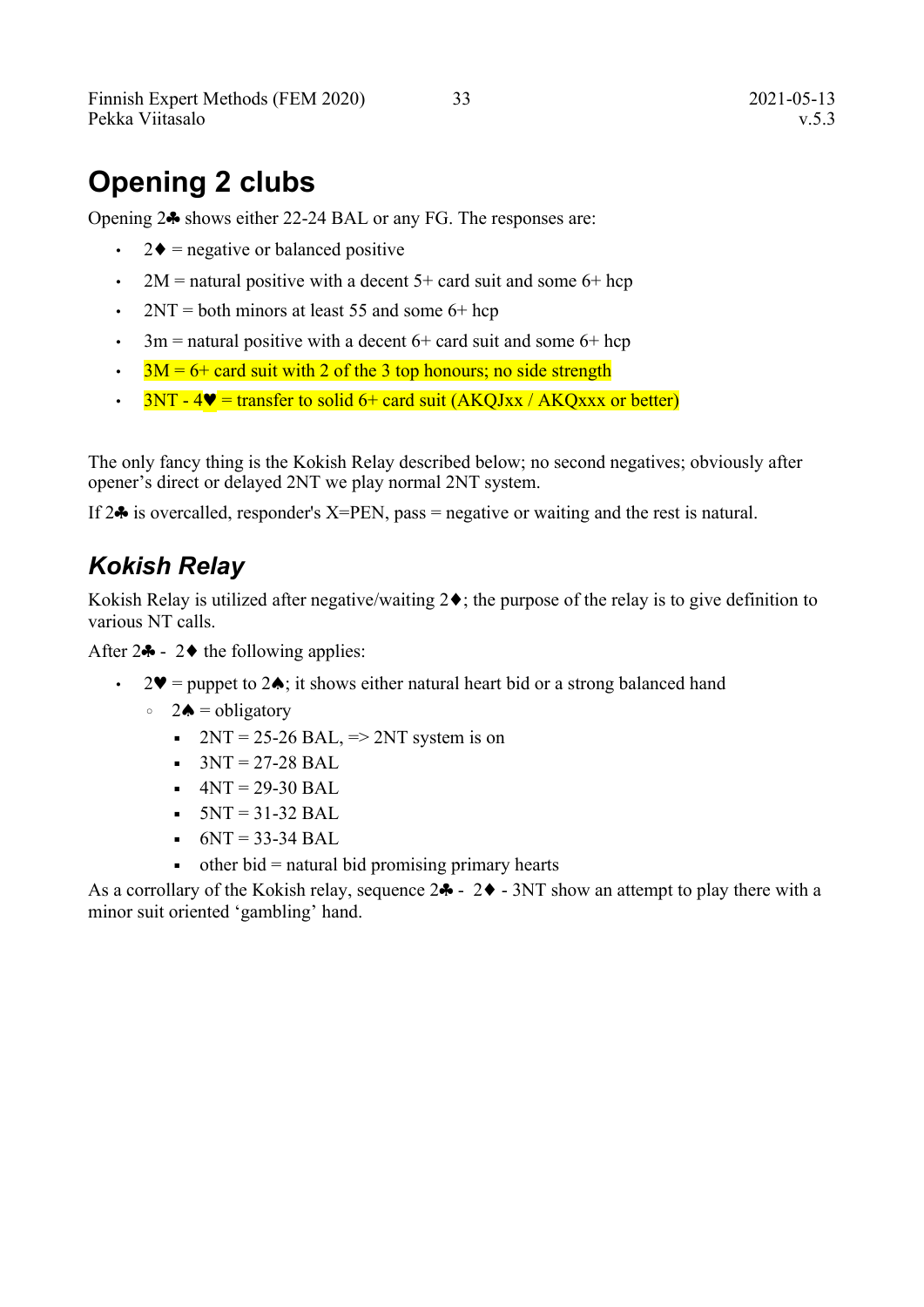# **Opening 2 diamonds**

Opening  $2\blacklozenge$  is a weak two showing 5-10 and 5-7 card suit. In  $3<sup>rd</sup>$  position the opening has even wider ranges. In  $4<sup>th</sup>$  position the opening is disciplined 10-13 with 6 card suit. The following table describes the expectancies as function of vulnerability and position:

|                | $Ist$ hand                                                             | $2nd$ hand       | $3^{rd}$ hand   | $4th$ hand             |
|----------------|------------------------------------------------------------------------|------------------|-----------------|------------------------|
| $NV$ vs $VUL$  | $\vert$ 5-6 cards, bad-good $\vert$ 5-6 cards, bad-good $\vert$ Random |                  |                 | 10-13, 6 cards         |
| $ NV$ vs $NV$  | 5-6 cards, bad-good $6+$ cards, bad-good                               |                  | Random          | $\vert$ 10-13, 6 cards |
|                | <i>VUL</i> vs <i>VUL</i> $ 6+$ cards, bad-good $ 6+$ cards, not bad    |                  | Random          | $\vert$ 10-13, 6 cards |
| $ VUL$ vs $NV$ | $6+$ cards, not bad                                                    | $6+$ cards, good | Random, not bad | $\vert$ 10-13, 6 cards |

### *Responses*

2NT is Ogust ask promising INV+ and F3 $\blacklozenge$ . Responses to Ogust 2 $\blacklozenge$  - 2NT are:

- $3\clubsuit$  = bad suit and weak hand (F3 $\spadesuit$ )
- $3\blacklozenge = \text{good suit}$  and weak hand (NF)
- $3\blacktriangledown$  = bad suit and strong hand (FG)
- $3\spadesuit$  = good suit and strong hand (FG)
- $3NT = AKO$ xxx

Once an Ogust ask is made, the available denominations are the suit opened and NT; a bid in a new suit is a cue bid; jump in a new suit is a splinter.

New suit is natural and F1R

Jump to  $3M = FG$ , shows a strong suit and sets the suit and starts cue bidding.

Jump to  $4\clubsuit$  = Preempt RKCB

Jump to  $4M = NAT$ , to play

### *In Competition*

Over X=T/O new suit with or without jump is lead directing and forces conversion if advancer passes. 2NT is still Ogust.

If Ogust 2NT is doubled, ROPI is used.  $(xx = bad$ , weak,  $p = good$ , weak,  $3\clubsuit = bad$ , strong...)

If Ogust 2NT is overcalled below  $3\blacklozenge$  DOPI is used

If Ogust 2NT is overcalled with 3M or higher

- $pass = bad$  suit (can be strong without defensive values)
- $X = PEN$  (bad suit and defence)
- $3NT = good suit$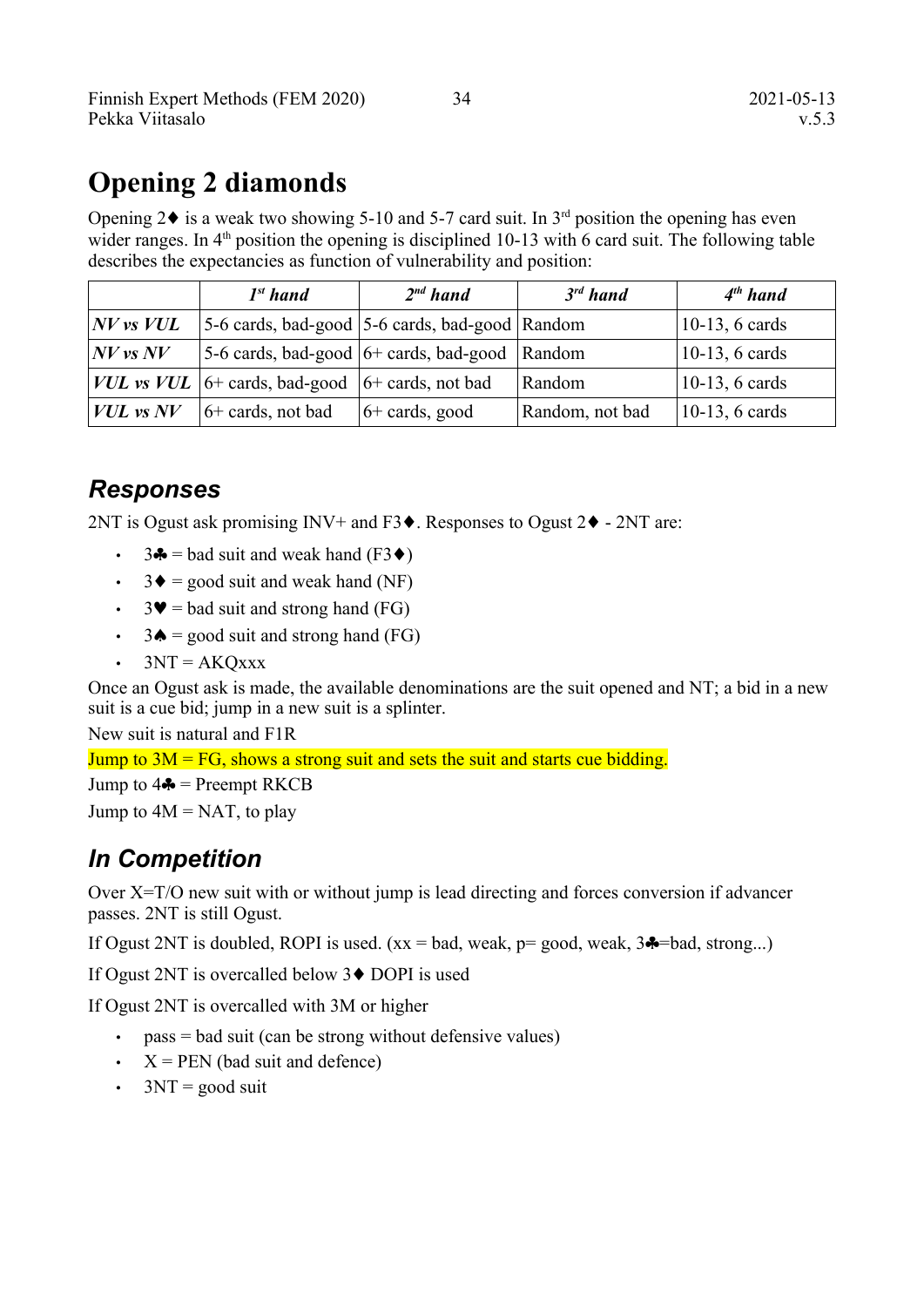# **Opening 2M**

Opening 2M is a weak two showing 5-10 and 5-7 card suit. In  $3<sup>rd</sup>$  position the opening has even wider ranges. In  $4<sup>th</sup>$  position the opening is disciplined 10-13 with 6 card suit. The following table describes the expectancies as function of vulnerability and position:

|                | $I^{st}$ hand                                                | $2nd$ hand                                                                                 | $3^{rd}$ hand   | $4th$ hand                |
|----------------|--------------------------------------------------------------|--------------------------------------------------------------------------------------------|-----------------|---------------------------|
| $N V$ vs $VUL$ |                                                              | $ 5-6 \text{ cards}, \text{bad-good}   5-6 \text{ cards}, \text{bad-good}   \text{Random}$ |                 | 10-13, 6 cards            |
| $ NV$ vs $NV$  |                                                              | 5-6 cards, bad-good $ 6+$ cards, bad-good Random                                           |                 | $\vert$ 10-13, 6 cards    |
|                | <i>VUL vs VUL</i> $ 6+$ cards, bad-good $ 6+$ cards, not bad |                                                                                            | Random          | 10-13, 6 cards            |
| $VUL$ vs $NV$  | $6+$ cards, not bad                                          | $6+$ cards, good                                                                           | Random, not bad | $ 10-13, 6 \text{ cards}$ |

### *Responses*

2NT is Ogust ask promising INV+ and F3M. Responses to Ogust 2M - 2NT are:

- $3\clubsuit$  = bad suit and weak hand (F3M)
- $3\blacklozenge = \text{good suit}$  and weak hand (F3M)
- $3\blacktriangledown$  = bad suit and strong hand (FG)
- $3\spadesuit$  = good suit and strong hand (FG)
- $3NT = AKQxxx$

Once an Ogust ask is made, the available denominations are the suit opened and NT; a bid in a new suit is a cue bid; jump in a new suit is a splinter.

New suit is natural and F1R.

Jump to  $3\bullet$  over  $2\Psi = FG$ , shows a strong suit and sets the suit and starts cue bidding. Jump to  $4\clubsuit$  = Preempt RKCB

Jump to  $4\blacklozenge = FG$ , shows a strong suit and sets the suit and starts cue bidding. Jump to  $4OM = NAT$  to play

### *In Competition*

Over X=T/O new suit with or without jump is lead directing and forces conversion if advancer passes. 2NT is still Ogust.

If Ogust 2NT is doubled, ROPI is used.  $(xx = bad$ , weak,  $p = good$ , weak,  $3\clubsuit = bad$ , strong...)

If Ogust 2NT is overcalled below 3M DOPI is used

If Ogust 2NT is overcalled with 3M or higher

- $pass = bad$  suit (can be strong without defensive values)
- $X = PEN$  (bad suit and defence)
- $\cdot$  4M = good suit, weak/moderate hand
- new suit  $=$  good suit, strong hand, feature (or something close to it)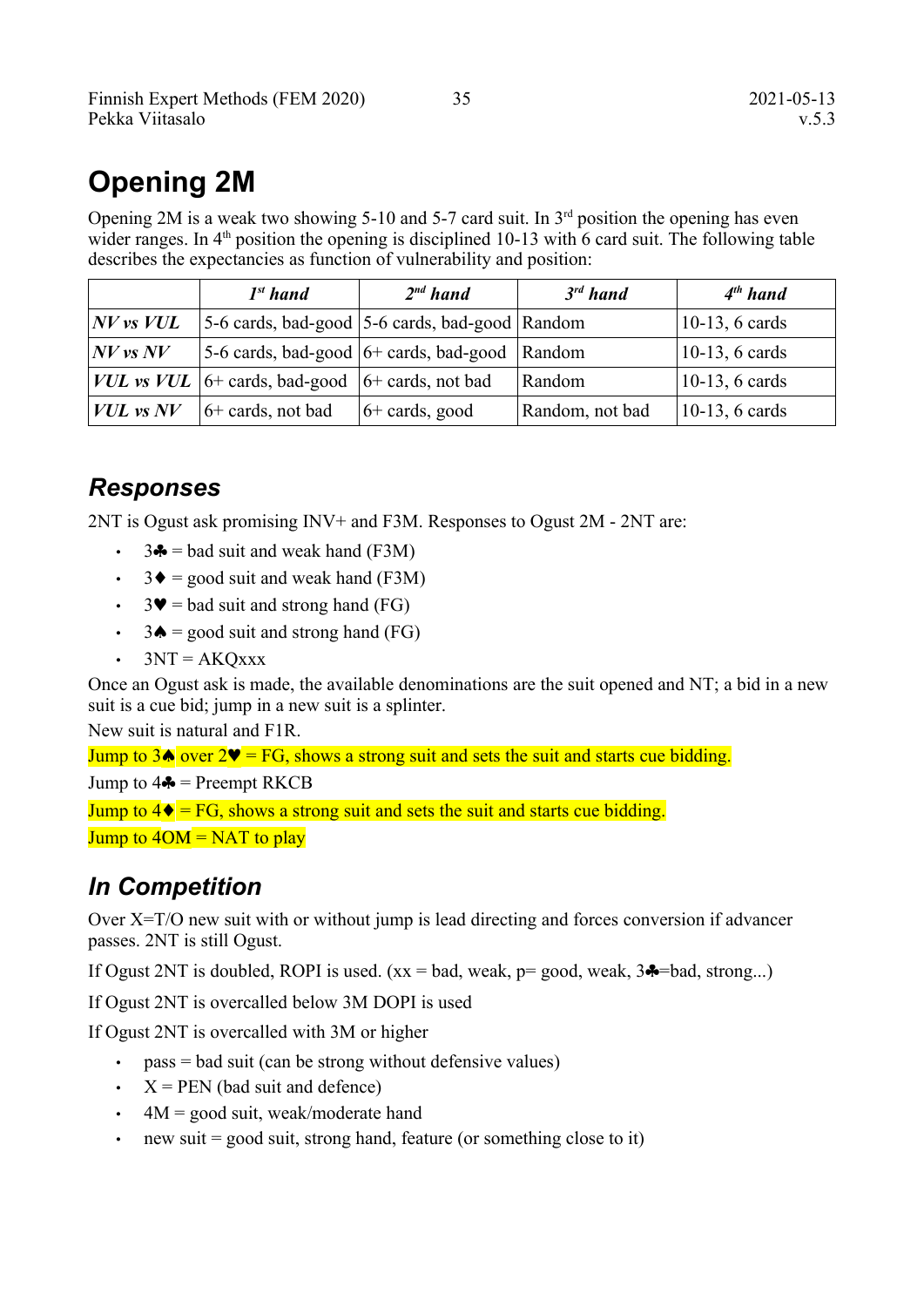Finnish Expert Methods (FEM 2020) 36 2021-05-13 Pekka Viitasalo v.5.3

# **Opening 2NT**

Opening 2NT shows 20-21 BAL (any 4333, 4432 or 5332). In  $3<sup>rd</sup>$  or  $4<sup>th</sup>$  position 6 card minor or 5422 shape are possible but not recommended.

### *Responses (Muppet Stayman)*

The responses to 2NT (also to  $2\clubsuit -2\blacklozenge -2\blacklozenge -2\blacklozenge -2\blacklozenge -2\blacklozenge -2\blacklozenge -2\blacklozenge -2\blacklozenge -2\blacklozenge -2\blacklozenge -2\blacklozenge -2\blacklozenge -2\blacklozenge -2\blacklozenge -2\blacklozenge -2\blacklozenge -2\blacklozenge -2\blacklozenge -2\blacklozenge -2\blacklozenge -2\blacklozenge -2\blacklozenge -2\blacklozenve -2\blacklozenge -2\blacklozenge -2\blacklozenge -2\black$ 

- $3\clubsuit$  = Muppet Stayman =>
	- $3\blacklozenge$  = no 5 card major, at least one 4 card major =>
		- $3\blacktriangledown = 4$  spades, can be 4 hearts  $\Rightarrow$ 
			- $\cdot$  3 $\bullet$  = 4 spades
			- $3NT = 4$  hearts, not 4 spades  $\Rightarrow$ 
				- $4m = 5(+)$  cards, slam try  $\Rightarrow$ 
					- $\cdot$  4NT = negative
				- $4\blacktriangleright$  = 4 hearts, to play
				- $5\blacktriangledown = 4$  hearts, slam-try, NF
		- $3\spadesuit = 4$  hearts, denies 4 spades  $\Rightarrow$ 
			- $3NT = 4$  spades, not 4 hearts  $\Rightarrow$ 
				- $4m = 5(+)$  cards, slam try  $\Rightarrow$ 
					- $\cdot$  4NT = negative
			- $\cdot$  4m = cue agreeing hearts =>
				- $\cdot$  cue = enough values for slam
				- $4\blacktriangledown =$  to play
			- $4\blacktriangledown = 4$  hearts, hand unsuitable for slam
		- $3NT =$  to play (was looking for 5-3 major suit fit)
		- $\cdot$  4m = 5(+) cards slam-try =>
			- $\cdot$  4NT = negative
		- **4M = Lissabon slam try with a good 6 card minor. Accident prone!**
		- $5m =$  to play
	- $\cdot$  3 $\bullet$  = no 4 card majors =>
		- $3 \spadesuit = 5 + \text{spades}, 4 + \text{hearts}$ 
			- $3NT = 2$  spades
			- $\cdot$  4m/ = cue agreeing spades
			- $\cdot$  4 $\blacktriangleright$  = no minor suit quacks, 3 spades and lots of goodies in the majors
			- $4\spadesuit$  = 3 spades, bad hand for slam
		- $3NT =$  to play
		- $\cdot$  4m = 5(+) cards slam-try =>
			- $\cdot$  4NT = negative
		- **4M = Lissabon slam try with a good 6 card minor. Accident prone!**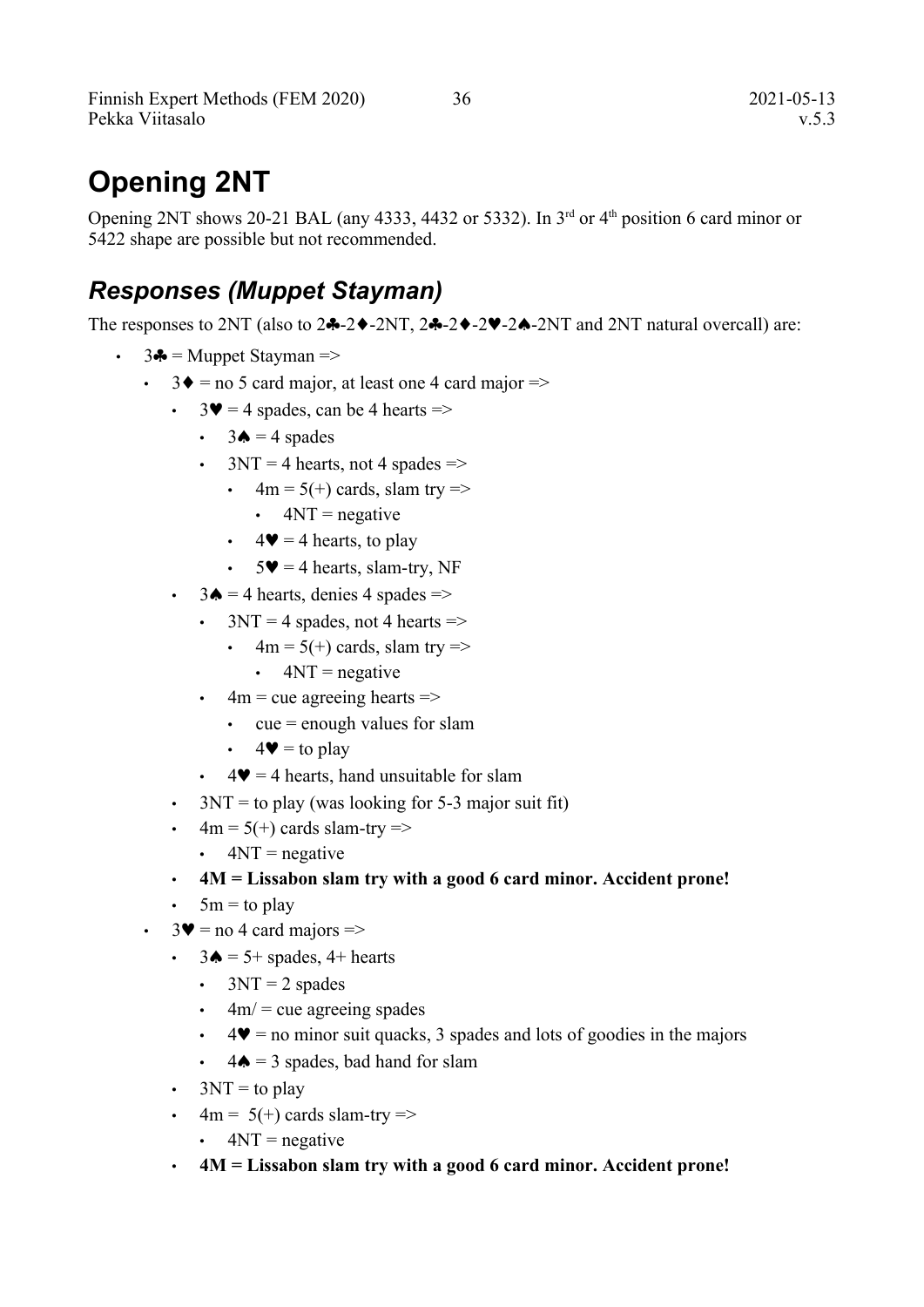Finnish Expert Methods (FEM 2020) 37 2021-05-13 Pekka Viitasalo v.5.3

- $\cdot$  3 $\bullet$  = Muppet Stayman =>
	- $\cdot$  3 $\bullet$  = 5 card suit =>
		- $3NT =$  to play
		- $4m = 5(+)$  cards slam-try  $\Rightarrow$ 
			- $\cdot$  4NT = negative
		- $4\Psi$  = ART slam try in spades
	- $3NT = 5$  card heart suit  $\Rightarrow$ 
		- $\cdot$  4  $\clubsuit$  = ART slam try in hearts
		- $\cdot$  4  $\bullet$  = transfer to hearts, can RKCB next
		- **4M = Lissabon slam try with a good 6 card minor. Accident prone!**
		- $\cdot$  4NT = quantitative raise, may include 5cm, or 4144

**Note the WTF! convention: whenever responder bids 4M, when s/he is not supposed to hold a long major, it shows a Lissabon to minor. The WTF-feeling should be the memory protector. The following applies for the Lissabon minor suit slam tries:**

- $4NT =$  to play  $\rightarrow$  responder may either bid 6 or respond as to RKCB for 7 try
- 4 $\triangle$ /5 $\triangle$  = suitable hand for slam  $\rightarrow$  responder may either bid 6 or respond as to RKCB for 7 try
- 5 $\clubsuit$ /5 $\blacklozenge$  = bad hand for slam → responder may either bid 6 or respond as to RKCB for 7 try

#### **Note that responder cannot move to 5m after Lissabon and negative 4NT!**

#### 2NT

- $3\blacklozenge$  = Transfer, at least 5 hearts =>
	- $\cdot$  3 $\bullet$  = neutral =>
		- $3\spadesuit$  = at least 45, longer hearts =>
			- $\cdot$  3NT = no support
			- $\cdot$  4m = Lissabon
			- $4M =$  unsuitable for slam
		- $\cdot$  3NT = choice of contracts
		- $\cdot$  4m = 4+ cards, slam-try
		- $\cdot$  4 $\blacktriangleright$  = to play
		- $\cdot$  4  $\bullet$  = at least 55, slam-try, F1R =>
			- $\cdot$  4NT = RKCB for spades
			- $5m = Lissabon$
			- $\cdot$  5M = unsuitable for slam
		- $\cdot$  4NT = Quantitative
		- $5\blacktriangleright$  = Slam-try, good suit
	- $3NT = Good4+ support, bad controls, maximum =>$ 
		- $4\blacklozenge$  = re-transfer
		- $4\blacktriangledown =$  to play, forgot the re-transfer
	- $\bullet$  4  $\bullet$  = Good 4+ support, good controls, maximum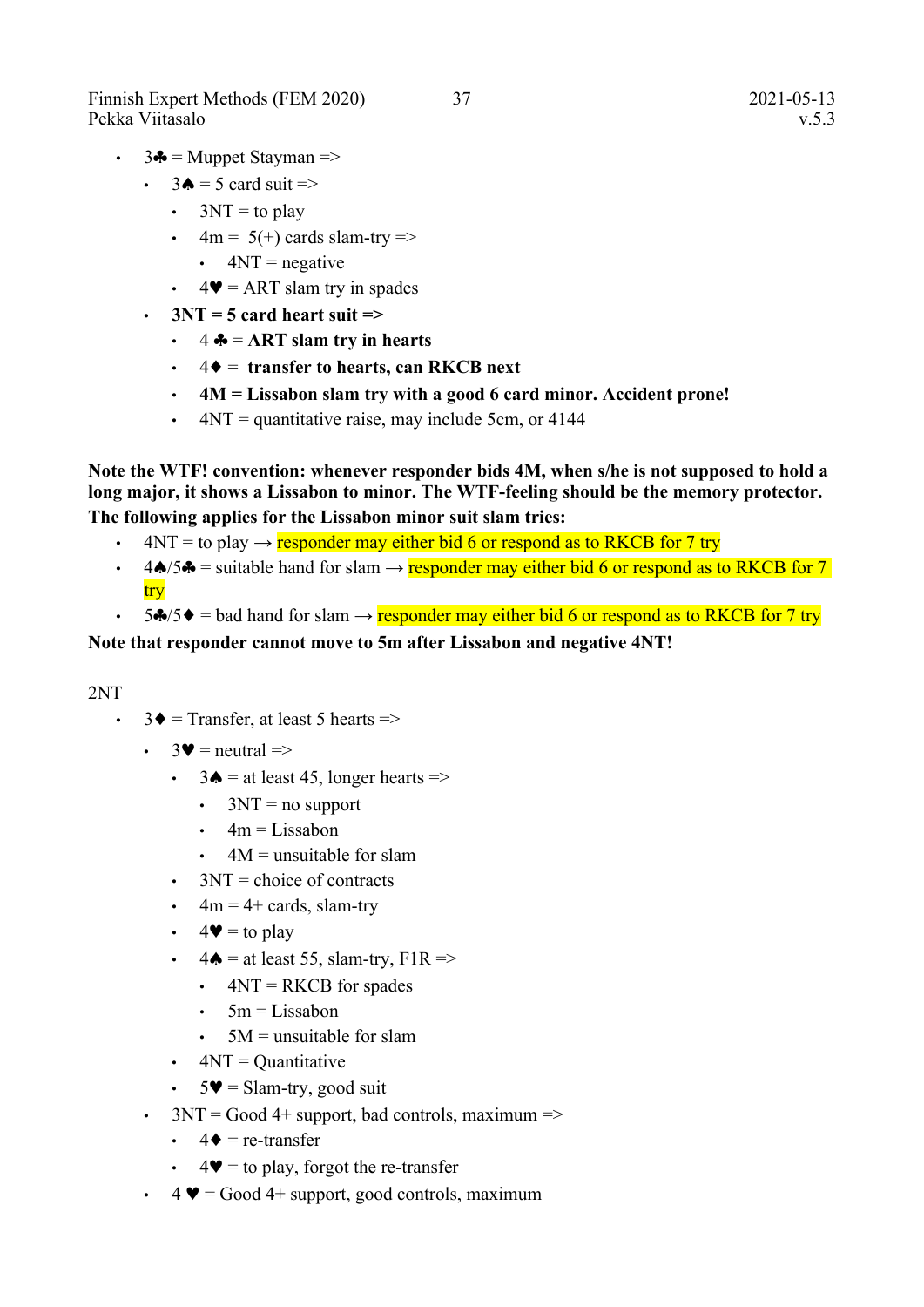Finnish Expert Methods (FEM 2020) 38 2021-05-13 Pekka Viitasalo v.5.3

#### 2NT

- $3\blacktriangledown$  = Transfer, at least 5 spades =>
	- $\cdot$  3 $\bullet$  = neutral =>
		- $\cdot$  3NT = choice of contracts
		- $\cdot$  4m = 4+ cards, slam-try
		- $4\blacktriangleright$  = at least 55, no slam interest
		- $\cdot$  4  $\bullet$  = to play
		- $\cdot$  4NT = Quantitative
		- $5 \triangle =$  Slam-try, good suit
	- $3NT = Good4 + support, bad controls, maximum =>$ 
		- $\cdot$  4 $\bullet$  = re-transfer
		- $\cdot$  4  $\bullet$  = to play, forgot the re-transfer
	- $4\spadesuit$  = Good 4+ support, good controls, maximum
- $\cdot$  3 $\bullet$  = at least 5/4 in the minors, at least a mild slam try or lots of minors in a bad hand
	- $\cdot$  3NT = no 4 card minor, not a great hand for slam
		- $\cdot$  4m = good hand, longer minor
			- $\cdot$  4NT = I really don't like the idea of a minor suit slam
		- $4NT = good hand, equal minors, F1R$
		- $\cdot$  5m = to play with a bad distributional hand
	- **4m = 4 card suit, not a great hand for slam => 4NT to play**
	- $4M =$  Lissabon with 4 card support and good hand for slam  $\Rightarrow$  4NT = RKCB
	- $\cdot$  4NT = good fit for minors without 4 card support (33 with no major suit quacks)
	- $5m =$  great hand with good support, high  $+$  low stuff in minors and top cards in majors
- $\cdot$  3NT = forces opener to display a green card
- $\cdot$  4m = 6+ cards, slam-try =>
	- $\cdot$  4NT = negative
- $4M = 6 + \text{cards}, \text{slam-try}, \text{weak suit having at least 2 losses against xx(x)}$
- $\cdot$  4NT = quantitative
- $\cdot$  5m = to play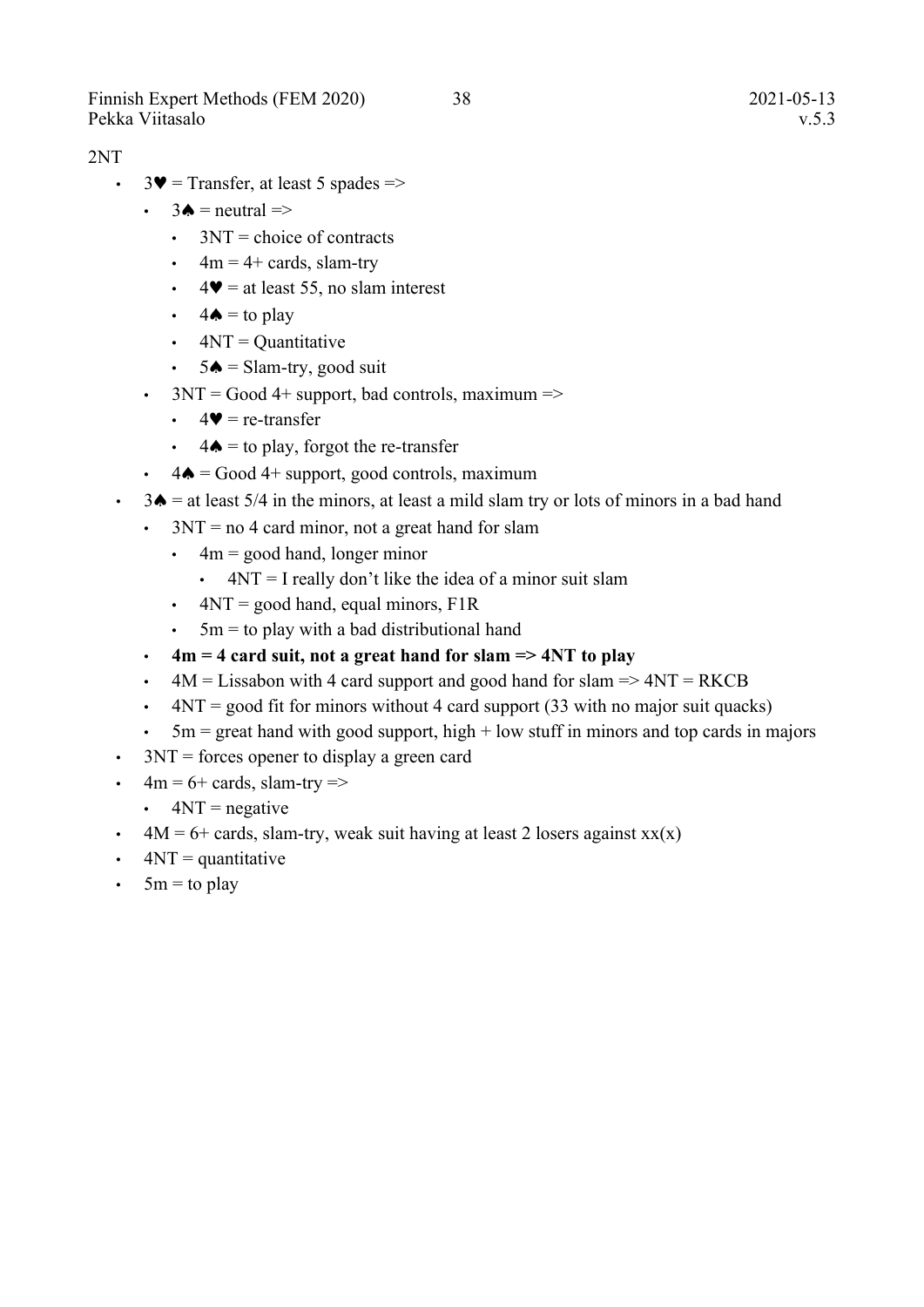# **3 Level Preempts**

|                | $Ist$ hand                                                               | $2^{nd}$ hand                                    | $3^{rd}$ hand                                         | $4th$ hand     |
|----------------|--------------------------------------------------------------------------|--------------------------------------------------|-------------------------------------------------------|----------------|
| $N V$ vs $VUL$ | Very bad hand; from xx<br>xxx Jxxxxx xx up to xx<br><b>XX KJXXXXX XX</b> | Sound suit and<br>about 6 sure<br>playing tricks | Random                                                | 10-13, 7 cards |
| $N V$ vs $N V$ | Sound suit and about 6<br>sure playing tricks                            | Sound suit and<br>about 7 sure<br>playing tricks | Random                                                | 10-13, 7 cards |
| $VUL$ vs $VUL$ | Sound suit and about 7<br>sure playing tricks                            | Good suit and<br>about 7 sure<br>playing tricks  | Random                                                | 10-13, 7 cards |
| $VUL$ vs $NV$  | Good suit and about 8<br>sure playing tricks                             | Good suit and<br>about 8 sure<br>playing tricks  | About 7-9 playing<br>tricks; can be<br>extreme shapes | 10-13, 7 cards |

Three level preempts are very dependant on position and vulnerability. The following table applies: The following table describes the expectancies as function of vulnerability and position:

# **Opening 4m**

Opening 4m is Namyats showing a good 4M opening with the anchor suit having AKQ, AKJ10 or AQJ10 on top. If the anchor suit is not solid, a side ace is required. The opening is forcing to four of the anchor suit but does not declare the ownership of the hand.

### *Responses*

The relay is a slam try asking opener to start cue bidding.

4NT is RKCB.

# **Opening 4NT**

Opening 4NT is a specific ace ask.

### *Responses*

The responses are the modern responses instead of the old Acol responses:

- $\cdot$  5 $\clubsuit$  = no aces
- $\cdot$  5  $\bullet$  = the ace of diamonds
- $\cdot$  5 $\bullet$  = the ace of hearts
- $\cdot$  5 $\bullet$  = the ace of spades
- $\cdot$  5NT = the ace of clubs
- $\cdot$  6<sup> $\bullet$ </sup> = two aces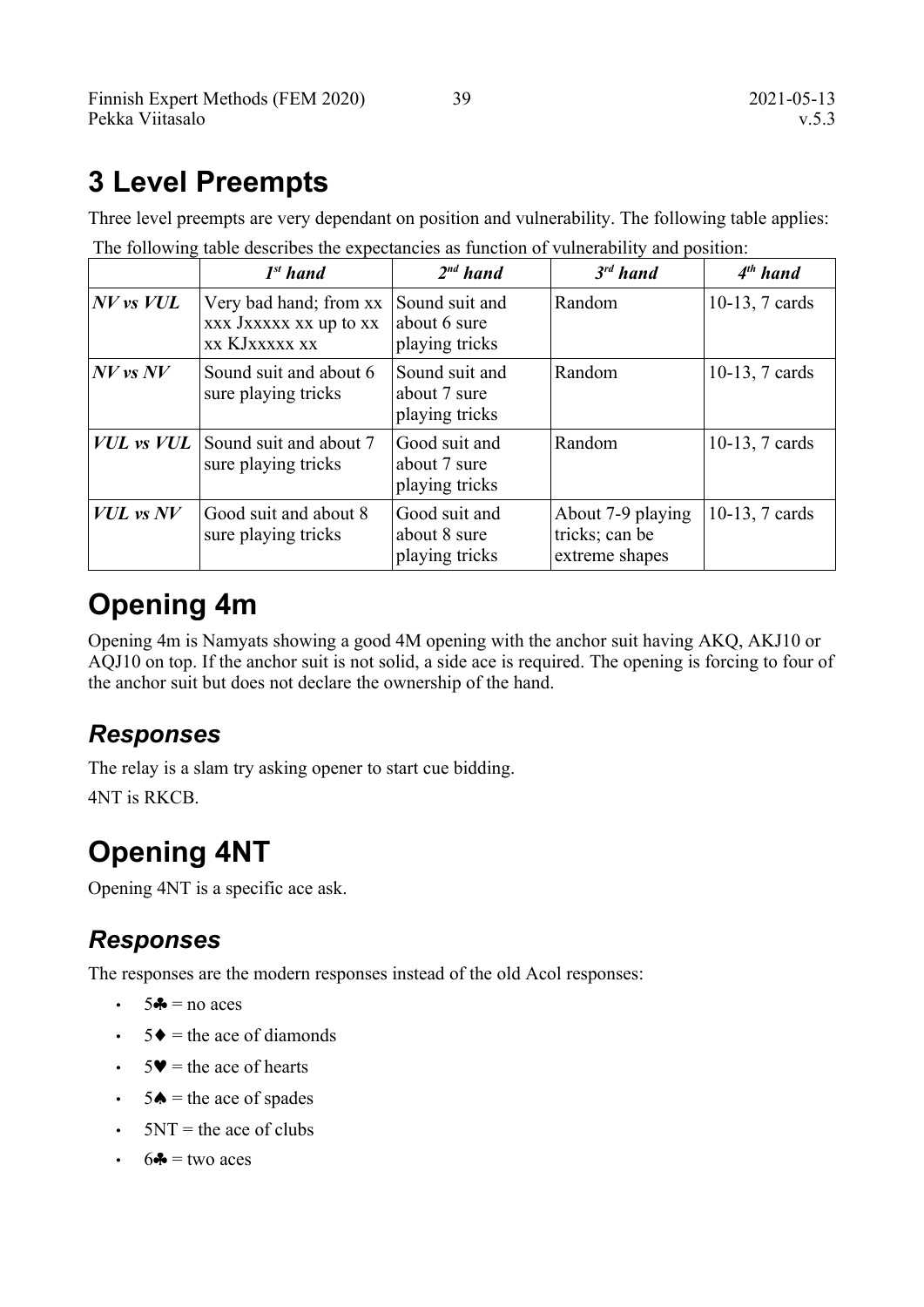Finnish Expert Methods (FEM 2020) 40 40 2021-05-13 Pekka Viitasalo v.5.3

# **RKCB**

The used version of RKCB is the standard 0314. Even a simple convention like RKCB requires some agreements about continuations and void showing mechanisms. The following applies:

- When the RKCB response is  $5\clubsuit$  or  $5\spadesuit$  the relay asks for the queen of trumps. The relay is the lowest non-trump bid at the 5-level.
	- Responder denies the queen of trumps by bidding the trump suit at the lowest level
	- Responder promises the queen of trumps without side kings by bidding 5NT
	- Responder promises the queen of trumps and a side king by bidding the cheapest of the side kings
- After any response to RKCB, 5NT guarantees all six keys (4 aces and KO of trumps) and asks for specific kings. The responder bids the cheapest king suit.
- After a specific king reply (either after 5NT or trump queen ask) a bid in a new suit asks king in that suit. Responder bids grand slam holding the king or six of the trump suit (or 6NT if six of the trump suit is already passed) without the king.
- Response 5NT shows odd number of key cards and a useful void
- Six-level response below six of the trump suit shows two key cards and a void in the suit bid
- Response six of the trump suit shows two key cards and a (useful) void in a higher ranking suit than the trump suit

#### *In competition*

If RKCB is doubled, ROPI applies.

If RKCB is overcalled below five of the trump suit, DOPI applies.

If RKCB is overcalled with five of the trump suit or above, DEPO allies.

# <span id="page-43-0"></span>**Preempt RKCB**

After a preempt of  $2\blacklozenge$ ,  $2M$ ,  $3\blacklozenge$  or  $3M$ ;  $4\clubsuit$  = key card ask with the following response scale:

- $\cdot$  4  $\bullet$  = 0
- $4\blacktriangledown = 1$  without trump queen
- $4\spadesuit = 1 + \text{trump queen}$
- $4NT = 2$  without trump queen
- $5\clubsuit = 2 + \text{trump queen}$

After 3 $\clubsuit$ ; 4 $\spadesuit$  = key card ask with similar step scale as above.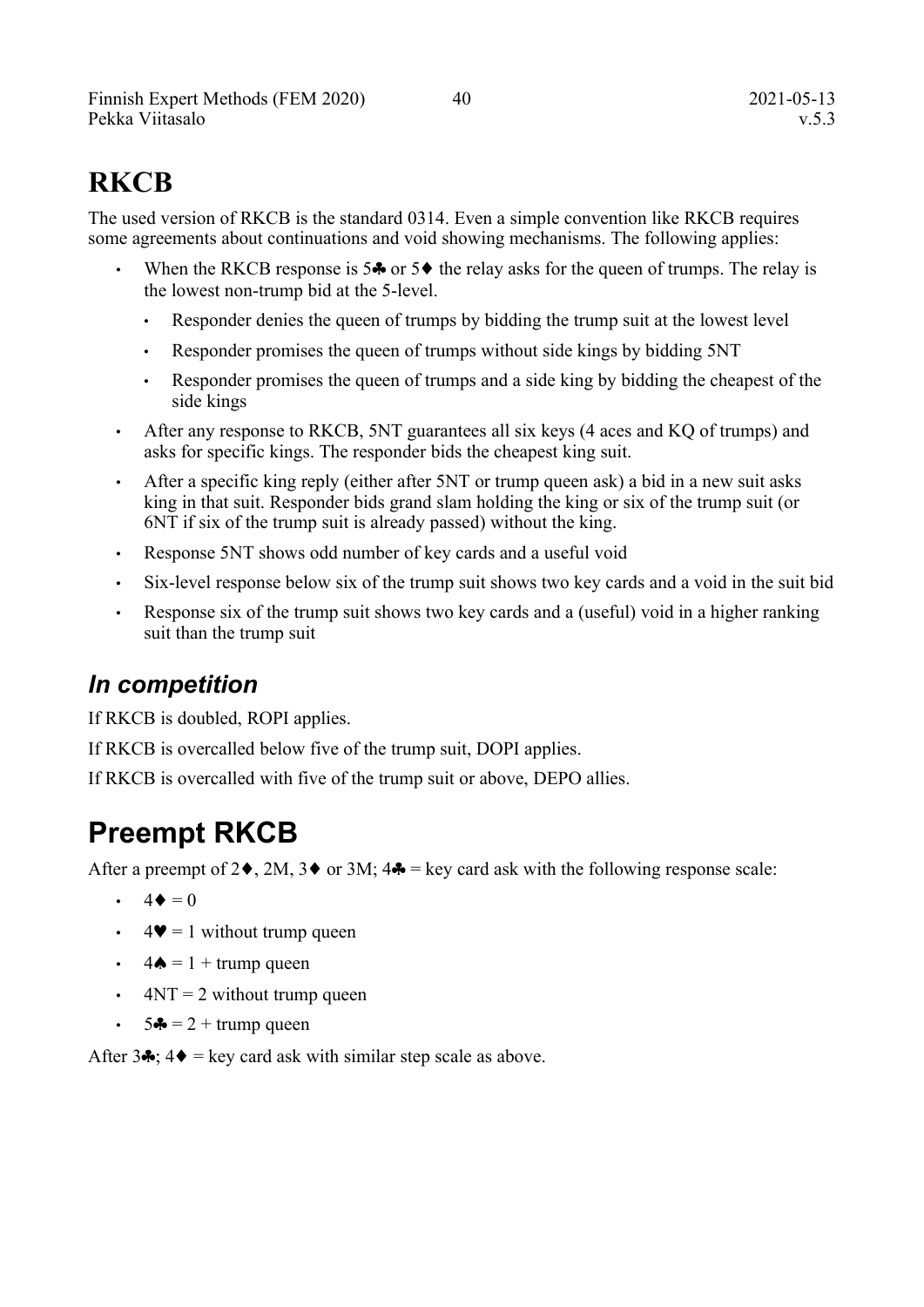# <span id="page-44-0"></span>**Optional Minorwood**

Supporting partner's minor at the four level (jump or non-jump) in power auctions (the 4m bidder holds unlimited hand) shows slam interest and asks partner's reaction. The same applies if the 4m bid is made by an unlimited hand after the m has been agreed **or the 4m bid is made by an unlimited hand as a 4 level rebid.** The reaction can be either denial of slam interest (the  $1<sup>st</sup>$  step) or a RKCB response. After a negative reaction, a relay asks key cards for real and 4NT is to play.

#### **NOTE THAT RAISE SHOWS 2 KEYS + TRUMP QUEEN!**

#### Example:

In the sequence  $1\spadesuit -2\spadesuit -3\clubsuit -4\clubsuit$ ,  $4\clubsuit$  is an Optional Minorwood with the following continuations:

- $\cdot$  4  $\bullet$  = bad hand for slam; I don't want to tell my aces:
	- $\circ$  4  $\blacktriangleright$  = I need to know; I have a good hand
		- $\bullet$  4  $\bullet$  = 0 (because 3 keys will not bid this)
		- $\blacksquare$  4NT 1 or 4 etc.
	- $\circ$  4NT = to play
- $\cdot$  4 $\blacktriangleright$  = 3 (because zero keys will not bid this)
- $\cdot$  4  $\bullet$  = 1 or 4 etc.

After the ace-response (weather direct or delayed), the non-trump suit relay asks for trump Q / specific kings. In case trump Q was shown/denied, the relay promises all key cards.

More examples; some minorwood and some natural:

1-2-2NT-3-4 is a preference with a limited hand; not minorwood

 $1NT-2-2-3-3-4$  shows a 4-5 clubs and a great hand for slam; limited so not minorwood

 $1\blacktriangleright 2\blacktriangleright -2\blacktriangleright -3\clubsuit -4\clubsuit$  is a raise with a limited hand; not minorwood

 $1\blacktriangleright 2\blacktriangleright -2\blacktriangleright 2N$ T-3 $\blacklozenge$ -4 $\clubsuit$  is an unlimited raise and, thus, minorwood

Any delayed unlimited 4m in an agreed suit is minorwood.

Any delayed supporting and unlimited 4m is minorwood.

10-2-3-4-4 is minorwood as the responder is unlimited.

 $1\blacktriangleright -2\clubsuit -3\blacktriangleright -4\clubsuit$  is minorwood as the splinter agreed the suit and responder is unlimited.

 $1\blacktriangledown -2\blacktriangledown -3\blacktriangledown -3N$ T-4 $\blacktriangledown$  is minorwood as the responder is unlimited and obviously one-suited.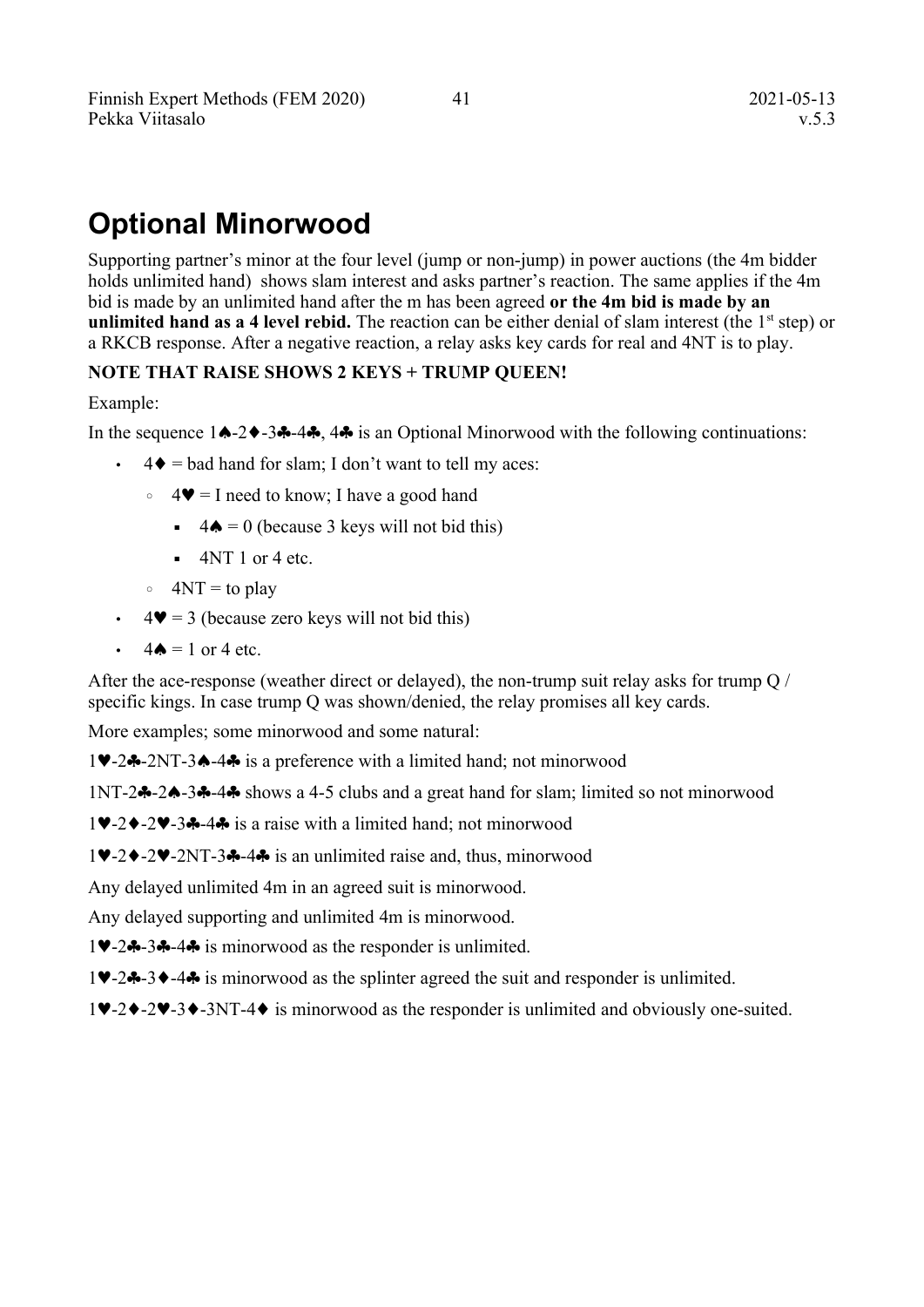### <span id="page-45-0"></span>**Exclusion Blackwood (Voidwood)**

Exclusion Blackwood is an extra level jump in comparison to a standard splinter. In addition to this "super" splinter, all unnecessary jumps into 5 level when another suit has been agreed is also Exclusion Blackwood.

Exclusion Blackwood shows void in the bid suit and acts as a keycard ask excluding (obviously) the void suit. The responses are step responses as in normal RKCB and the continuations are analog to the RKCB continuations (again, obviously, the king in the void suit is excluded).

The following examples show some sequences, which end in Exclusion Blackwood:

- $1 \spadesuit 2 \spadesuit 4 \pmb{\vee} (3 \pmb{\vee}$  is already a splinter)
- $\cdot$  1  $\vee$  2.2 4
- $\cdot$  1  $-$  2  $-$  5 $\bullet$
- 1 $\clubsuit$  1 $\blacktriangleright$  4 $\blacklozenge$  (3 $\blacklozenge$  is already a splinter)

## **GSF**

The generic response to 5NT GSF is:

 $7 \clubsuit =$  two of top three trump honours

All other responses are dependant of the trump suit. The generic feature is that six of the agreed trump suit shows the weakest holding. The responses with different trump suits are:

- $\clubsuit$ : 6 $\clubsuit$  = 0-1 of top three trump honours
- $\blacklozenge$ : 6 $\blacklozenge$  = A/K; 6 $\blacklozenge$  = weaker (0 or Q)
- $\blacktriangleright$   $\blacktriangleright$   $6\clubsuit$  = A/K;  $6\blacklozenge$  = O;  $6\blacktriangleright$  = 0
- $\triangle$ : 6 $\triangle$  = A/K; 6 $\triangle$  = O; 6 $\triangledown$  = 0 with extra length; 6 $\triangle$  = 0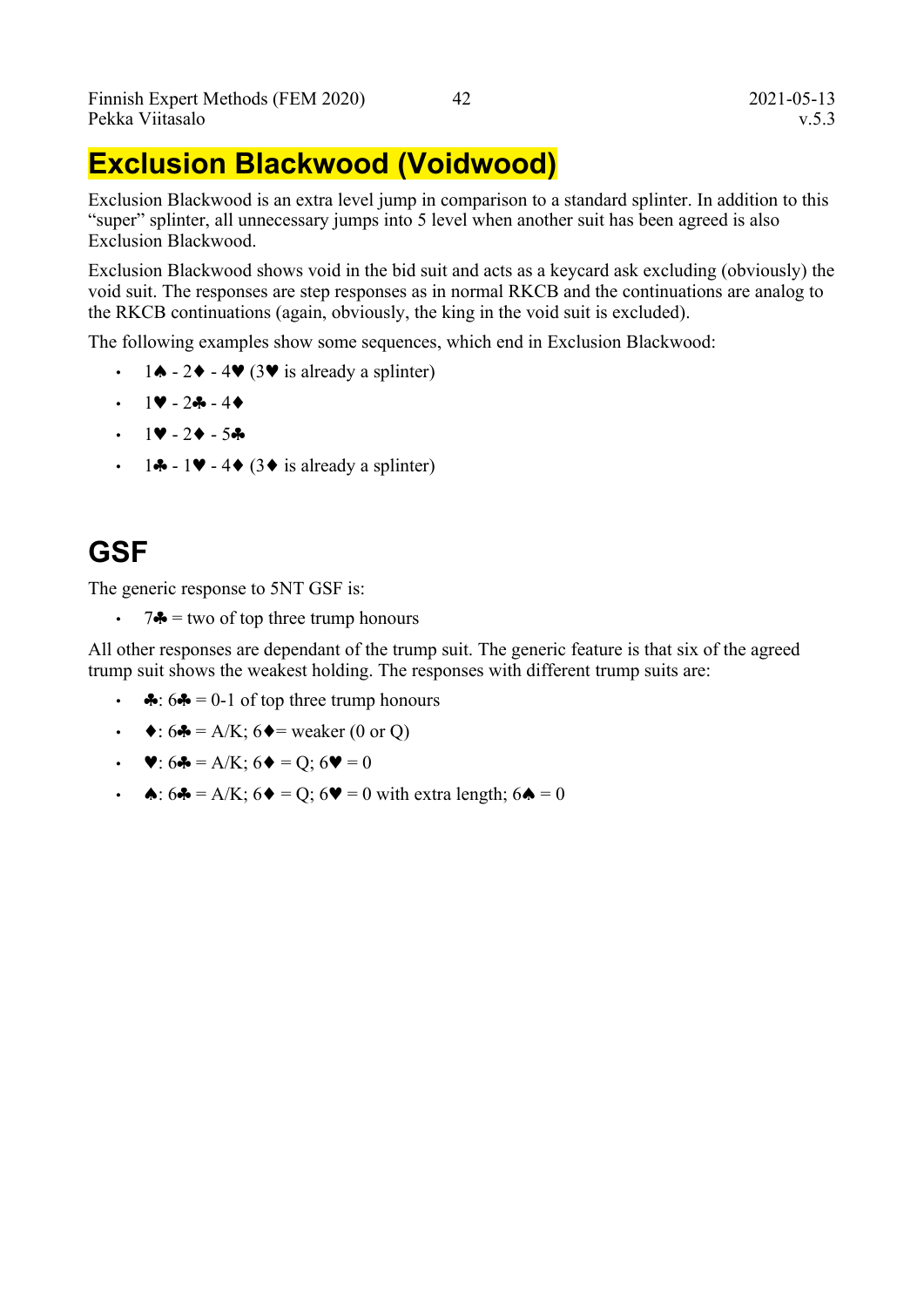# **NT defence**

The NT defence against weak NT is Cappelletti and against strong NT Revised DONT. A passed hand uses always Revised DONT.

**Definition:** 1NT opening is **strong**, if the sum of the lower range and upper range is **29 or more**.

**OPTION:** it is possible to play only Cappelletti against all NT's; in that case there's an addendum for passed hand X.

### *Cappelletti*

- $\cdot$   $X = PEN$  (at least 13 hcp with a good lead). The following applies after X:
	- If responder runs to 2m, advancer's  $X = PEN$  and pass  $FIR$  giving doubler the chance to X=PEN. (After X opponents cannot play 2m undoubled.)
	- If responder runs to 2M or higher, advancer's  $X=COMP$  and pass=NF giving doubler the chance to make  $X=T/O$  with extra values. (Opponents can play anything above  $2\Psi$ undoubled. Doubler cannot make solo penalty doubles.)
- $2\clubsuit$  = any one-suited hand, constructive, around 9-13 with good 6+ card suit =>
	- $\bullet$  2 = P/C
	- $2M = 6+$  cards, to play
	- $2NT = NAT$ , INV
	- $3NT =$  to play
- $2\blacklozenge$  = both majors, constructive, around 9-13 with at least 4-4 (44 really rare) =>
	- $2M =$  preference
	- 2NT = ART, INV+, See Ekren 2 $\triangleleft$
- $2M = 5 + M$  and  $4+m$ 
	- $2NT =$  asks minor  $\Rightarrow$  if advancer supports major it shows INV
- 2NT = both minors, constructive, around 9-13 with at least 55 OR ANY FG 55+

#### **In competition**

 $(1NT)$  2 $\bullet$  (X): advancer's pass = P/C and any suit bid shows 6+ cards and to play there

(1NT)  $2\clubsuit$  (2any): advancer's X=PEN and cheapest bid is P/C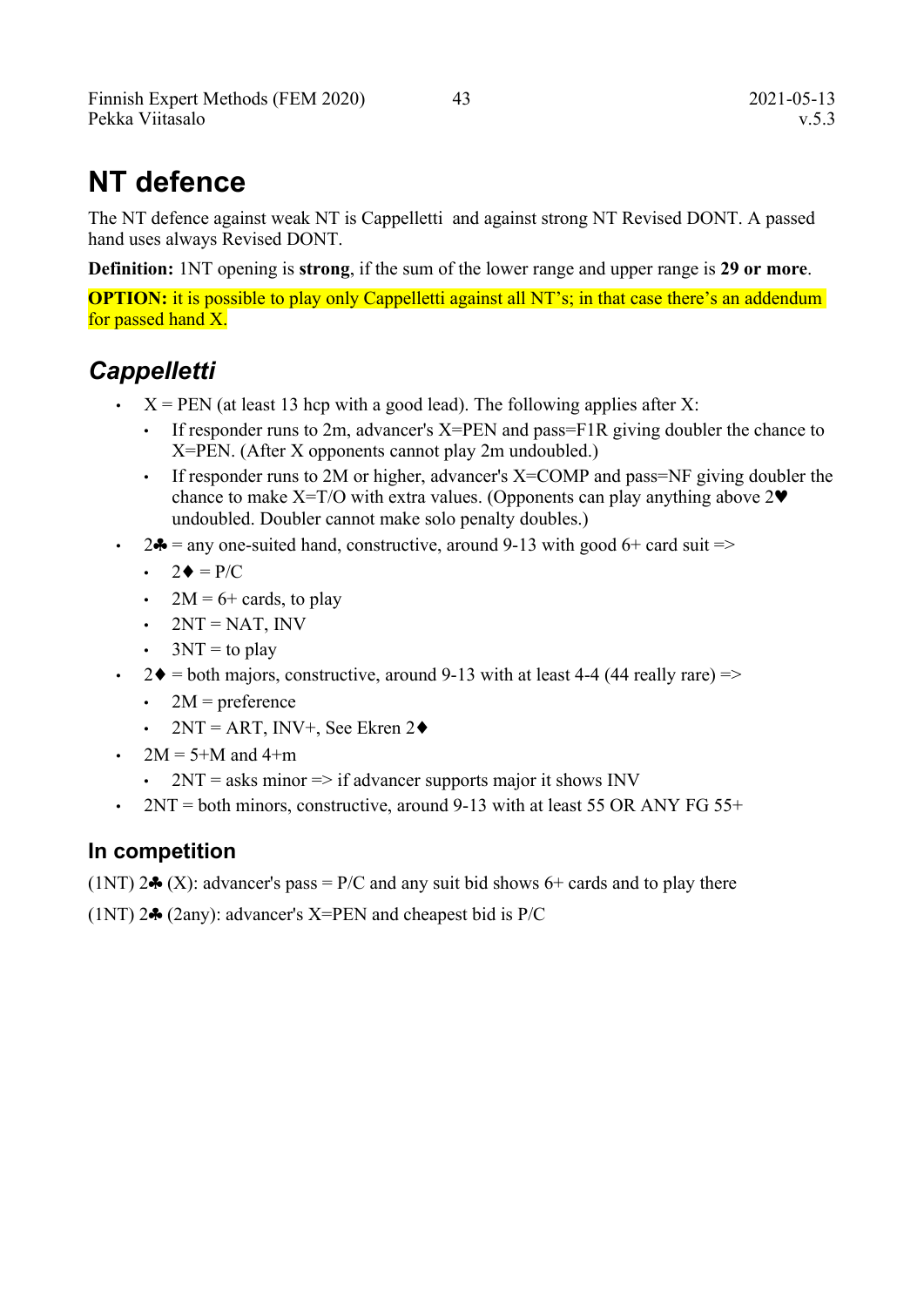### *Revised DONT*

Revised DONT was described in the Bridge World with the name New Millennium DONT; this is very close to what is known as Meckwell; the difference is in  $2\clubsuit$ , which in Meckwell shows  $\clubsuit +M$ 

Revised DONT is a tool to contest part scores in a crude way. For a precision tool it's as suitable as a 5kg sledgehammer.

- $\cdot$   $X =$  both majors or one-suited in a minor
	- $Pass = at least -180$
	- $2\clubsuit = P/C$
	- $2\blacklozenge = P/C$  with equal length in the majors and  $\blacklozenge$ -support for  $3\blacklozenge$
	- $2M = 6 +$  cards, to play
- 2 $\bullet$  = clubs and another suit (aggressive, generally 9+ cards in the suits) =>
	- $\cdot$  2  $\bullet$  = P/C
	- $2M = 6 +$  cards, to play
- 2 $\blacklozenge$  = diamonds and a major suit (aggressive, generally 9+ cards in the suits) =>
	- $\cdot$  2 $\mathbf{v} = P/C$
	- $2\spadesuit = 6 + \text{cards},$  to play
- 2 $\blacktriangleright$  = NAT => 2NT is Ogust in context of vulnerability
- 2 $\triangle$  = NAT => 2NT is Ogust in context of vulnerability
- $2NT = FG$ , very distributional hand

#### **In competition**

(1NT) X (XX): advancer's pass =  $P/C$  and any suit bid shows 6+ cards

(1NT) 2m (X): advancer's  $XX =$  asks the 2<sup>nd</sup> suit and any suit bid shows 6+ cards

(1NT) X (2any): advancer's cheapest bid =  $P/C$ 

(1NT) 2m (2any): advancer's cheapest bid in the potential aggressor's suit =  $P/C$ 

#### *OPTION: Cappelletti against any NT range*

When Cappelletti is played against any NT range, passed hand X needs to be defined.

- X by a passed hand = 5+ minor & 4 card major (a.k.a Woolsey X)
	- $\circ$   $2 \cdot \frac{1}{2} = P/C$ 
		- **•**  $2\blacklozenge$  = shows diamonds as the 5+ m
			- $2\Psi = P/C$  for the major
	- $2\blacklozenge$  = asks the major (not interested to play in the minor)
	- $2M =$  own suit and strong suggestion to play there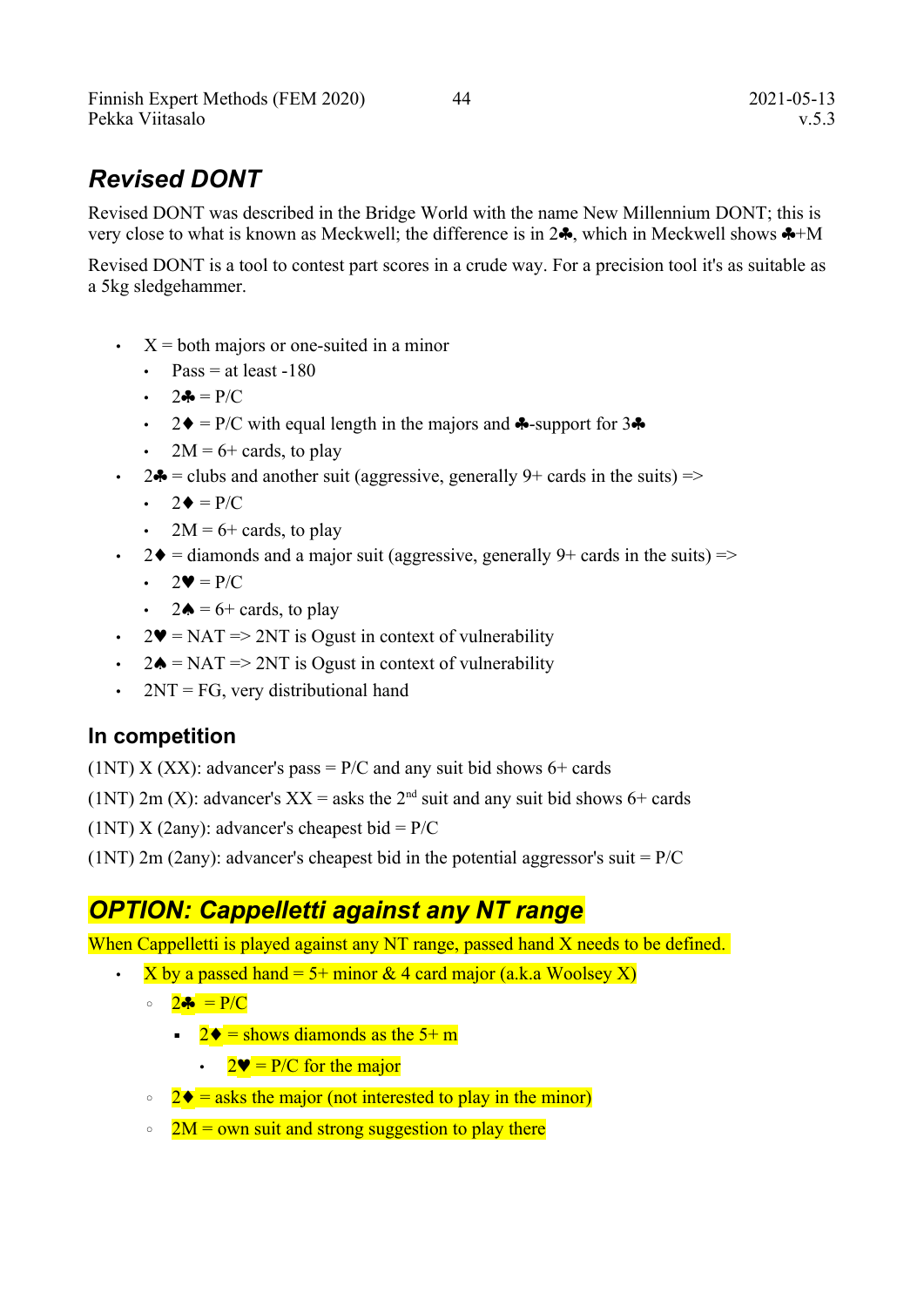# **Doubles, forcing passes and related stuff**

The following applies:

- Support X and XX are used (also after  $2<sup>nd</sup>$  hand X=T/O or overcall) whenever opener can raise responder's one-over-one to two. The only exception sequence is  $1\clubsuit$ -(p)- $1\blacklozenge$ -(1 $\spadesuit$ ) after which X by opener shows 4 card in hearts without reversing values.
- Maximum overcall X (MOD) is used when the advancer's bid is at the maximum level. MOD does not apply against solo bidder. The following sequences are the only possible MOD-sequences:
	- $1 \blacktriangleright$  (2 $\blacktriangleright$ ) 2 $\blacktriangleright$  (3 $\blacktriangleright$ ) X=MOD
	- $1\blacktriangledown (X) 2\blacktriangledown (3\blacklozenge)$  X=MOD
	- $1 \spadesuit (2 \blacktriangledown) 2 \spadesuit (3 \blacktriangledown)$  X=MOD
	- $\cdot$  1  $\bullet$  (X) 2 $\bullet$  (3 $\bullet$ ) X=MOD
- COMP X at low (2/3) level when fit has not been established
- $X = T/Oish / COMPish against operator's action after a balancing call$
- In defensive bidding after an initial cad showing double, advancer's double is card showing; the third double is for penalties e.g.  $(1NT=12-14) X (2any) X = \text{card showing or}$  $((2\bullet = \text{Multi}) \times (2\bullet) \times = \text{card showing.}$
- When in penalty hunt, double in direct seat shows 4+ trumps and double in 4th position shows 3 trumps with good defence or 4+ trumps. A 4th hand double is removed by singleton or void.
- Forcing pass is on if
	- a game force is established in the auction OR
	- the ownership of the hand has been declared OR
	- the forced level has not yet been reached OR
	- the opponents are clearly sacrificing
- In forcing pass situation pass&pull is a strong move.
- Transferable value doubles are used when forcing pass does not apply
- A penalty pass at 1 level (or a penalty pass of 2 level non jump overcall) creates a forcing situation up to the 2 level. The weak move by the penalty passer is 1NT or bid in the penalty passed suit.
- If a solo opponent redoubles to show strength, a pass behind shows a penalty pass and seriously suggests defending with at least some hope of beating the contract. Note that this does **not** apply to the mundane  $(1Z) - X - (XX)$  – pass sequence, where pass simply tells partner to get out of the mess. A typical sequence would be  $(1M)$  - pass - (pass) - X -  $(XX)$  pass.
- **X of splinter asks lead in the suit below the splinter suit BUT NV vs VUL shows length.**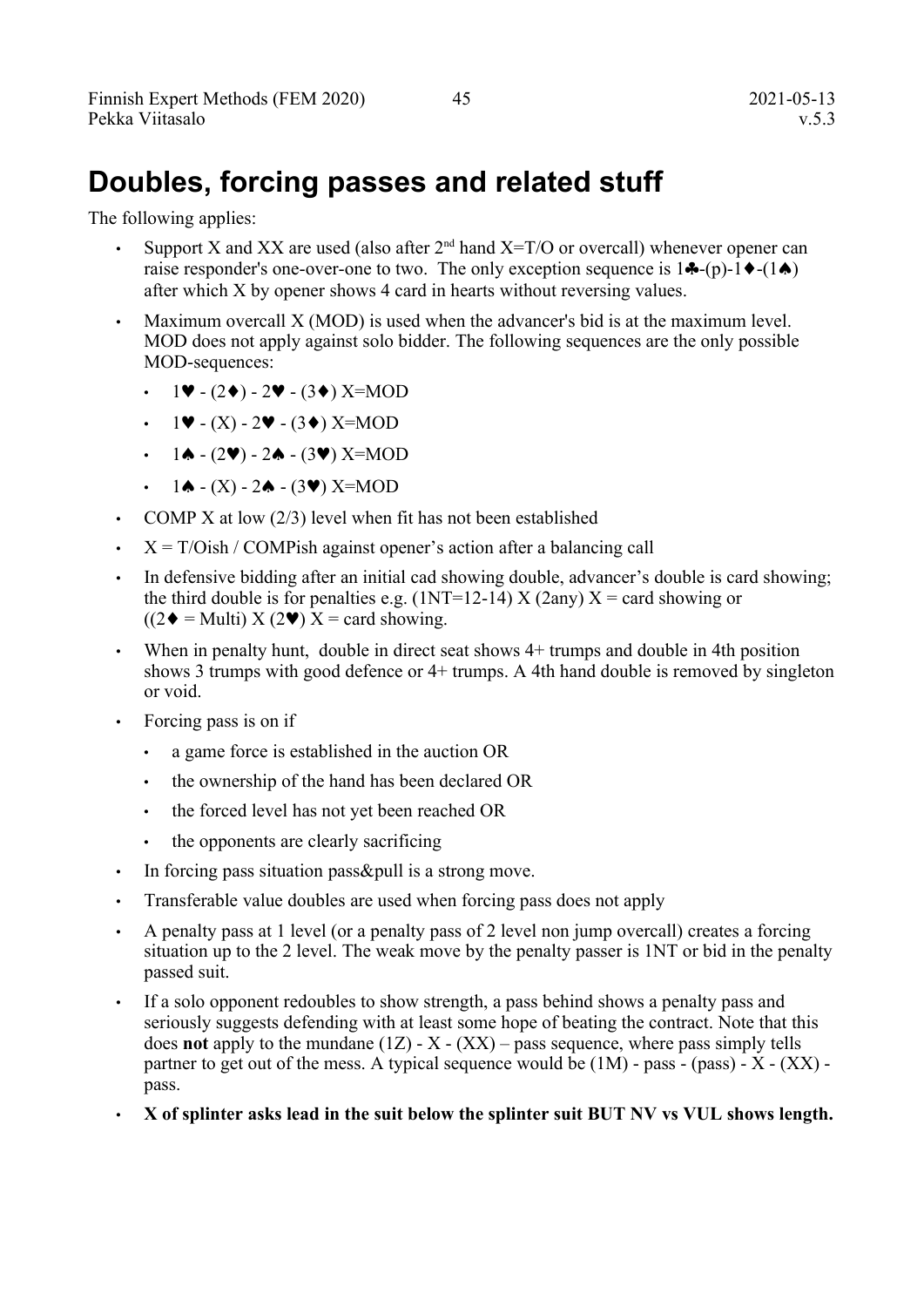# **Defence against 1-level openings**

### *Overcalls*

Overcalling style is quite aggressive. Four card overcalls are permissible in Lawrenceish way. The overcalls are advanced in the following fashion:

- A raise to two level can be a stretch if vulnerability suggests such moves
- A jump raise is pre-emptive and promises at least four trumps. When vulnerable, a preemptive raise shows some playing strength.
- A cue bid by an unpassed advancer is a general purpose forcing move. It shows either any game forcing hand or an invitational hand with at least three card support. A cue bid is forcing ->2 overcall suit. Aggressor repeats the overcall suit to show a minimum (can still be 4 cards).
- A cue bid by a passed advancer shows at least a sound raise to 2 level.
- A new suit response by advancer is constructive but not forcing. Aggressor can raise or repeat the overcall suit without promising extra values.
- $\cdot$  A jump shift in a new suit by advancer shows a good 6+ card suit and constructive but NF values.
- A double jump by advancer is splinter
- A jump cue by advancer shows a mixed raise ( too weak for limit raise, too much defence for a pre-emptive raise)
- If responder raises opener or makes a higher bid, advancer's new suit bids are forcing.
- If responder raises opener, X by advancer = RESP; over jump raises  $X =$  RESP with tendency towards Transferable Values Double

#### *Jump overcalls*

Jump overcall is weak. Against an unpassed partner a jump overcall is sound. Facing a passed partner a NV vs. VUL jump overcall is random.

The jump overcall is advanced in following manner:

- Advancer's NT-bids are natural and limited.
- A new suit response by unpassed advancer is forcing.
- A new suit response by a passed advancer shows a raise with values (and often also length) in the suit bid.
- A cue bid by advancer shows a game invitation with support.

Balancing jump overcall is intermediate (about opening with a good suit)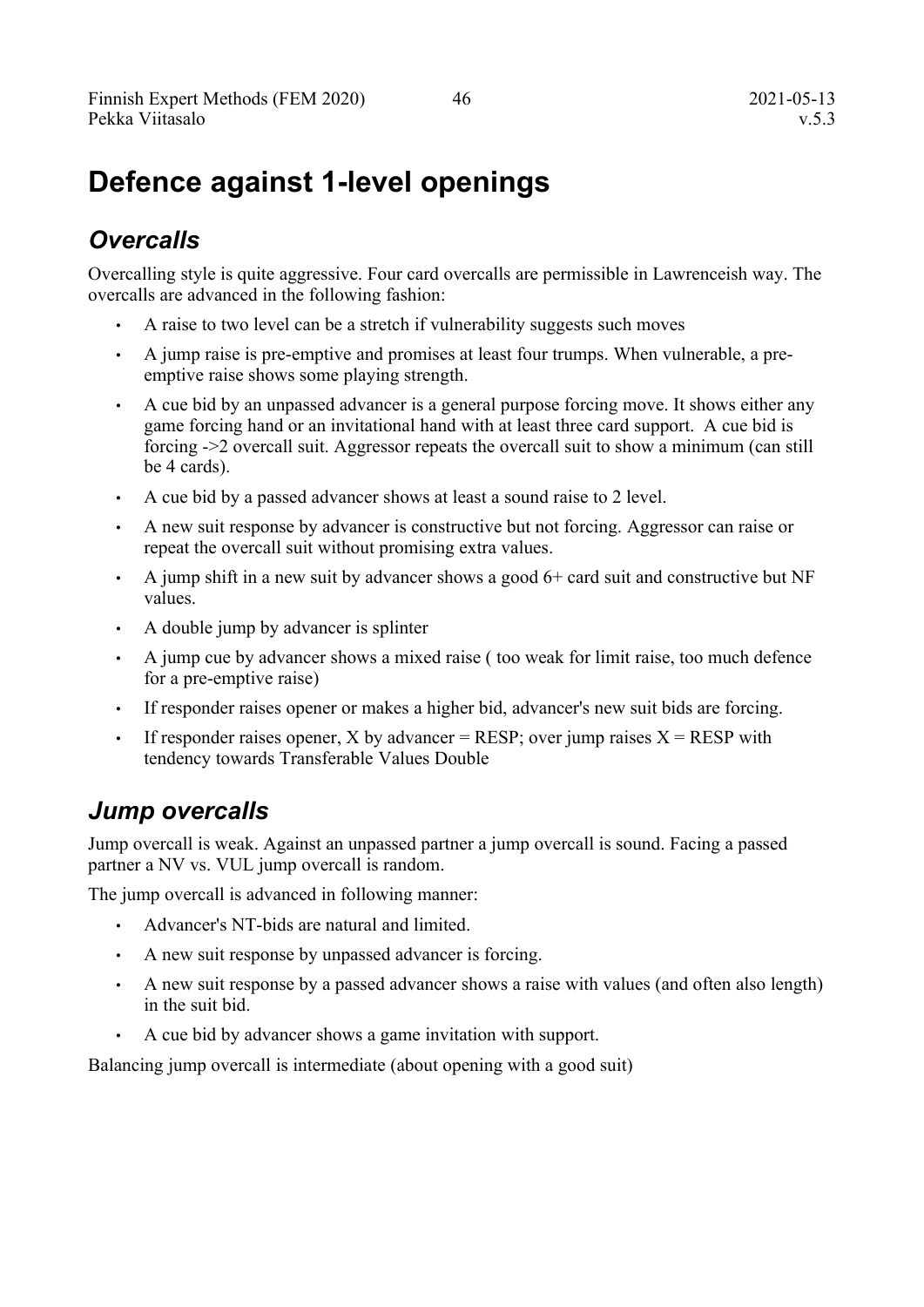### *X=T/O*

 $X=T/O$  shows support to unbid suits or a good (normally 19+) hand. With a good distribution  $X=T/O$  can be made with  $\sim$ 9 decent hcps.

The take out X is advanced in following manner:

- Advancer's all NT-bids are natural and limited.
- Advancer's jumps are limited. A jump to 2M promises 4+ card suit with about decent 8 hcp. A jump to 3 level shows 5+ cards.
- Advancer's cue bid is forcing to suit agreement. Advancer's jump cue after a minor suit opening shows both majors. Advancer's jump cue after a major suit opening asks stopper with a long decent minor.
- Responsive doubles are used if responder raises:
	- Over a minor X=RESP promises equal length in majors.
	- Over a major X=RESP shows values and tends to deny 4 spades after heart opening.

Balancing X=T/O can be made with a weak hand with good distribution.

4th hand X=T/O in a live auction shows the unbid suits and about opening strength OR a very good hand.

#### *The direct cue bid*

A direct cue bid promises the highest unbid suit and another suit at least 5-5. The hand is either weakish or strong. A minimum NV. cue promises about KTxxx KQxxx.

The direct cue bid is advanced in following manner:

- Advancer's 2-level bids are P/C. Advancer's 3 level bids (not in the known suit) show a long suit and constructive but NF values.
- Advancer's cue bid is a general FG move.
- Advancer's 2NT asks the 2nd suit. The hand can be weak. After 2NT advancer can raise the new suit invitationally, cue to show a forcing raise in the 2nd suit or prefer to the highest suit to show at least a mild slam try in the highest suit.
- Advancer's 4 level jumps are  $P/C$

### *Unusual NT*

The unusual NT promises the lowest unbid suits at least 5-5.The strength is similar to direct cue bid. The direct cue bid is advanced in following manner:

- Advancer's cue is a general FG move.
- Advancer's bid in the 3rd suit is constructive

In sequence (1 $\blacktriangledown$ )-P-(2 $\blacktriangledown$ ) 2NT promises minors. In sequence (1 $\blacktriangle$ )-P-(2 $\blacktriangle$ ) 2NT promises a two suiter.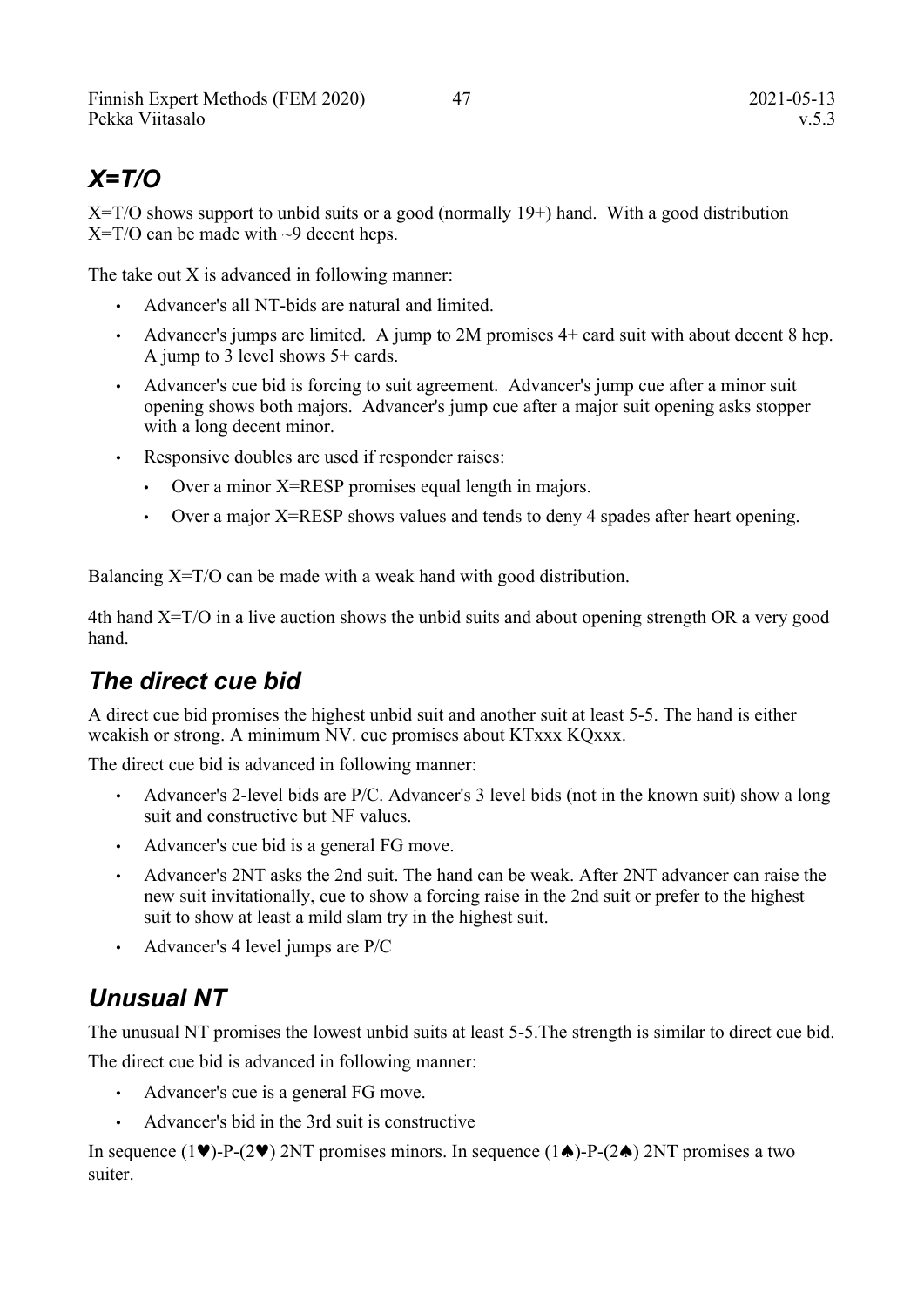Finnish Expert Methods (FEM 2020) 48 2021-05-13 Pekka Viitasalo v.5.3

### *The direct jump cue bid*

A direct jump cue bid asks stopper with a solid suit without side voids.

Advancer either bids 3NT with a stopper or bids a P/C bid at appropriate level.

If 3NT reached in this manner is doubled XX by either player shows doubt.

### *1NT overcall*

1NT overcall in 2nd position shows 15-18 hcp, BAL or SEMIBAL distribution and a stopper in the suit opened.  $\Rightarrow$  The NT system is on

Balancing  $1NT$  in  $4<sup>th</sup>$  position shows 11-14. It does not promise a stopper.

**1NT in 4th position in a live auction shows a good looking strong NT. => The NT system is on**

# **Defence against preempts**

#### *The defence against weak 2 diamonds*

- X=T/O, no Lebensohl
- $2NT = 16-19$  BAL  $\Rightarrow$  2NT-system on
- $3 \rightarrow$  Stopper ask with a solid suit
- $\cdot$  3M = good hand, good suit
- $\cdot$  4 $\clubsuit$  =  $\clubsuit$  + Major at least 55, FG
- $\cdot$  4  $\bullet$  = Both majors
- $\cdot$  4M = very good hand, good suit, creates forcing situation if opponents compete

### *The defence against weak 2M*

Generic:

- $X=T/O \Rightarrow$  Lebensohl on (See below)
- $2NT = 16-19$  BAL  $\Rightarrow$  Mod Muppet Stayman (See below)
- $3M =$  Asks stopper
- $\cdot$  4m = at least 55 m + unbid major, FG

Against weak  $2\blacktriangledown$ :

- $\cdot$  3 $\bullet$  = good hand, good suit
- $\cdot$  4 $\triangle$  = very good hand, good suit, creates forcing situation if opponents compete
- $\cdot$  4.  $4\blacktriangleright$  = minors, not equal length, advancer's 4NT asks longer suit
- $\cdot$  4NT = minors, equal length

Against weak  $2\spadesuit$ :

- $\cdot$  4 $\blacktriangledown$  = very good hand, good suit, creates forcing situation if opponents compete
- $\cdot$  4  $\triangle$  = minors, not equal length, advancer's 4NT asks longer suit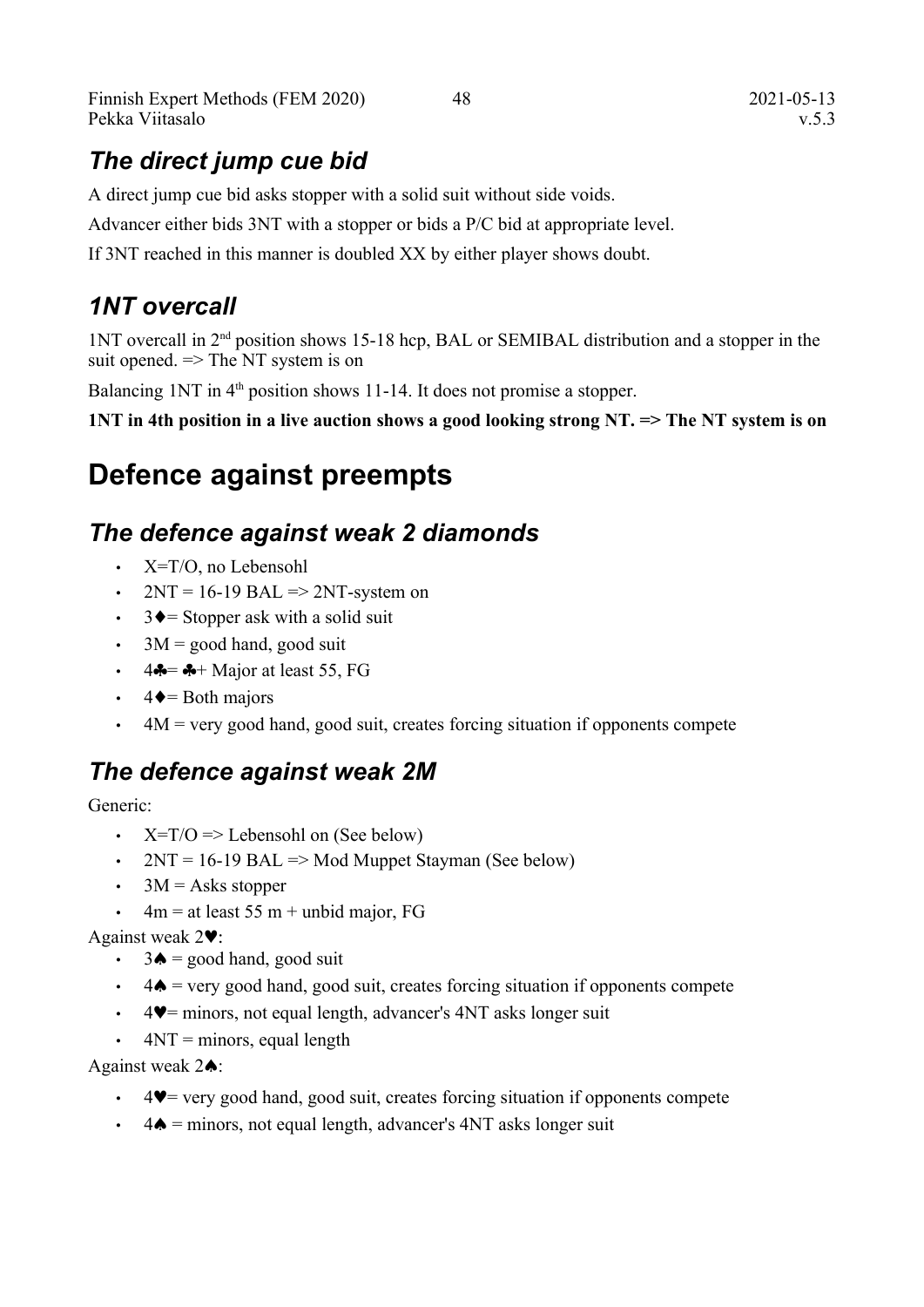#### **Lebensohl**

 $(2\blacktriangledown) - X$ :

- $\cdot$  2 $\bullet$  = NAT, weak
- $2NT =$  puppet  $-$  3 $\clubsuit$  =>
	- $\cdot$  3 $\bullet$  = normal, aggressor breaks only with a huge hand
		- pass/3 $\triangleleft$  = weak
		- $3\Psi = 4$  spades + stopper
		- $3\spadesuit = 5$  spades, FG, slam-interest
		- $3NT = NAT$ , but shows doubt
- 3m = constructive (generally  $\sim 8$ )
- $3\Psi = 4$  spades, no stopper
- $\cdot$  3 $\bullet$  = NAT INV
- $3NT =$  to play with good stopper
- $(2\spadesuit)$  X
	- $2NT = puppet -3$   $\clubsuit$  =>
		- $3 \clubsuit$  = normal, aggressor breaks only with a huge hand
			- pass/3 $\blacklozenge/\blacktriangledown$  = weak
			- $3\spadesuit = 4$  hearts + stopper
			- $3NT = NAT$ , but shows doubt
	- $3m/\nabla$ = constructive
	- $3\spadesuit = 4$  hearts, no stopper
	- $\cdot$  3NT = to play with good stopper

#### **Mod Muppet Stayman**

 $(2M) - 2NT$ 

- $3\clubsuit$  = Muppet Stayman
- $\cdot$  3 $\bullet = X$ fer<sup>1</sup>
- $3\blacktriangledown = X$ fer<sup>1</sup>
- $\cdot$  3 $\bullet$  = both minors, FG

<sup>1</sup>Transfer to opponent's suit promises a shortness there, no 4 card major,  $4+$  in either minor and at least invitational values. Aggressor's 3NT shows willingness to play there, 4m shows a bad hand and willingness to stay below game.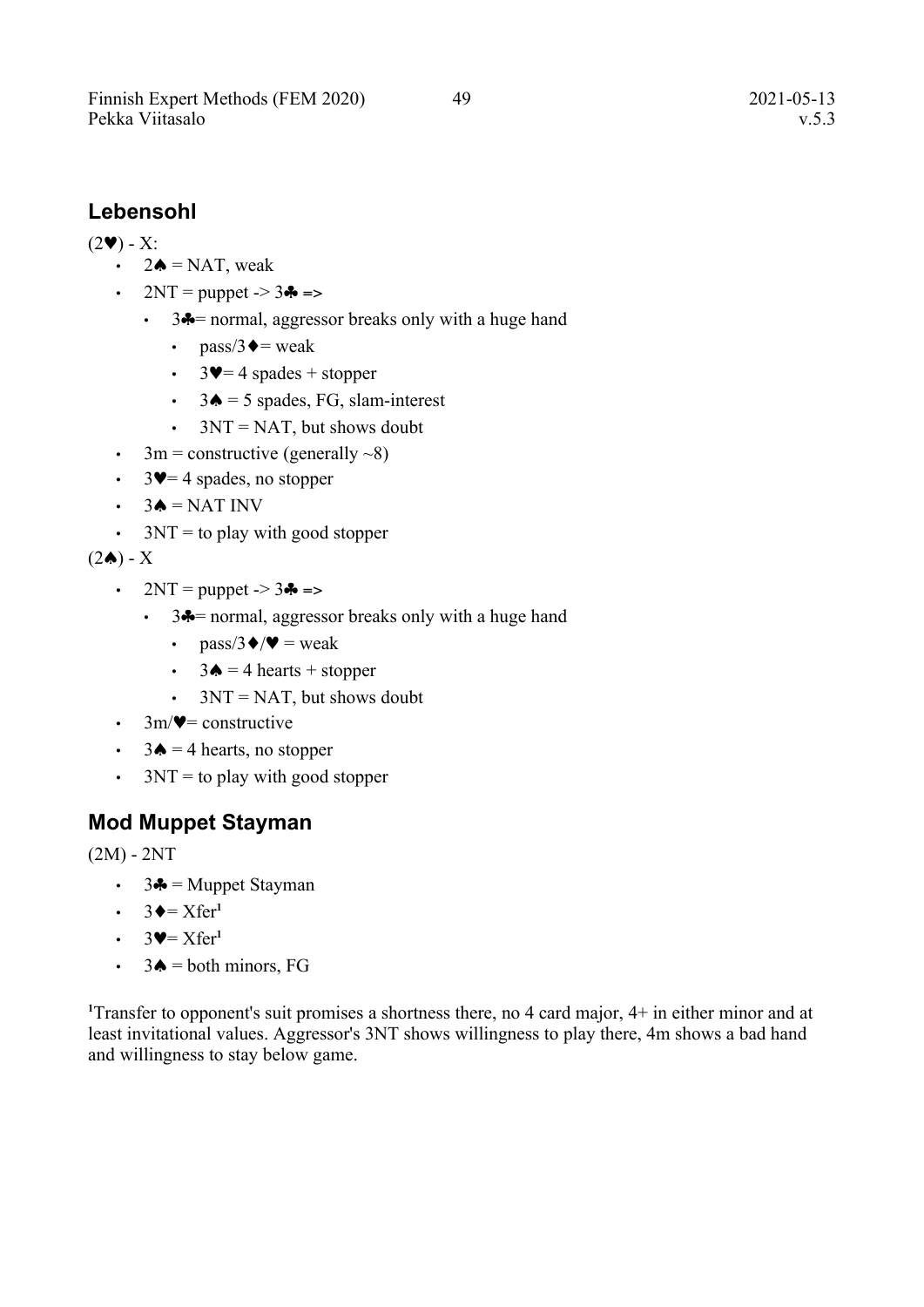### *Defences against other natural preempts*

The generic defence against natural preempts is:  $X=T/O \implies 4\blacktriangledown$ . Against  $4\blacktriangle/5m X$  shows cards; advancer is supposed to take out with equivalent of 6331 with AK in the long suit (Bridge World MSC early 2006).

The following applies against natural preempts:

- Jump to game shows a very good hand with good suit and creates a forcing situation if opponents compete.
- Against  $3\clubsuit$  jump to  $4\spadesuit$  shows at least 55 diamonds + major and FG values
- Against 3m cue shows at least 55 majors and does not create forcing situation. Aggressor can make later a transferable values double to show FG values.
- Against  $3\blacktriangledown$  cue shows at least  $55$  spades + minor and does not create forcing situation. Aggressor can make later a transferable values double to show FG values.

### *3NT System*

The 3NT system is played in situations, where aggressor has bid 3NT over opponent's preempt. The 3NT bid has a very wide range in both the texture and strength. The hand can be balanced in range of 16-22 or unbalanced with good suit, stopper and range of some 15-20. In multiple situations, advancer does best by passing and hoping for the best.

If advancer wants to continue, these are the options:

- $\cdot$  4  $\bullet$  = Size and type ask; shows slam interest (11+ hcp)
	- $\circ$  4  $\bullet$  = low end of running suit type => 4NT to play
	- $\circ$  4 $\blacktriangleright$  = low end of BAL (16-18)
	- $\circ$  4  $\bullet$  = middle of BAL (19-20)
	- $\circ$  4NT = top end of BAL (21-22)
	- $\circ$  5suit = natural long suit, high end of running suit type
	- $\circ$  6NT = crazy end of BAL (23+)
	- 7NT = Clas Nyberg version of BAL (requires squeeze to make)
- $4\blacklozenge =$  Flint, puppet to  $4\blacktriangledown$ ; responder passes or bids  $4\blacklozenge$  to play
- $4M = 5$  cards, F1R, aggressor bids 4NT without support and cue bids with  $3+$  support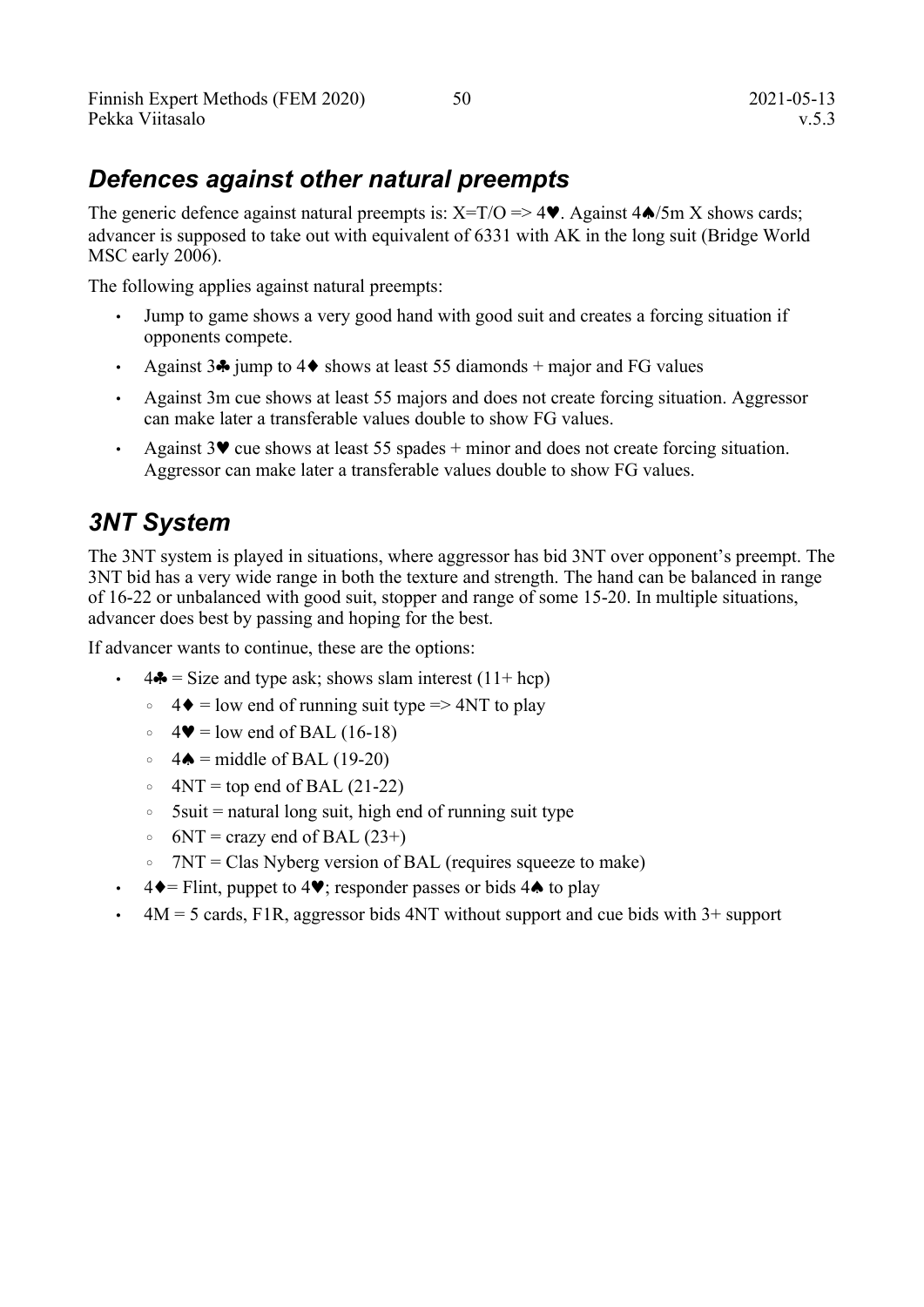# **The Defence against strong 1 club**

 $(1 - \cdot)$ :

 $X =$  good overcall in clubs or bad overcall in diamonds  $1\blacklozenge$  = good overcall in diamonds or bad overcall in hearts  $1\blacktriangledown$  good overcall in hearts or bad overcall in spades  $1 \triangle$  = good overcall in spades or bad overcall in clubs  $1NT = both \text{ majors}$  $2\clubsuit$ = both majors, a good hand, willing to be in a game against 4 card support  $2\blacklozenge$  Two level PRE in either major 2 $\blacktriangledown$  at least 55  $\clubsuit \& \blacktriangledown$ OR  $\blacktriangledown \& \spadesuit$  $2\spadesuit$  = at least 55  $\blacklozenge$  &  $\blacklozenge$  OR  $\clubsuit$  &  $\spadesuit$  $2NT = at least 55$   $\clubsuit \& \diamondsuit$  $3 \oplus \rightarrow$  = NAT PRE

Advancer's bids to good/bad overcalls are P/C. If advancer is not ready to raise the good version of the overcall he should pass and hope that either overcall is good or the overcall is bad enough that undoubled undertricks do not compensate. In case advancer passes, overcaller needs to show the hand type to opener's balancing X.

Note that new suit bids by overcaller show the strong variant with  $2<sup>nd</sup>$  suit.

This defence can be used against two-way club opening (e.g. Polish Club) or artificial limited club opening (e.g. Magic). The good hand is then worth a sound natural system opening. This is not the default defence but has to be agreed.

This defence is also applicable against strong  $1\blacklozenge$  with the following adjustments:  $(1\blacklozenge)$ :

 $X =$  good overcall in diamonds or bad overcall in hearts

 $1\blacktriangledown$  good overcall in hearts or bad overcall in spades

 $1 \spadesuit =$  good overcall in spades or bad overcall in clubs

 $1NT = both \text{ majors}$ 

 $2\clubsuit$  good overcall in clubs or bad overcall in diamonds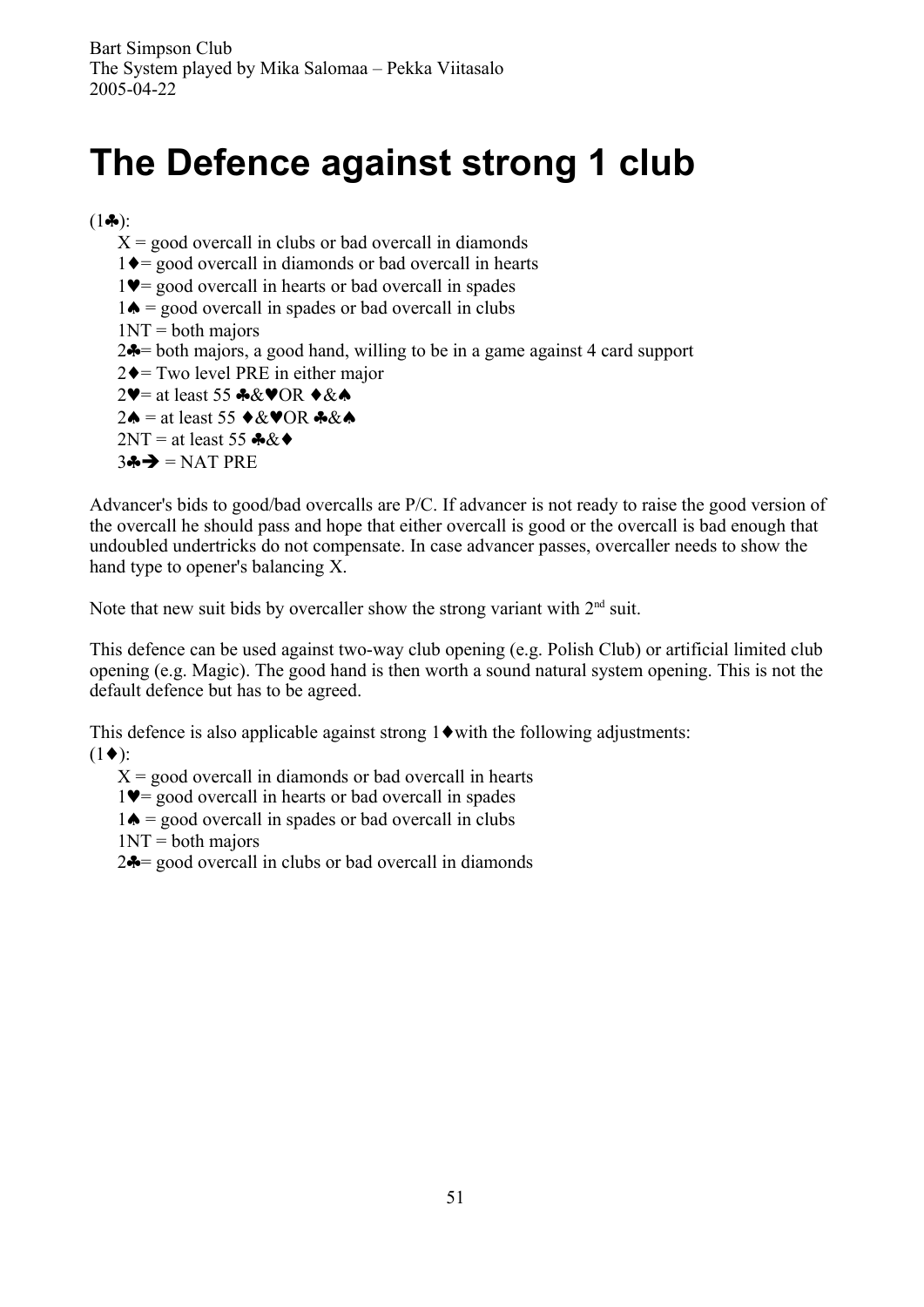Bart Simpson Club The System played by Mika Salomaa – Pekka Viitasalo 2005-04-22

# **Carding agreements**

### *Opening leads*

The opening leads are  $1^{st}$  /  $3^{rd}$  /  $5^{th}$  from any combination except:

- vs NT:
	- K is strong, forcing unblock or count signal
	- Q is lead from KQxx, if an honour is lead
	- $\cdot$  4<sup>th</sup> best can be lead from a four card suit if the 3<sup>rd</sup> has trick taking power e.g. KJ82
- vs Suit:
	- K is lead from AK bare

From three or more low cards top card can be lead to show bad holding.

In supported partner's suit a top card is lead from three (and sometimes from four) small.

### *Later leads*

Later leads are very much like opening leads with following exceptions:

- No strong K
- K can be lead from AK when behind dummy
- In cash-out situation attitude leads can be used

### *2 nd hand plays*

2<sup>nd</sup> hand plays higher of touching honours unless playing a sure winner (then the lowest is played). **Note, this is for the 2nd hand only!** Your partner has not played a card to this trick, yet.